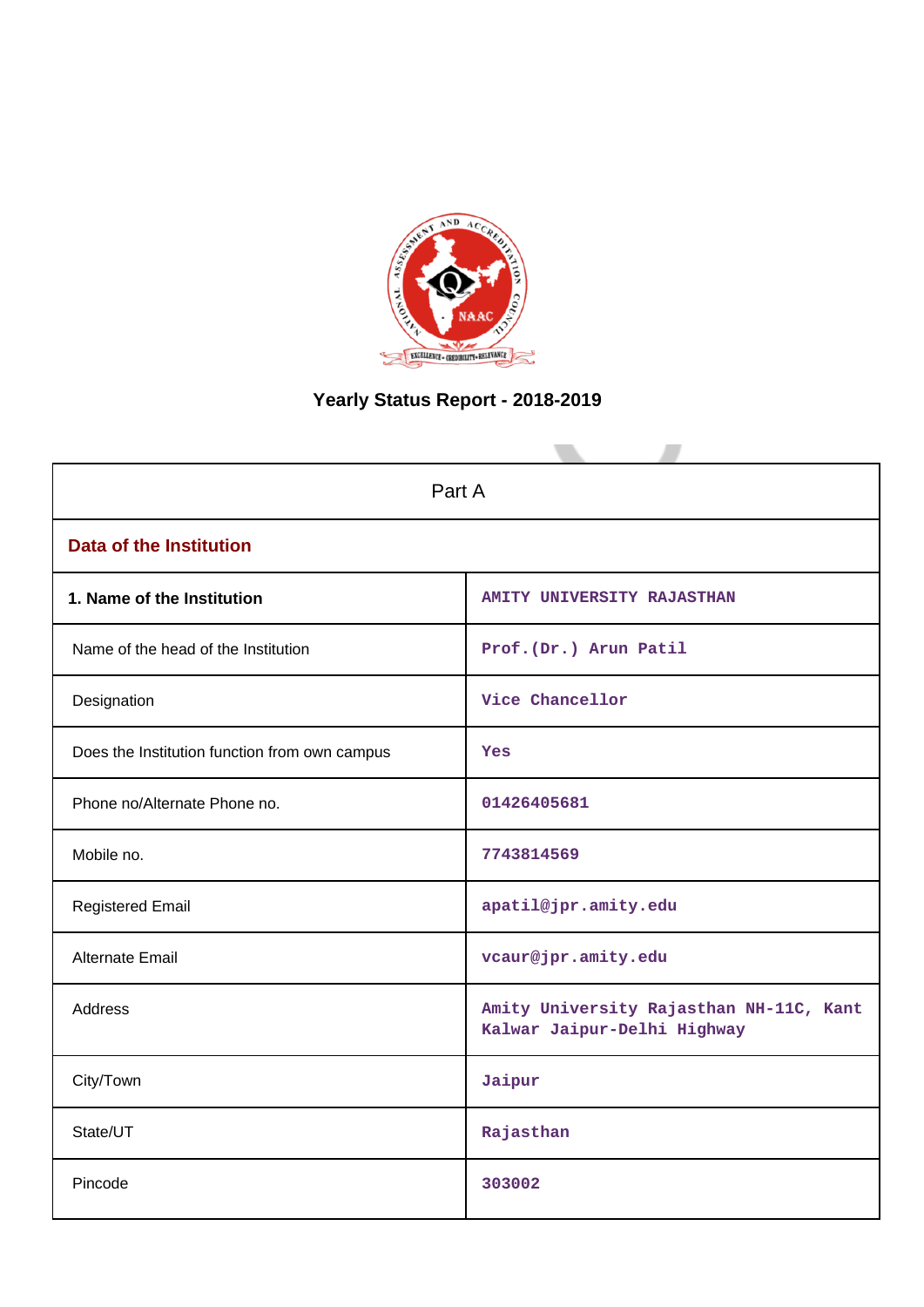| 2. Institutional Status                                                   |                                                              |             |                                                                                                      |                                       |                   |  |
|---------------------------------------------------------------------------|--------------------------------------------------------------|-------------|------------------------------------------------------------------------------------------------------|---------------------------------------|-------------------|--|
| University                                                                |                                                              |             | Private                                                                                              |                                       |                   |  |
| Type of Institution                                                       |                                                              |             |                                                                                                      | Co-education                          |                   |  |
| Location                                                                  |                                                              |             | Rural                                                                                                |                                       |                   |  |
| <b>Financial Status</b>                                                   |                                                              |             | private                                                                                              |                                       |                   |  |
| Name of the IQAC co-ordinator/Director                                    |                                                              |             | Prof. (Dr.) G.K.Aseri                                                                                |                                       |                   |  |
| Phone no/Alternate Phone no.                                              |                                                              |             | 01426405678                                                                                          |                                       |                   |  |
| Mobile no.                                                                |                                                              |             | 9414412560                                                                                           |                                       |                   |  |
| <b>Registered Email</b>                                                   |                                                              |             | iqac@jpr.amity.edu                                                                                   |                                       |                   |  |
| Alternate Email                                                           |                                                              |             | gkaseri@jpr.amity.edu                                                                                |                                       |                   |  |
|                                                                           | 3. Website Address                                           |             |                                                                                                      |                                       |                   |  |
|                                                                           | Web-link of the AQAR: (Previous Academic Year)               |             | https://www.amity.edu/jaipur/pdf/RJU<br>NGN11438-Amity University Rajasthan Jai<br>pur Rajasthan.pdf |                                       |                   |  |
| 4. Whether Academic Calendar prepared during<br>the year                  |                                                              |             | Yes                                                                                                  |                                       |                   |  |
| Weblink:                                                                  | if yes, whether it is uploaded in the institutional website: |             | https://www.amity.edu/jaipur/pdf/Academ<br>ic Calendar.pdf                                           |                                       |                   |  |
| <b>5. Accrediation Details</b>                                            |                                                              |             |                                                                                                      |                                       |                   |  |
| Cycle                                                                     | Grade                                                        | <b>CGPA</b> | Year of                                                                                              | Validity                              |                   |  |
|                                                                           |                                                              |             | Accrediation                                                                                         | Period From                           | Period To         |  |
| $\mathbf{1}$                                                              | $B++$                                                        | 2.77        | 2017                                                                                                 | $02 - May - 2017$                     | $01 - May - 2022$ |  |
|                                                                           | 6. Date of Establishment of IQAC                             |             |                                                                                                      | $02 - May - 2016$                     |                   |  |
| 7. Internal Quality Assurance System                                      |                                                              |             |                                                                                                      |                                       |                   |  |
| Quality initiatives by IQAC during the year for promoting quality culture |                                                              |             |                                                                                                      |                                       |                   |  |
| Item /Title of the quality initiative by<br><b>IQAC</b>                   |                                                              |             | Date & Duration                                                                                      | Number of participants/ beneficiaries |                   |  |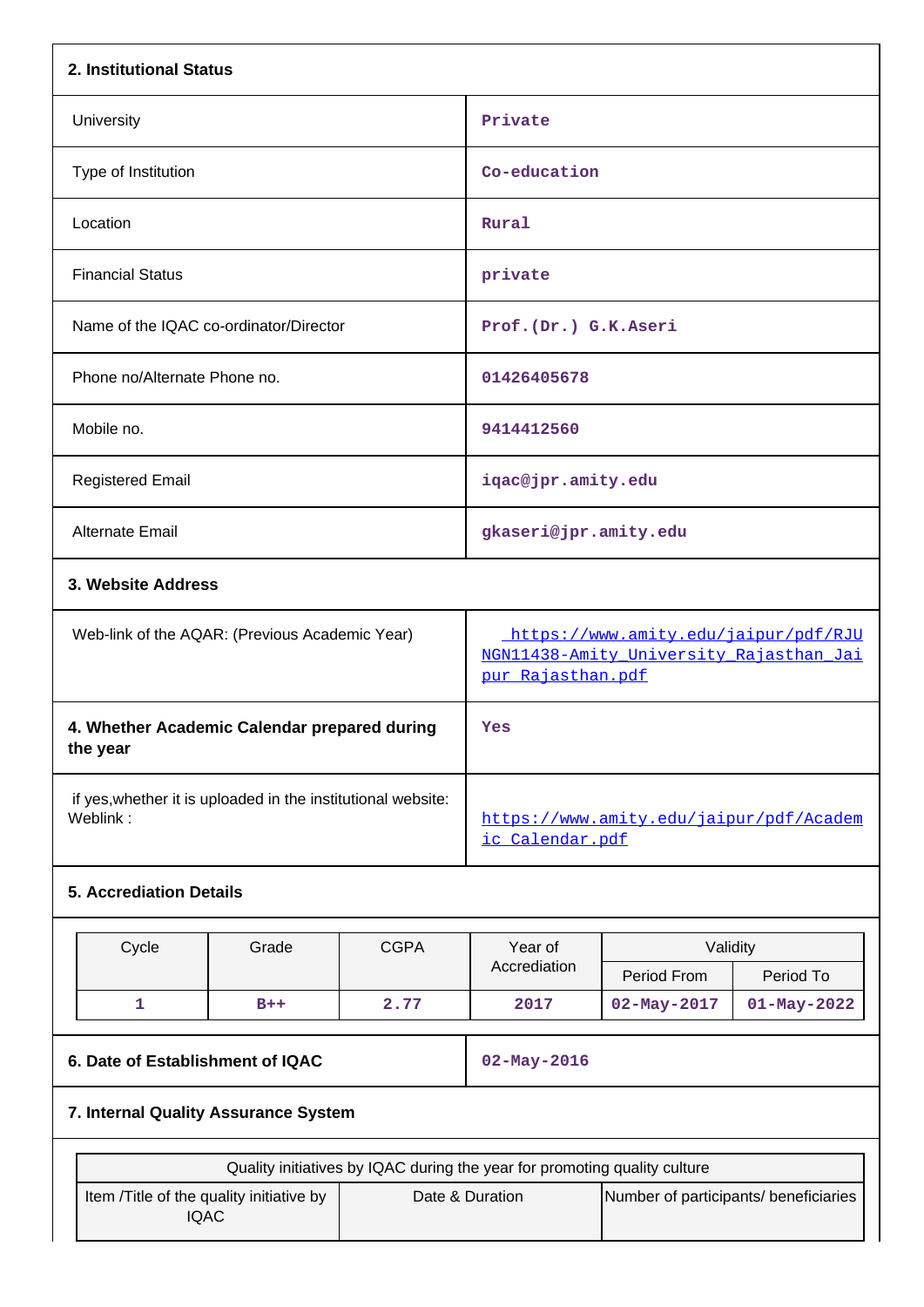| Role and Functions of<br><b>IQAC</b>                                                                                                    |  | $11 - Ju1 - 2018$<br>2              |                                | 250    |  |
|-----------------------------------------------------------------------------------------------------------------------------------------|--|-------------------------------------|--------------------------------|--------|--|
| Curriculum Design and<br>Development Workshops                                                                                          |  | $10 - Jan - 2019$<br>2              |                                | 100    |  |
| Project and Internship<br><b>Assessment</b>                                                                                             |  | $16 - Jan - 2019$<br>$\overline{a}$ |                                | 80     |  |
| Women Empowerment &<br>Awareness                                                                                                        |  | 16-Apr-2019<br>$\overline{a}$       |                                | 250    |  |
| Expert Talk-Quality in<br>Academics                                                                                                     |  | 25-Apr-2019<br>1                    |                                | 20     |  |
|                                                                                                                                         |  | No Files Uploaded !!!               |                                |        |  |
| 8. Provide the list of Special Status conferred by Central/ State Government-<br>UGC/CSIR/DST/DBT/ICMR/TEQIP/World Bank/CPE of UGC etc. |  |                                     |                                |        |  |
| Scheme<br>Institution/Departmen<br>t/Faculty                                                                                            |  | <b>Funding Agency</b>               | Year of award with<br>duration | Amount |  |
| <b>NIL</b><br><b>NIL</b>                                                                                                                |  | <b>NIL</b>                          | 2019<br>0                      | 0      |  |
|                                                                                                                                         |  | No Files Uploaded !!!               |                                |        |  |
| 9. Whether composition of IQAC as per latest<br><b>NAAC</b> guidelines:                                                                 |  | Yes                                 |                                |        |  |
| Upload latest notification of formation of IQAC                                                                                         |  | View File                           |                                |        |  |
| 10. Number of IQAC meetings held during the<br>year :                                                                                   |  | 1                                   |                                |        |  |
| The minutes of IQAC meeting and compliances to the<br>decisions have been uploaded on the institutional<br>website                      |  | Yes                                 |                                |        |  |
| Upload the minutes of meeting and action taken report                                                                                   |  | View File                           |                                |        |  |
| 11. Whether IQAC received funding from any of<br><b>No</b><br>the funding agency to support its activities<br>during the year?          |  |                                     |                                |        |  |
| 12. Significant contributions made by IQAC during the current year(maximum five bullets)                                                |  |                                     |                                |        |  |
| 5. Student Feedback on their learning - Course Specific                                                                                 |  |                                     |                                |        |  |
| 1. Ensuring Implementation of Course Profiles in all academics, a program<br>currently delivered at AUR.                                |  |                                     |                                |        |  |
| 2. Ensuring implementation of Industry Advisory Council in each discipline.                                                             |  |                                     |                                |        |  |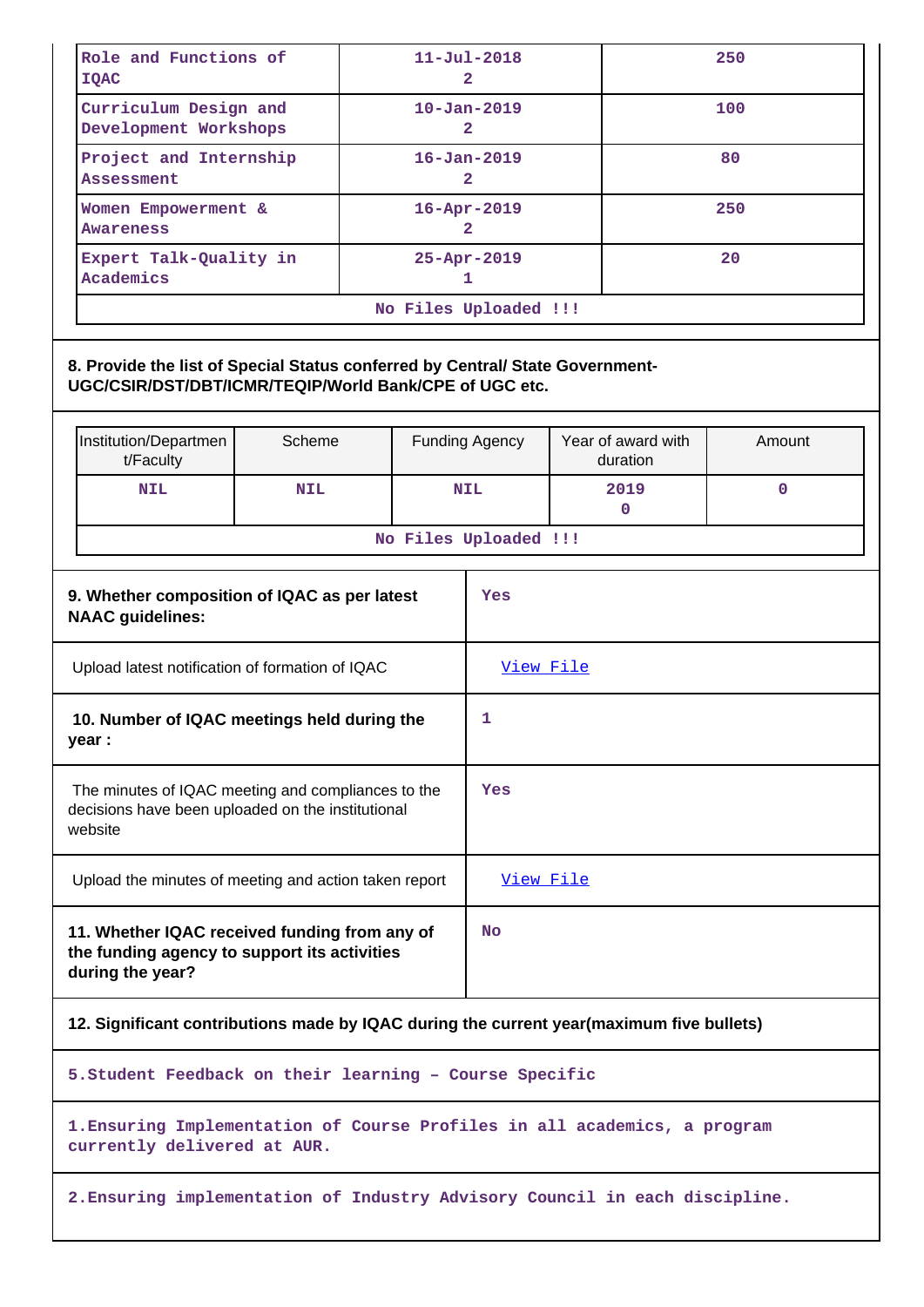**3.Several collaborations with external stakeholders in the form of Memorandum of Understandings (MOU's) and agreements.**

**4.Environmental Consciousness**

 **No Files Uploaded !!!**

**13. Plan of action chalked out by the IQAC in the beginning of the academic year towards Quality Enhancement and outcome achieved by the end of the academic year**

| <b>Plan of Action</b>                                                                                        | Achivements/Outcomes                                                                          |  |  |  |
|--------------------------------------------------------------------------------------------------------------|-----------------------------------------------------------------------------------------------|--|--|--|
| Research Clusters and infrastructure                                                                         | Establishment of Research Centres and<br>Centres of Excellence, working beyond<br>office hrs. |  |  |  |
| Increase in Ph.D. Awarded                                                                                    | Increased from 10 in 2017-18 to 31 in<br>$2018 - 19$                                          |  |  |  |
| To Enhance external Funding Projects                                                                         | Obtained research Grants of worth 99.85<br>lacks rupees till date                             |  |  |  |
| Ensuring the formation and functioning<br>of Industry Advisory Councils/Boards<br>for each discipline of AUR | All institutions / schools have<br>organised the same and working on<br>outcome               |  |  |  |
| Implementation of Course Profiles in<br>all academic programs of AUR                                         | Introduced the same in each program                                                           |  |  |  |
| No Files Uploaded !!!                                                                                        |                                                                                               |  |  |  |

| Name of Statutory Body                                                                                               | <b>Meeting Date</b>      |
|----------------------------------------------------------------------------------------------------------------------|--------------------------|
| Academic Council                                                                                                     | $06 - Dec - 2019$        |
| 15. Whether NAAC/or any other accredited<br>body(s) visited IQAC or interacted with it to<br>assess the functioning? | Yes                      |
| Date of Visit                                                                                                        | 27-Apr-2017              |
| 16. Whether institutional data submitted to<br><b>AISHE:</b>                                                         | Yes                      |
| Year of Submission                                                                                                   | 2019                     |
| Date of Submission                                                                                                   | $02 - \text{Mar} - 2019$ |
| 17. Does the Institution have Management<br><b>Information System?</b>                                               | Yes                      |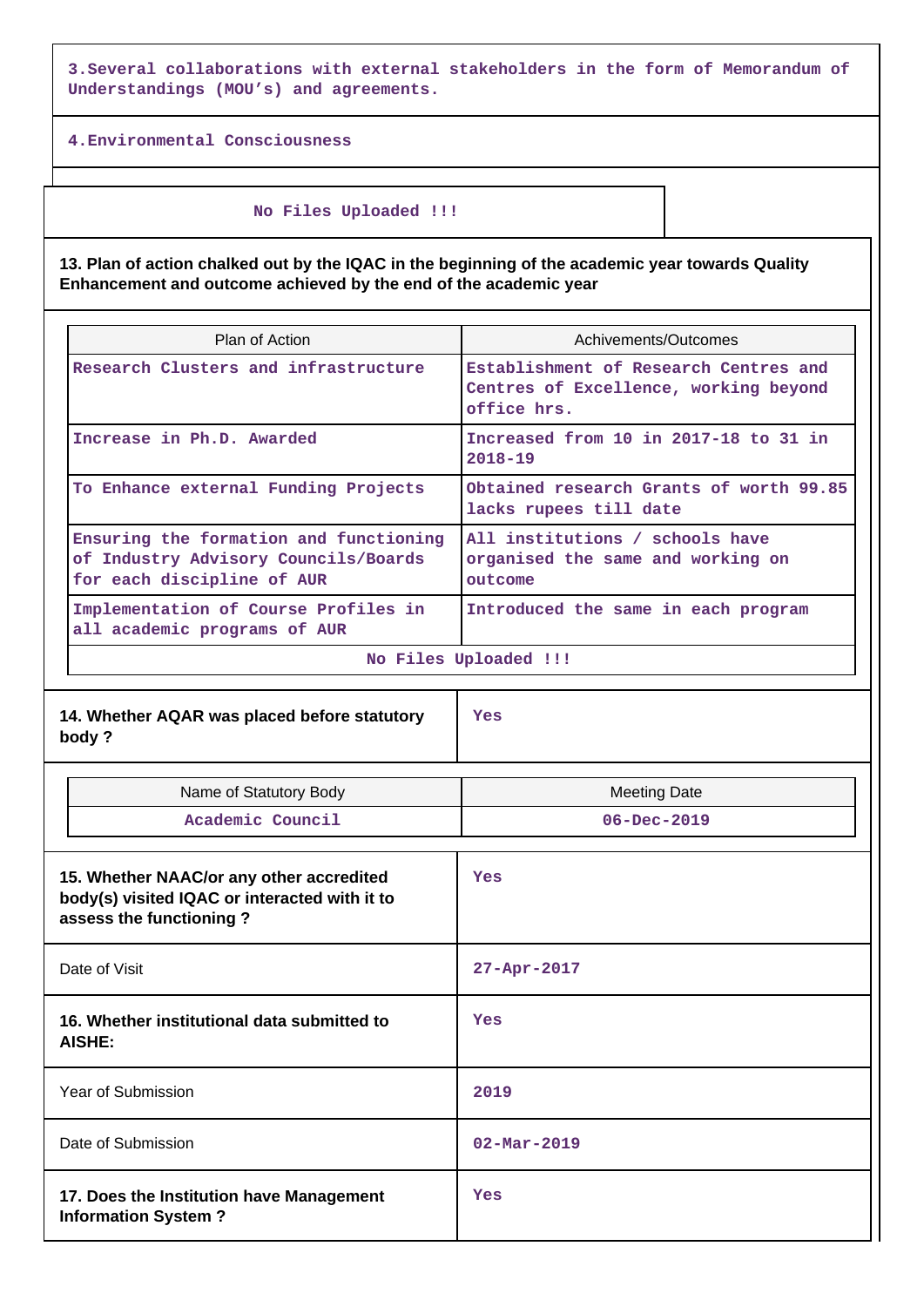If yes, give a brief descripiton and a list of modules currently operational (maximum 500 words)

**Yes, Amity University has a well designed Management Information System and has developed in house enterprise wise information on intranet known as AMIZONE. 1.The University intranet AMIZONE is the most comprehensive source of information on academic and nonacademic matters, programmes and policies of relevance to students, parents, faculty, and staff members of Amity and other interested parties of AUR. 2.AMIZONE describes the University's code of conduct and fundamental standards stating the expectation from all key stakeholders and interested parties. All university Regulations and Policy Guidelines are outlined and published in AMIZONE. 3.Few reports generated on AMIZONE is given below: a. Academics: (i) Registration: Report of Enrolled Students Registration analysis Report of generation of studentparent Amizone password (ii) Uniform Course Coding: Master Academic Planning Worksheet Domain/Open Elective Courses: Students attendance, session plans and Internal/External marks. (iii) Time Table: Faculty Allotment Consolidated time table report Tracking the classes (iv) Course Management Report on course material uploaded Sessions planned report Consolidated Attendance Report Classroom Recordings (b) Examination and Evaluation (v) Result Analysis: Promotion report Coursewise result report Debarred/Permitted List Admit Card Status (vi) NonTeaching Credit Courses (NTCC): NTCC Registration Weekly Progress Report NTCC Reports (vii) Guided Self Study Course (GSSC): Faculty Allotment Back papers payment b. Feedback (i) Faculty Feedback: Faculty wise feedback analysis (ii) Students Surveys on various activities/processes. (iii) Alumni Feedback c. HR: Employee attendance Employee leaves 3. The reports /analysis are disseminated horizontally and vertically to be incorporated in the institutional review, planning and decision making. Periodic reviews are conducted at institutional domain and at the university level where the analyzed and interpreted data is considered for the effectiveness of the research function and the suitability**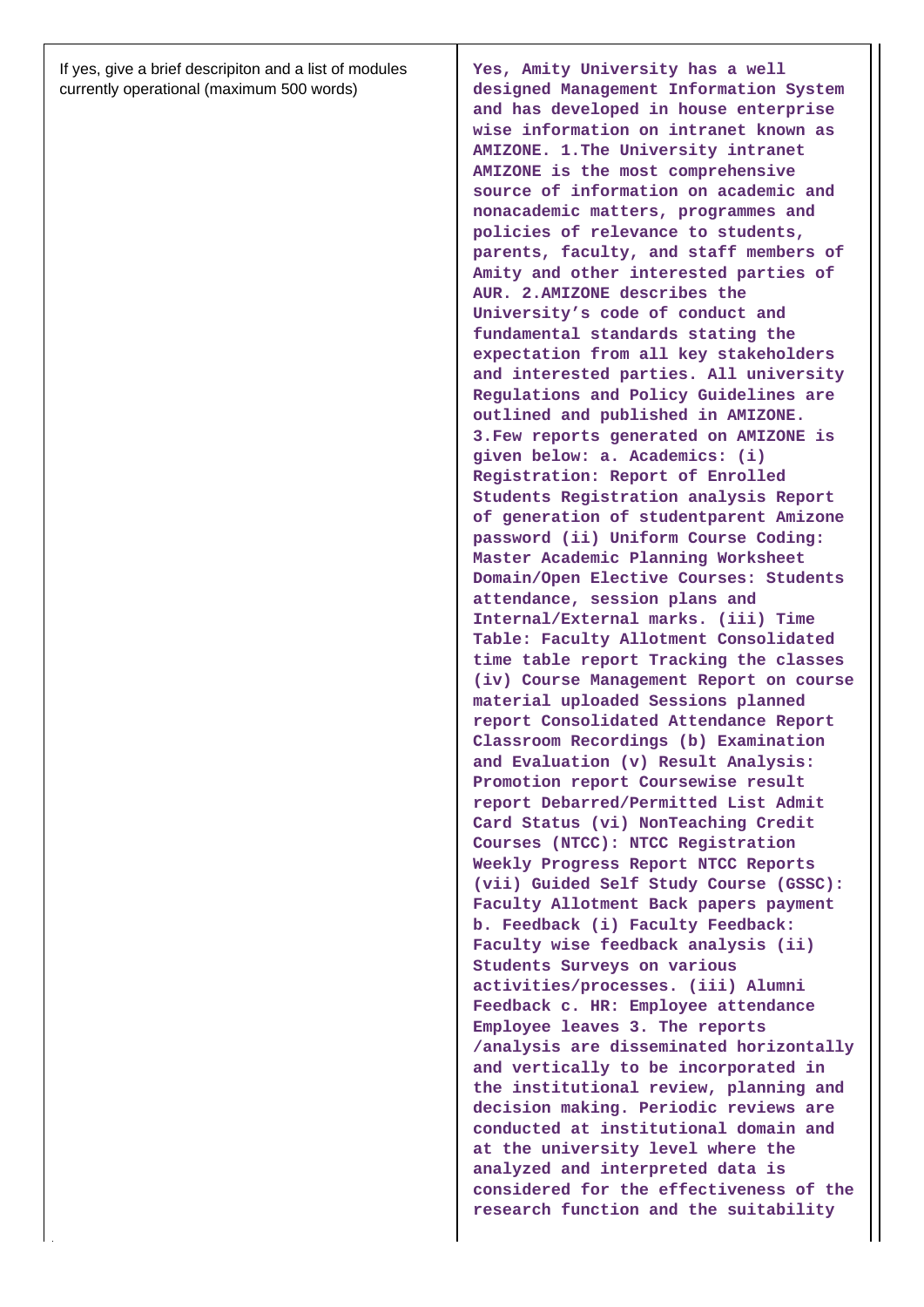| and utlitiy of the data generated. 4.<br>Data generated through the<br>Institutional Performance tool based on<br>the National Accreditation and<br>Assessment Criteria (NAAC) is used to<br>conduct the SWOT analysis of the<br>department/institution. 5. The results<br>of the analysis and audits are informed<br>to the concerned authorities and<br>Management through Management Review<br>Meetings and through regular face to<br>face interactions. |
|--------------------------------------------------------------------------------------------------------------------------------------------------------------------------------------------------------------------------------------------------------------------------------------------------------------------------------------------------------------------------------------------------------------------------------------------------------------|
|                                                                                                                                                                                                                                                                                                                                                                                                                                                              |

| 1.1 - Curriculum Design and Development |                                  |                                                                                         |                  |  |  |
|-----------------------------------------|----------------------------------|-----------------------------------------------------------------------------------------|------------------|--|--|
|                                         |                                  | 1.1.1 - Programmes for which syllabus revision was carried out during the Academic year |                  |  |  |
| Name of Programme                       | Programme Code                   | Programme Specialization                                                                | Date of Revision |  |  |
| <b>BTech</b>                            | 12126                            | Food Technology                                                                         | 13/12/2018       |  |  |
| <b>BTech</b>                            | 12041                            | Biotechnology                                                                           | 13/12/2018       |  |  |
| <b>BTech</b>                            | 12042                            | <b>Bioinformatics</b>                                                                   | 13/12/2018       |  |  |
| <b>BSC</b>                              | 12049<br>13/12/2018<br><b>IT</b> |                                                                                         |                  |  |  |
| <b>BCA</b>                              | 12048                            | Nill                                                                                    | 13/12/2018       |  |  |
| <b>MCA</b>                              | 12007                            | Nill                                                                                    | 13/12/2018       |  |  |
| <b>BFA</b>                              | 12057                            | Nill                                                                                    | 13/12/2018       |  |  |
| <b>BA</b>                               | 12574                            | Political Science                                                                       | 13/12/2018       |  |  |
| <b>MSC</b>                              | 12500                            | Applied Physics                                                                         | 13/12/2018       |  |  |
| View File                               |                                  |                                                                                         |                  |  |  |

| Programme with<br>Code | Programme<br>Specialization | Date of Introduction | Course with Code                           | Date of Introduction |
|------------------------|-----------------------------|----------------------|--------------------------------------------|----------------------|
| <b>BTech</b>           | Food<br>Technology          | 13/12/2018           | Food<br>Microbiology<br>(BTD 402)          | 15/07/2019           |
| <b>BTech</b>           | Biotechnology               | 13/12/2018           | Industrial<br>Biotechnology<br>(BTB 432)   | 15/07/2019           |
| <b>BTech</b>           | Bioinformatics              | 13/12/2018           | Chemical<br>Biology (BTF<br>131)           | 15/07/2019           |
| <b>BSC</b>             | <b>TT</b>                   | 13/12/2018           | Data<br>Structure using<br>C (BCI 203)     | 15/07/2019           |
| <b>BCA</b>             | Nill                        | 13/12/2018           | Networking<br>for Home &<br>Small Business | 15/07/2019           |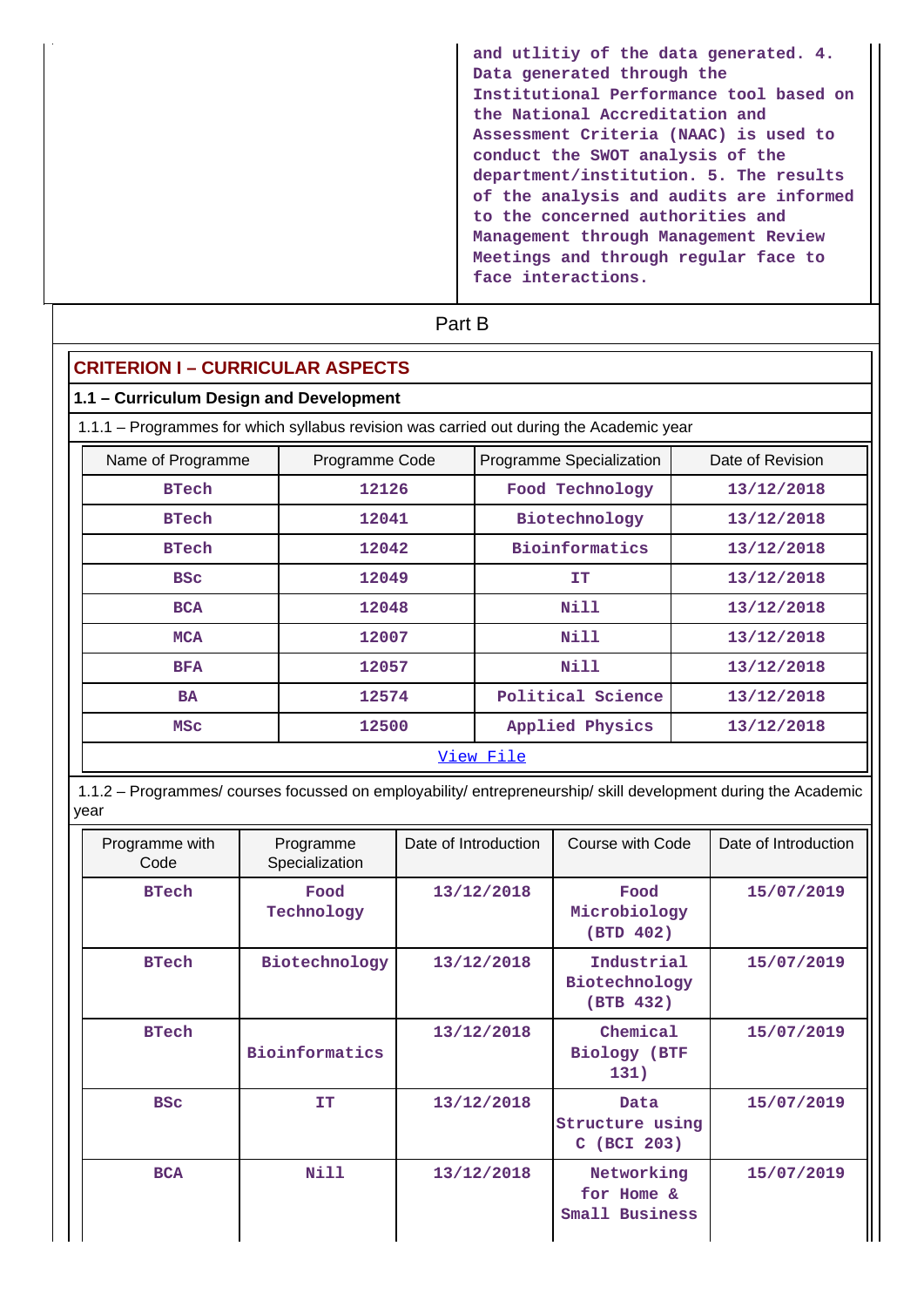|                                                                                                                                                       |                      |                                                                                                                                                                 |                          |                            | (BCI 231)                                                       |                             |
|-------------------------------------------------------------------------------------------------------------------------------------------------------|----------------------|-----------------------------------------------------------------------------------------------------------------------------------------------------------------|--------------------------|----------------------------|-----------------------------------------------------------------|-----------------------------|
| <b>MCA</b>                                                                                                                                            | Nill                 |                                                                                                                                                                 | 13/12/2018               |                            | Artificial<br>Intelligence<br>(MCA 301)                         | 15/07/2019                  |
| <b>BFA</b>                                                                                                                                            | <b>Nill</b>          |                                                                                                                                                                 | 13/12/2018               | Sculpture - I<br>(BFA 105) |                                                                 | 15/07/2019                  |
| <b>BA</b>                                                                                                                                             | Political<br>Science |                                                                                                                                                                 | 13/12/2018               |                            | Local<br>Administration<br>in India (BPS<br>303)                | 15/07/2019                  |
| <b>MSC</b>                                                                                                                                            | Applied<br>Physics   |                                                                                                                                                                 | 13/12/2018               |                            | Quantum<br>Mechanics<br>(MAP203)                                | 15/07/2019                  |
| <b>MSC</b>                                                                                                                                            | Applied<br>Chemistry |                                                                                                                                                                 | 13/12/2018               |                            | Drugs and<br>Dyes (MAC 204)                                     | 15/07/2019                  |
|                                                                                                                                                       |                      |                                                                                                                                                                 | View File                |                            |                                                                 |                             |
| 1.2 - Academic Flexibility                                                                                                                            |                      |                                                                                                                                                                 |                          |                            |                                                                 |                             |
| 1.2.1 - New programmes/courses introduced during the Academic year                                                                                    |                      |                                                                                                                                                                 |                          |                            |                                                                 |                             |
| Programme/Course                                                                                                                                      |                      |                                                                                                                                                                 | Programme Specialization |                            |                                                                 | Dates of Introduction       |
| PG Diploma                                                                                                                                            |                      | Guidance and<br>Counselling                                                                                                                                     |                          | 13/12/2018                 |                                                                 |                             |
| <b>MSC</b>                                                                                                                                            |                      |                                                                                                                                                                 | Cyber Security           |                            | 13/12/2018                                                      |                             |
| <b>MDes</b>                                                                                                                                           |                      | <b>Fashion Designing</b>                                                                                                                                        |                          | 13/12/2018                 |                                                                 |                             |
| <b>MSC</b>                                                                                                                                            |                      | Food Technology                                                                                                                                                 |                          | 13/12/2018                 |                                                                 |                             |
| Mtech                                                                                                                                                 |                      | Engineering Management                                                                                                                                          |                          | 13/12/2018                 |                                                                 |                             |
| <b>BTech</b>                                                                                                                                          |                      | Computer Science and<br>Engineering with<br>specialization in<br>1. Artificial Intelligence<br>and Machine Learning<br>2. Internet of Things<br>3. Data Science |                          | 13/12/2018                 |                                                                 |                             |
|                                                                                                                                                       |                      |                                                                                                                                                                 | No file uploaded.        |                            |                                                                 |                             |
| 1.2.2 - Programmes in which Choice Based Credit System (CBCS)/Elective Course System implemented at the<br>University level during the Academic year. |                      |                                                                                                                                                                 |                          |                            |                                                                 |                             |
| Name of programmes adopting<br><b>CBCS</b>                                                                                                            |                      | Programme Specialization                                                                                                                                        |                          |                            | Date of implementation of<br><b>CBCS/Elective Course System</b> |                             |
| Nill                                                                                                                                                  |                      | NI11                                                                                                                                                            |                          |                            | Nill                                                            |                             |
| 1.3 - Curriculum Enrichment                                                                                                                           |                      |                                                                                                                                                                 |                          |                            |                                                                 |                             |
| 1.3.1 – Value-added courses imparting transferable and life skills offered during the year                                                            |                      |                                                                                                                                                                 |                          |                            |                                                                 |                             |
| <b>Value Added Courses</b>                                                                                                                            |                      |                                                                                                                                                                 | Date of Introduction     |                            |                                                                 | Number of Students Enrolled |
| Behavioural Sciences                                                                                                                                  |                      |                                                                                                                                                                 | 01/08/2018               |                            |                                                                 | 2618                        |
| French                                                                                                                                                |                      |                                                                                                                                                                 | 01/08/2018               |                            |                                                                 | 1000                        |
| German                                                                                                                                                |                      |                                                                                                                                                                 | 01/08/2018               |                            |                                                                 | 1009                        |
| Spanish                                                                                                                                               |                      |                                                                                                                                                                 | 01/08/2018               |                            |                                                                 | 551                         |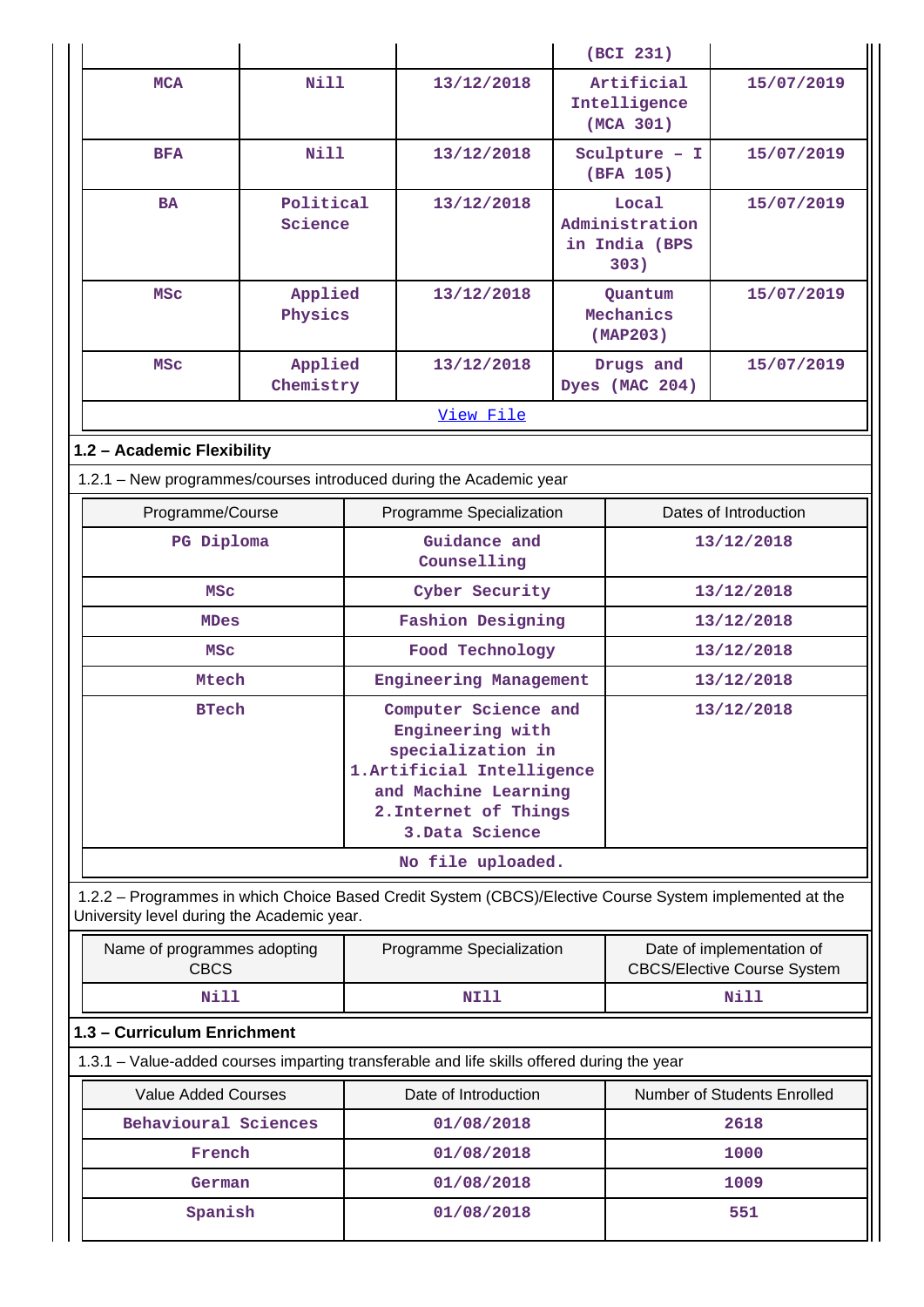| Chinese                                                                                                                             | 01/08/2018                                                                               | 58   |  |  |  |  |
|-------------------------------------------------------------------------------------------------------------------------------------|------------------------------------------------------------------------------------------|------|--|--|--|--|
| Communication Skills                                                                                                                | 01/08/2018                                                                               | 2618 |  |  |  |  |
| No file uploaded.                                                                                                                   |                                                                                          |      |  |  |  |  |
| 1.3.2 - Field Projects / Internships under taken during the year                                                                    |                                                                                          |      |  |  |  |  |
| Project/Programme Title                                                                                                             | No. of students enrolled for Field<br>Programme Specialization<br>Projects / Internships |      |  |  |  |  |
| <b>BCom</b>                                                                                                                         | Hons-IV Semester                                                                         | 18   |  |  |  |  |
| <b>BBA</b>                                                                                                                          | IV Semester                                                                              | 33   |  |  |  |  |
| <b>MBA</b>                                                                                                                          | II Semester                                                                              | 38   |  |  |  |  |
| <b>BSC</b>                                                                                                                          | IT II Semester                                                                           | 3    |  |  |  |  |
| <b>BSC</b>                                                                                                                          | IT IV Semester                                                                           | 11   |  |  |  |  |
| <b>BSC</b>                                                                                                                          | IT VI Semester                                                                           | 5    |  |  |  |  |
| <b>BCA</b>                                                                                                                          | II Semester                                                                              | 11   |  |  |  |  |
| <b>BCA</b>                                                                                                                          | IV Semester                                                                              | 13   |  |  |  |  |
| <b>BCA</b>                                                                                                                          | VI Semester                                                                              | 12   |  |  |  |  |
| <b>MCA</b>                                                                                                                          | IV Semester                                                                              | 8    |  |  |  |  |
|                                                                                                                                     | View File                                                                                |      |  |  |  |  |
| 1.4 - Feedback System                                                                                                               |                                                                                          |      |  |  |  |  |
| 1.4.1 - Whether structured feedback received from all the stakeholders.                                                             |                                                                                          |      |  |  |  |  |
| <b>Students</b>                                                                                                                     |                                                                                          | Yes  |  |  |  |  |
| <b>Teachers</b>                                                                                                                     |                                                                                          | No   |  |  |  |  |
| Employers                                                                                                                           |                                                                                          | Yes  |  |  |  |  |
| Alumni                                                                                                                              |                                                                                          | Yes  |  |  |  |  |
| Parents<br>Yes                                                                                                                      |                                                                                          |      |  |  |  |  |
| 1.4.2 - How the feedback obtained is being analyzed and utilized for overall development of the institution?<br>(maximum 500 words) |                                                                                          |      |  |  |  |  |
| <b>Feedback Obtained</b>                                                                                                            |                                                                                          |      |  |  |  |  |

**University obtains formal feedback twice in a semester from its students on Course Content, Teaching Pedagogy, Course Delivery, Faculty Preparedness, Domain Connectivity, and Continuous Evaluation as well as Personality behaviour of faculty members. The given feedback is closely monitored by IQAC and shared with concerned HoIs and Dean Academics for required counseling and improvements. University has made this exercise mandatory on its INTRANET portal (AMIZONE). IQAC also collects informal/ white paper feedback which is without identity from its stakeholders including recruiters and parents. We have incorporated National International practices for its format, methodology, analysis to collect objective based feedback to improve academics and teaching learning infrastructure. IQAC collects the feedback by visiting individual class room besides discssing the function and importance of the feedback which helps students to contribute significantly in University building and development. IQAC presents feedback analysis at University Platform which starts from frequent HoIs meetings of Academic administrative Heads of University which is chaired by Vice-Chancellor/ President. We discuss and share component and faculty-wise feedback to improve academics, infrastructure, and governance and then also monitor its implementation. The same will be shared with students and other stake holders to maintain transparency and closing the**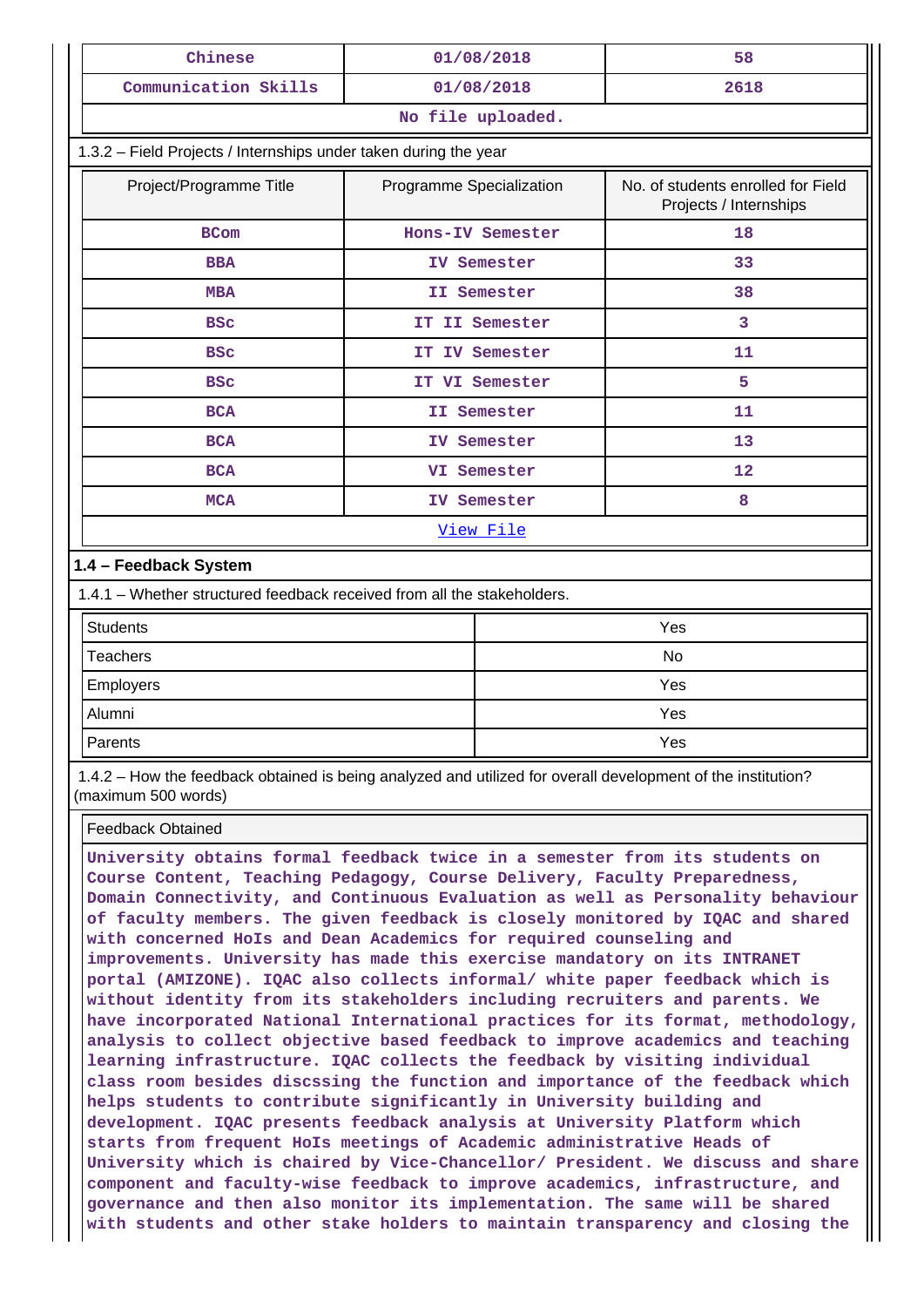**loop. We have seen the satisfaction among the students after implementing their genuine feedback which University has taken open handedly. By this exercise we also came to know performance of our placed students while collecting feedback from our recruiters, occasionally we invite them physically to share their feedback with our students which gives high impact on their preparedness for forthcoming opportunities. Simultaneously university will incorporate industry feedback in improvement of its programmes and practical exposure**

### **CRITERION II – TEACHING- LEARNING AND EVALUATION**

### **2.1 – Student Enrolment and Profile**

2.1.1 – Demand Ratio during the year

| Name of the<br>Programme | Programme<br>Specialization          | Number of seats<br>available | Number of<br>Application received | <b>Students Enrolled</b> |
|--------------------------|--------------------------------------|------------------------------|-----------------------------------|--------------------------|
| <b>MBA</b>               | Nill                                 | 60                           | 153                               | 46                       |
| <b>BBA</b>               | <b>Nill</b>                          | 60                           | 241                               | 44                       |
| <b>BCom</b>              | Hons.                                | 60                           | 117                               | 31                       |
| <b>BTech</b>             | <b>IT</b>                            | 30                           | 21                                | $\overline{\mathbf{2}}$  |
| <b>BTech</b>             | <b>ECE</b>                           | 30                           | 47                                | $\overline{7}$           |
| <b>BTech</b>             | MЕ                                   | 30                           | 84                                | 11                       |
| <b>BTech</b>             | Civil Engg.                          | 30                           | 48                                | $\overline{a}$           |
| <b>BTech</b>             | Chemical<br>Engg.                    | 30                           | 45                                | 3                        |
| <b>BTech</b>             | Electrical &<br>Electronics<br>Engg. | 30                           | 34                                | $\overline{\mathbf{4}}$  |
| Mtech                    | CSE                                  | 10                           | 6                                 | 3                        |
|                          |                                      | View File                    |                                   |                          |

### **2.2 – Catering to Student Diversity**

2.2.1 – Student - Full time teacher ratio (current year data)

| Year | Number of<br>in the institution<br>(UG) | Number of<br>students enrolled students enrolled<br>in the institution<br>(PG) | Number of<br>fulltime teachers<br>available in the<br>institution<br>teaching only UG<br>courses | Number of<br>fulltime teachers<br>available in the<br>institution<br>teaching only PG<br>courses | Number of<br>teachers<br>teaching both UG<br>and PG courses |
|------|-----------------------------------------|--------------------------------------------------------------------------------|--------------------------------------------------------------------------------------------------|--------------------------------------------------------------------------------------------------|-------------------------------------------------------------|
| 2018 | 584                                     | 165                                                                            |                                                                                                  | 0                                                                                                | 213                                                         |

### **2.3 – Teaching - Learning Process**

 2.3.1 – Percentage of teachers using ICT for effective teaching with Learning Management Systems (LMS), Elearning resources etc. (current year data)

| Number of<br>Teachers on Roll | Number of<br>teachers using<br>ICT (LMS, e-<br>Resources) | <b>ICT Tools and</b><br>resources<br>available | Number of ICT<br>enabled<br>Classrooms | Numberof smart<br>classrooms | E-resources and<br>techniques used |
|-------------------------------|-----------------------------------------------------------|------------------------------------------------|----------------------------------------|------------------------------|------------------------------------|
| 213                           | 213                                                       |                                                | 106                                    |                              |                                    |
|                               | No file uploaded.                                         |                                                |                                        |                              |                                    |
|                               | View File of E-resources and techniques used              |                                                |                                        |                              |                                    |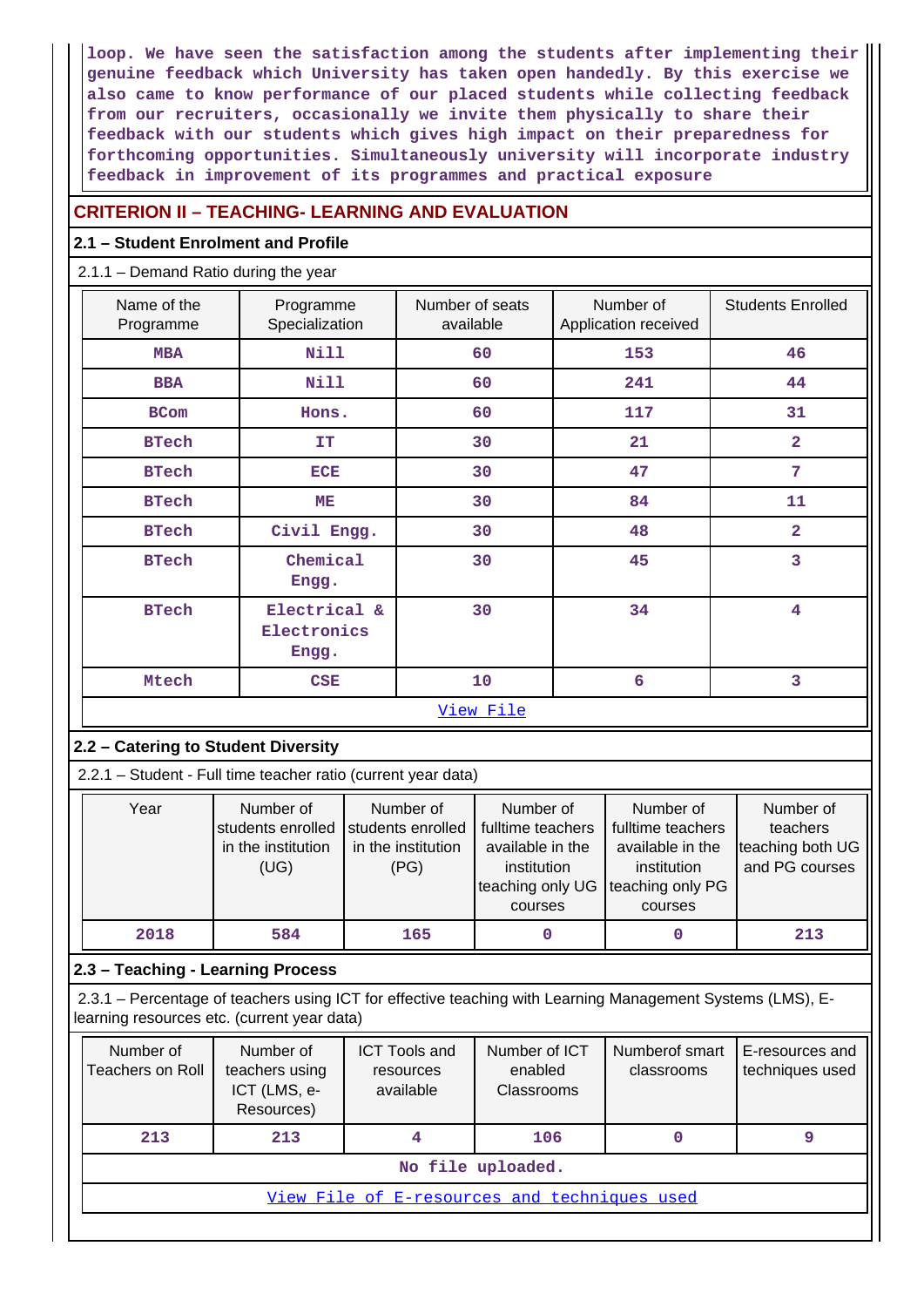2.3.2 – Students mentoring system available in the institution? Give details. (maximum 500 words)

 University has strong mentor-mentee system. Faculty mentors are appointed during student induction programme who provide mentoring services to all students. One faculty mentor guides approx 25 students, and collects required students' information to initiate effective interactions. Mentors frequently interact with allotted mentees and discuss some general issues: Ex.: • Academic performance • Lyseining with concern subject faculty members • Need bases extra classes • Forthcoming Opportunities • Progression – Entrepreneurship / Placements • Awareness and support to students for GATE, GRE, CAT, ISRO, SAIL, etc. • Hostel Issues • Mess Issues • Personal / Domestic Problems • Anti-Ragging Measures Mentors are instructed to share mentormentee meeting points in routine departmental meetings and update parents accordingly. The impact of mentoring in student's performance and in active connection with their parents is cleary visibile.

| Number of students enrolled in the<br>institution | Number of fulltime teachers | Mentor : Mentee Ratio |
|---------------------------------------------------|-----------------------------|-----------------------|
| 3012                                              | 213                         | 1:14                  |

### **2.4 – Teacher Profile and Quality**

2.4.1 – Number of full time teachers appointed during the year

| No. of sanctioned<br>positions | No. of filled positions | Vacant positions | <b>Positions filled during</b><br>the current year | No. of faculty with<br>Ph.D |
|--------------------------------|-------------------------|------------------|----------------------------------------------------|-----------------------------|
| 226                            | 213                     | 13               | 29                                                 | 124                         |

 2.4.2 – Honours and recognition received by teachers (received awards, recognition, fellowships at State, National, International level from Government, recognised bodies during the year )

| Year of Award | Name of full time teachers<br>receiving awards from<br>state level, national level,<br>international level | Designation            | Name of the award,<br>fellowship, received from<br>Government or recognized<br>bodies                                                           |
|---------------|------------------------------------------------------------------------------------------------------------|------------------------|-------------------------------------------------------------------------------------------------------------------------------------------------|
| 2018          | Prof (Dr.)<br>Sanjeeb Pal from<br>National Level                                                           | Director               | Dr A.P.J Abdul<br>Kalam Education<br><b>Excellence Award</b><br>from International<br>Institute of<br>Education and<br>Management, New<br>Delhi |
| 2018          | Dr Kumar Shambhav<br>Verma from<br>International Level                                                     | Assistant<br>Professor | Japan Asia Youth<br>Exchange Fellowship<br>(Sakura Science<br>Programme) from<br>Japan Science and<br>Technology Agency,<br>Japan               |
| 2018          | Prof Ajay Jain<br>from International<br><b>Level</b>                                                       | Professor              | Visiting<br>Professor at<br>Nanjing<br>Agricultural<br>University from<br>Nanjing<br>Agricultural<br>University, China                          |
| 2018          | Dr Hemant Kumar<br>Daima from<br>International Level                                                       | Assistant<br>Professor | Honorary Visiting<br>Research Fellowship<br>from Centre for<br>Advanced Materials                                                               |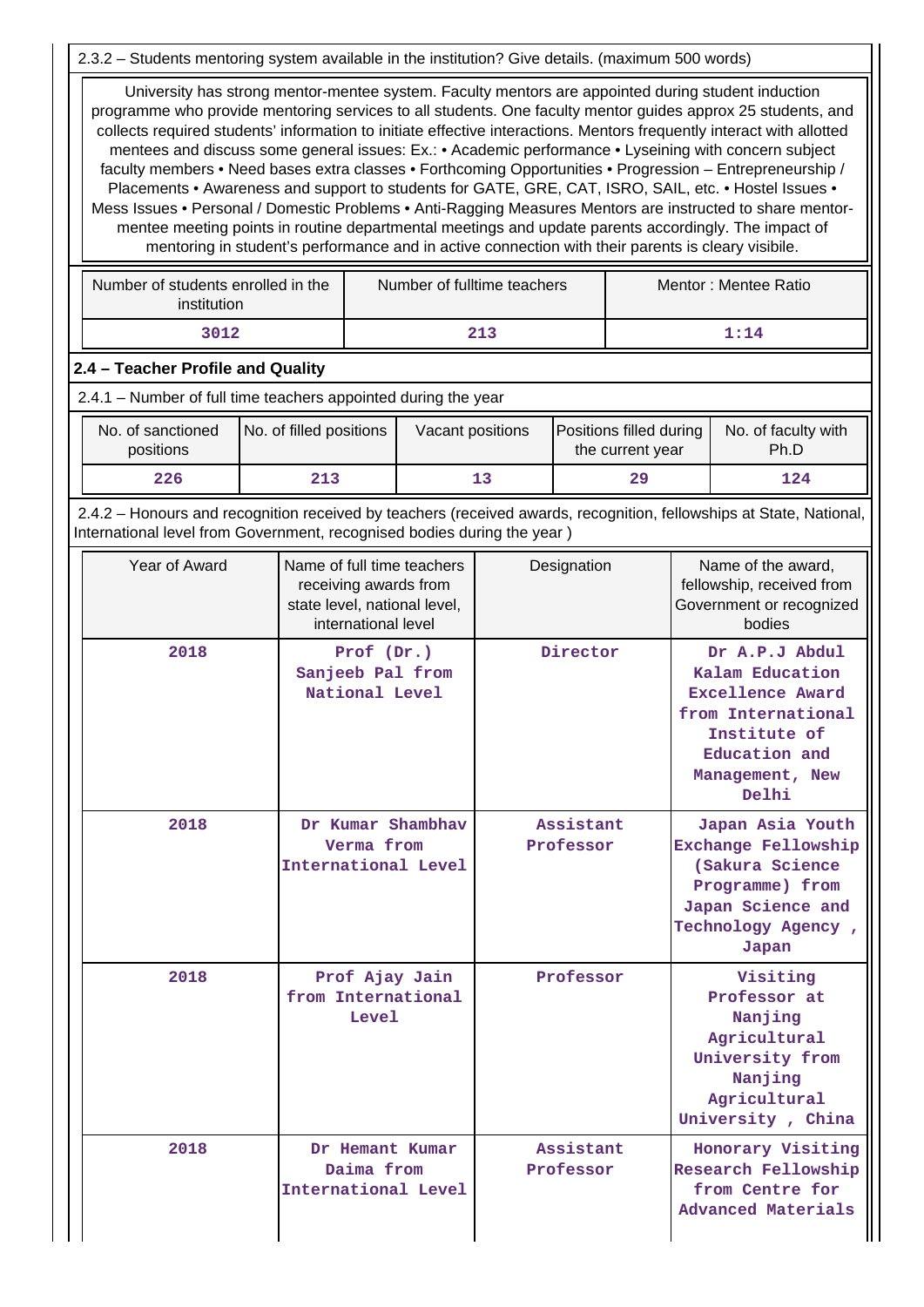|  |  | and Industrial<br>Chemistry (CAMIC),<br>School of Sciences,<br>RMIT University, |
|--|--|---------------------------------------------------------------------------------|
|  |  | Australia                                                                       |

#### **No file uploaded.**

### **2.5 – Evaluation Process and Reforms**

 2.5.1 – Number of days from the date of semester-end/ year- end examination till the declaration of results during the year

| Programme Name | Programme Code | Semester/year | Last date of the last<br>semester-end/ year-<br>end examination | Date of declaration of<br>results of semester-<br>end/ year- end<br>examination |  |
|----------------|----------------|---------------|-----------------------------------------------------------------|---------------------------------------------------------------------------------|--|
| <b>BBA</b>     | 12064          | 5             | 28/12/2018                                                      | 08/02/2019                                                                      |  |
| <b>BBA</b>     | 12064          | 3             | 28/12/2018                                                      | 08/02/2019                                                                      |  |
| <b>BBA</b>     | 12064          | 1             | 28/12/2018                                                      | 08/02/2019                                                                      |  |
| <b>BBA</b>     | 12104          | 1             | 28/12/2018                                                      | 11/02/2019                                                                      |  |
| <b>BCom</b>    | 12046          | 1             | 28/12/2018                                                      | 08/02/2019                                                                      |  |
| <b>BCom</b>    | 12046          | 3             | 28/12/2018                                                      | 08/02/2019                                                                      |  |
| <b>BCom</b>    | 12046          | 5             | 27/12/2018                                                      | 01/02/2019                                                                      |  |
| <b>MBA</b>     | 12019          | 1             | 26/12/2018                                                      | 08/02/2019                                                                      |  |
| <b>MBA</b>     | 12019          | 3             | 26/12/2018                                                      | 11/02/2019                                                                      |  |
| <b>MBA</b>     | 12020          | 3             | 26/12/2018                                                      | 11/02/2019                                                                      |  |
| View File      |                |               |                                                                 |                                                                                 |  |

 2.5.2 – Average percentage of Student complaints/grievances about evaluation against total number appeared in the examinations during the year

| Number of complaints or grievances | Total number of students appeared |  |
|------------------------------------|-----------------------------------|--|
| about evaluation                   | in the examination                |  |
|                                    | 2660                              |  |

#### **2.6 – Student Performance and Learning Outcomes**

 2.6.1 – Program outcomes, program specific outcomes and course outcomes for all programs offered by the institution are stated and displayed in website of the institution (to provide the weblink)

<https://www.amity.edu/jaipur/bsc-it>

2.6.2 – Pass percentage of students

| Programme<br>Code | Programme<br>Name | Programme<br>Specialization | Number of<br>students<br>appeared in the<br>final year<br>examination | Number of<br>students passed<br>in final year<br>examination | Pass Percentage |
|-------------------|-------------------|-----------------------------|-----------------------------------------------------------------------|--------------------------------------------------------------|-----------------|
| 12044             | <b>BSC</b>        | <b>Biotechnol</b><br>ogy    | 12                                                                    | 9                                                            | 75              |
| 12042             | <b>BTech</b>      | Bioinforma<br>tics          | 4                                                                     | 3                                                            | 75              |
| 12041             | <b>BTech</b>      | <b>Biotechnol</b><br>ogy    | 44                                                                    | 42                                                           | 95              |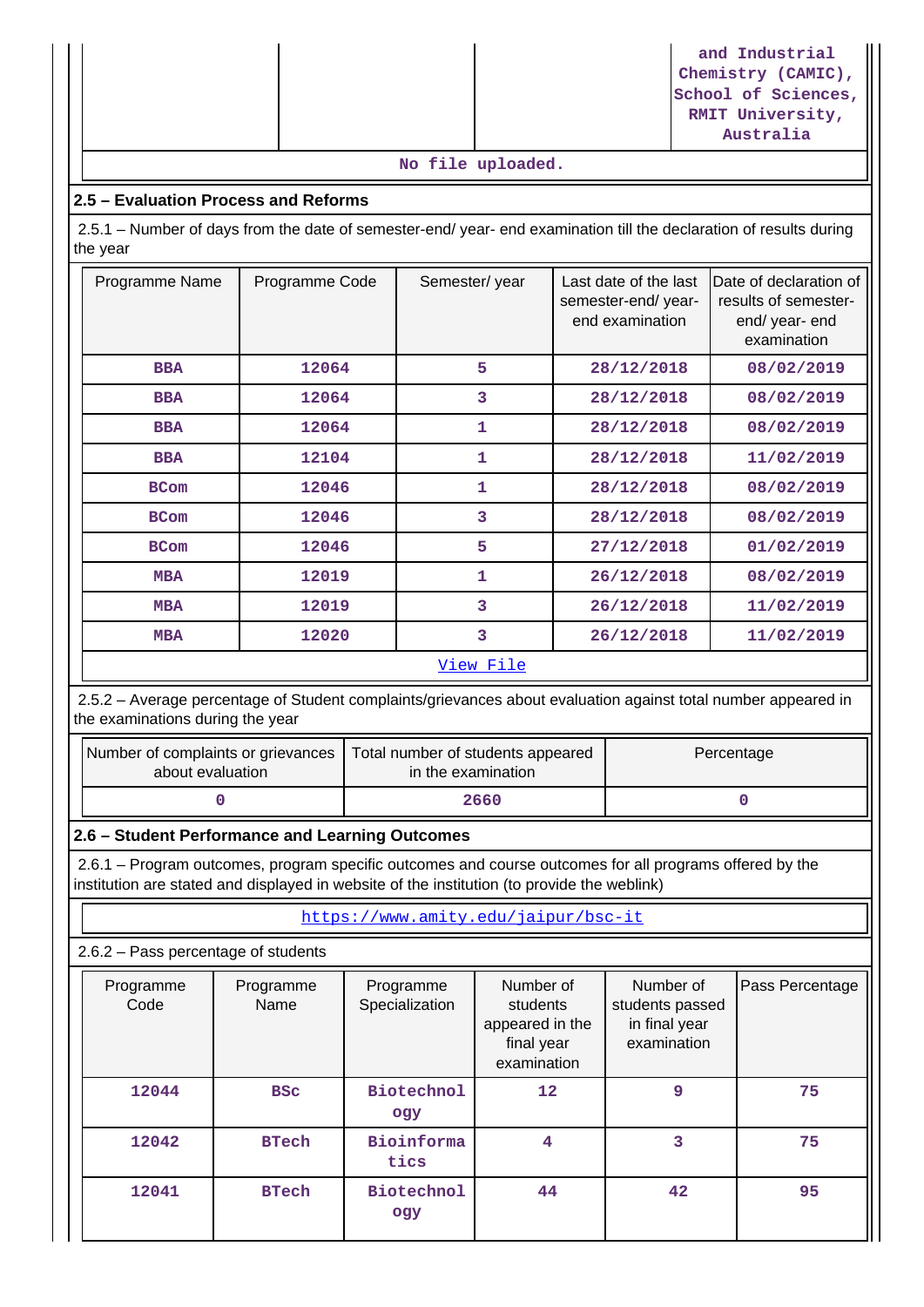| 12110     | <b>MBA</b>  |             | 1  | 1  | 100 |
|-----------|-------------|-------------|----|----|-----|
|           |             | Agriculture |    |    |     |
| 12023     | <b>MBA</b>  | <b>HR</b>   | 8  | 8  | 100 |
| 12022     | <b>MBA</b>  | M&S         | 9  | 9  | 100 |
| 12020     | <b>MBA</b>  | IΒ          | 5  | 4  | 80  |
| 12046     | <b>BCom</b> | Hons.       | 29 | 26 | 90  |
| 12019     | <b>MBA</b>  | Nill        | 25 | 22 | 88  |
| 12064     | <b>BBA</b>  | Nill        | 40 | 32 | 80  |
| View File |             |             |    |    |     |

### **2.7 – Student Satisfaction Survey**

 2.7.1 – Student Satisfaction Survey (SSS) on overall institutional performance (Institution may design the questionnaire) (results and details be provided as weblink)

[https://www.amity.edu/jaipur/pdf/RJUNGN11438-Amity\\_University\\_Rajasthan\\_Jaip](https://www.amity.edu/jaipur/pdf/RJUNGN11438-Amity_University_Rajasthan_Jaipur_Rajasthan.pdf) [ur\\_Rajasthan.pdf](https://www.amity.edu/jaipur/pdf/RJUNGN11438-Amity_University_Rajasthan_Jaipur_Rajasthan.pdf) 

### **CRITERION III – RESEARCH, INNOVATIONS AND EXTENSION**

### **3.1 – Promotion of Research and Facilities**

3.1.1 – Teachers awarded National/International fellowship for advanced studies/ research during the year

| <b>Type</b>   | Name of the teacher<br>awarded the<br>fellowship | Name of the award                                                                                                                                        | Date of award | Awarding agency                                         |
|---------------|--------------------------------------------------|----------------------------------------------------------------------------------------------------------------------------------------------------------|---------------|---------------------------------------------------------|
| National      | Nill                                             | Nill                                                                                                                                                     | Nill          | Nill                                                    |
| International | Dr Hemant K.<br>Daima                            | Recipient of<br>Honorary<br>Visiting<br>Research<br>Fellowship from<br>Centre for<br>Advanced<br>Materials and<br>Industrial<br>Chemistry<br>$(CAMIC)$ . | 06/08/2018    | School of<br>Sciences, RMIT<br>University,<br>Australia |
|               |                                                  | No file uploaded.                                                                                                                                        |               |                                                         |

 3.1.2 – Number of JRFs, SRFs, Post Doctoral Fellows, Research Associates and other fellows in the Institution enrolled during the year

| Name of Research fellowship | Duration of the fellowship |              |  |  |
|-----------------------------|----------------------------|--------------|--|--|
| <b>SRFs</b>                 | 1095                       | <b>DST</b>   |  |  |
| <b>JRFs</b>                 | 1095                       | <b>DST</b>   |  |  |
| <b>JRFs</b>                 | 1095                       | UGC-DAE, CSR |  |  |
| <b>SRFs</b>                 | 1095                       | <b>SERB</b>  |  |  |
| <b>SRFs</b>                 | 1095                       | <b>MOES</b>  |  |  |
| No file uploaded.           |                            |              |  |  |

**3.2 – Resource Mobilization for Research**

3.2.1 – Research funds sanctioned and received from various agencies, industry and other organisations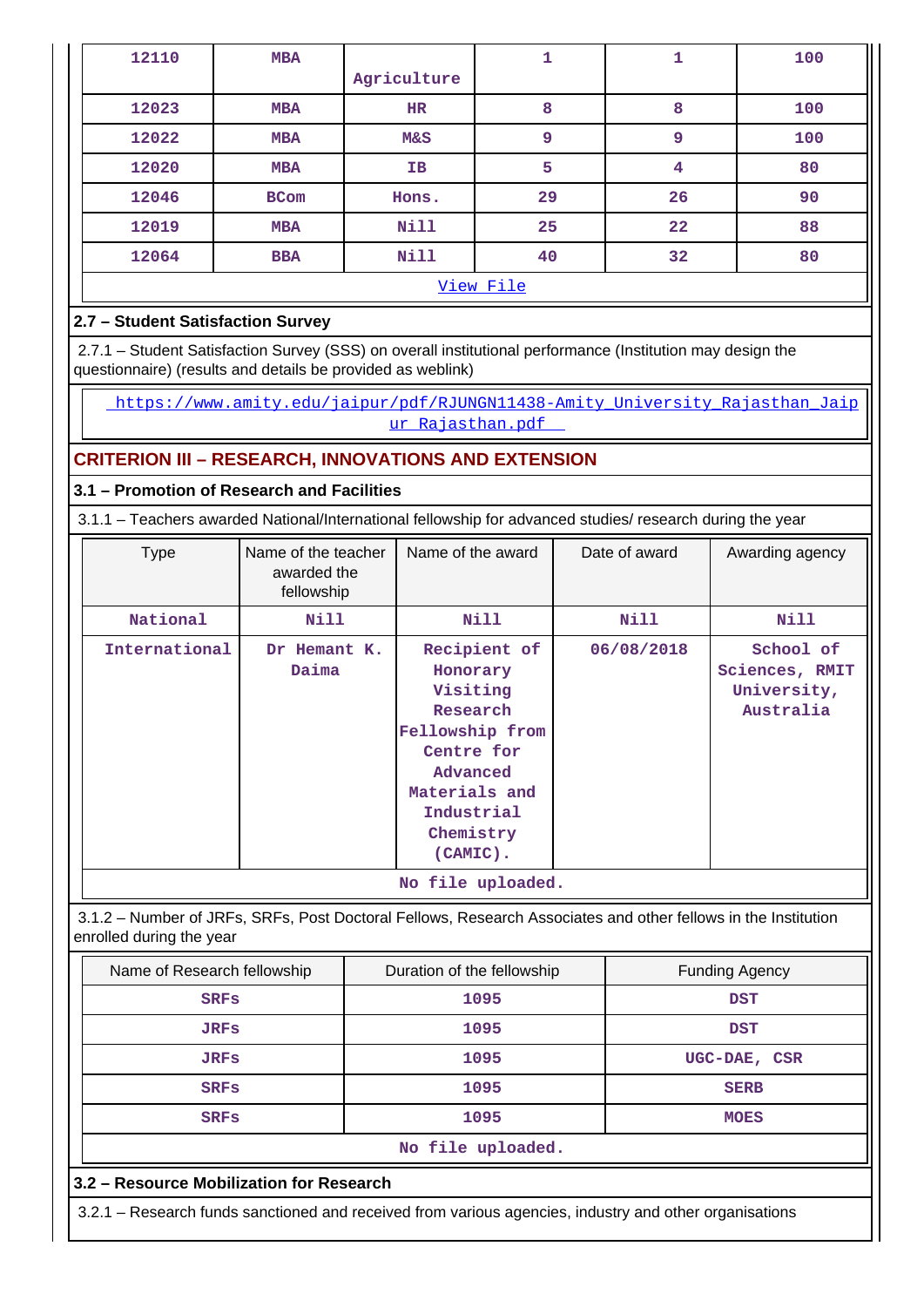| Nature of the Project                                                                                       | Duration                                      |  | Name of the funding<br>agency    |                         |            | Total grant<br>sanctioned |                                                                                           | Amount received<br>during the year                                             |
|-------------------------------------------------------------------------------------------------------------|-----------------------------------------------|--|----------------------------------|-------------------------|------------|---------------------------|-------------------------------------------------------------------------------------------|--------------------------------------------------------------------------------|
| Major<br>Projects                                                                                           | 1095                                          |  | BIRAC, SERB                      | DRDO, MOES,             |            | 99.85                     |                                                                                           | 11245669                                                                       |
|                                                                                                             |                                               |  | No file uploaded.                |                         |            |                           |                                                                                           |                                                                                |
| 3.3 - Innovation Ecosystem                                                                                  |                                               |  |                                  |                         |            |                           |                                                                                           |                                                                                |
| 3.3.1 - Workshops/Seminars Conducted on Intellectual Property Rights (IPR) and Industry-Academia Innovative |                                               |  |                                  |                         |            |                           |                                                                                           |                                                                                |
| practices during the year                                                                                   |                                               |  |                                  |                         |            |                           |                                                                                           |                                                                                |
| Title of workshop/seminar                                                                                   |                                               |  | Name of the Dept.                |                         |            |                           | Date                                                                                      |                                                                                |
| IPR in Research and<br>Development                                                                          |                                               |  | Microbiology, Law                | Biotechnology,          |            |                           |                                                                                           | 18/05/2019                                                                     |
| No file uploaded.                                                                                           |                                               |  |                                  |                         |            |                           |                                                                                           |                                                                                |
| 3.3.2 - Awards for Innovation won by Institution/Teachers/Research scholars/Students during the year        |                                               |  |                                  |                         |            |                           |                                                                                           |                                                                                |
| Title of the innovation                                                                                     | Name of Awardee                               |  | Awarding Agency                  |                         |            | Date of award             |                                                                                           | Category                                                                       |
| University's<br>Award for<br>Outstanding<br>Innovation                                                      | Mr. Mohit<br>Sachdeva, BCA<br>Batch-2016-19   |  | University<br>Rajasthan          | Amity                   |            | 22/10/2018                |                                                                                           | Innovation in<br>Student<br>Category- Food<br>Supply<br>Management<br>(GRABON) |
| University's<br>Award for<br>Outstanding<br>Innovation                                                      | Dr. B. Suresh<br>Kumar Mr.<br>Homkaran Sharma |  | Amity<br>University<br>Rajasthan |                         | 22/10/2018 |                           | Innovation in<br>Faculty/Staff<br>Category-<br>Research Data M<br>anagement (ARIZO<br>NE) |                                                                                |
|                                                                                                             |                                               |  | No file uploaded.                |                         |            |                           |                                                                                           |                                                                                |
| 3.3.3 - No. of Incubation centre created, start-ups incubated on campus during the year                     |                                               |  |                                  |                         |            |                           |                                                                                           |                                                                                |
| Incubation<br>Center                                                                                        | Name                                          |  | Sponsered By                     | Name of the<br>Start-up |            | Nature of Start-<br>up    |                                                                                           | Date of<br>Commencement                                                        |
| Amity<br>University<br>Rajasthan                                                                            | Amity<br>Innovation<br>Incubator              |  | University<br>Sponsored          | Nill                    |            | <b>Nill</b>               |                                                                                           | Nill                                                                           |
|                                                                                                             |                                               |  | No file uploaded.                |                         |            |                           |                                                                                           |                                                                                |
| 3.4 - Research Publications and Awards                                                                      |                                               |  |                                  |                         |            |                           |                                                                                           |                                                                                |
| $3.4.1$ – Ph. Ds awarded during the year                                                                    |                                               |  |                                  |                         |            |                           |                                                                                           |                                                                                |
|                                                                                                             | Name of the Department                        |  |                                  |                         |            | Number of PhD's Awarded   |                                                                                           |                                                                                |
|                                                                                                             | <b>AIIT</b>                                   |  |                                  |                         |            | 5                         |                                                                                           |                                                                                |
|                                                                                                             | <b>AIMT</b>                                   |  |                                  |                         |            | 1                         |                                                                                           |                                                                                |
| 4<br><b>ASET</b>                                                                                            |                                               |  |                                  |                         |            |                           |                                                                                           |                                                                                |
|                                                                                                             | <b>ABS</b>                                    |  |                                  |                         |            | 7                         |                                                                                           |                                                                                |
|                                                                                                             | <b>ASAS</b>                                   |  |                                  |                         |            | 1                         |                                                                                           |                                                                                |
|                                                                                                             | <b>ASAP</b>                                   |  |                                  |                         |            | 1                         |                                                                                           |                                                                                |
|                                                                                                             | <b>ASH</b>                                    |  |                                  |                         |            | 3                         |                                                                                           |                                                                                |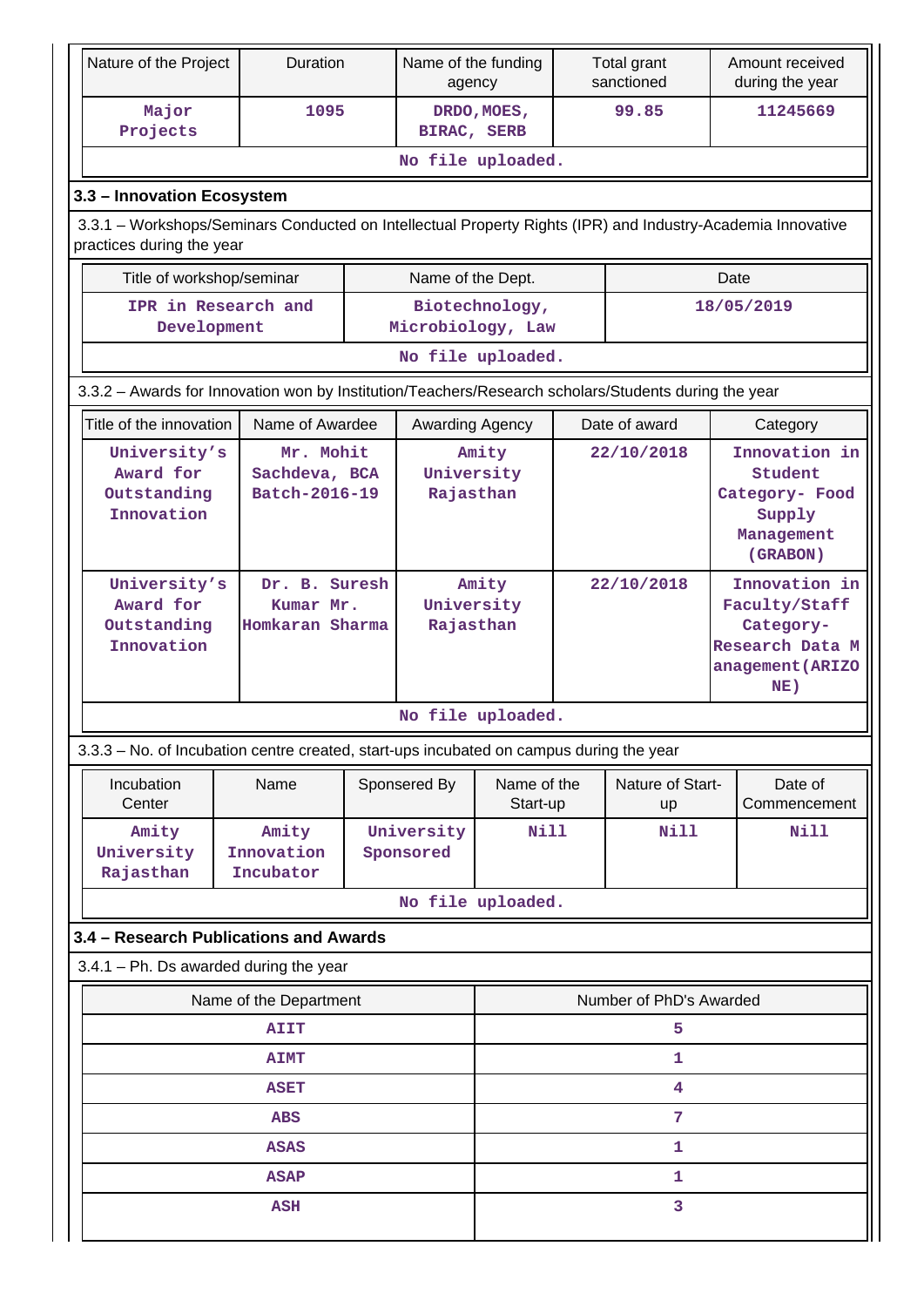| AIB          |  |
|--------------|--|
| <b>AIBAS</b> |  |
| ASL          |  |
| <b>ASCo</b>  |  |

3.4.2 – Research Publications in the Journals notified on UGC website during the year

| <b>Type</b>   | Department    | Number of Publication | Average Impact Factor (if<br>any) |
|---------------|---------------|-----------------------|-----------------------------------|
| International | <b>ABS</b>    | 38                    | 0                                 |
| International | <b>ACOAST</b> | 1                     | 2.54                              |
| International | AIB           | 77                    | 3.00                              |
| International | <b>AIBAS</b>  | 14                    | $\mathbf 0$                       |
| International | <b>AIIT</b>   | 13                    | $\mathbf 0$                       |
| International | <b>AIMT</b>   | 7                     | 0                                 |
| International | <b>ALS</b>    | 30                    | 0                                 |
| International | <b>ASAP</b>   | 6                     | 0                                 |
| International | <b>ASAS</b>   | 33                    | 2.8                               |
| International | <b>ASCo</b>   | 6                     | 0                                 |
|               |               | View File             |                                   |

 3.4.3 – Books and Chapters in edited Volumes / Books published, and papers in National/International Conference Proceedings per Teacher during the year

| Department                                | Number of Publication |
|-------------------------------------------|-----------------------|
| <b>ASET</b>                               | 6                     |
| <b>ASL</b>                                | 6                     |
| <b>ASFT</b>                               | 1                     |
| <b>ALS</b>                                | 3                     |
| <b>AIMT</b>                               | 1                     |
| <b>AIIT</b>                               | $\overline{2}$        |
| <b>AIBAS</b>                              | 3                     |
| <b>AIB</b>                                | 10                    |
| <b>ABS</b>                                | 4                     |
| $\sim$ $\sim$ $\sim$ $\sim$ $\sim$ $\sim$ |                       |

**No file uploaded.**

#### 3.4.4 – Patents published/awarded/applied during the year

| <b>Patent Details</b>                                                                               | Patent status | <b>Patent Number</b> | Date of Award |
|-----------------------------------------------------------------------------------------------------|---------------|----------------------|---------------|
| A Method for<br>Separation of the<br>Dyes Used In the<br>Printing of Flex By<br>Using Bio-Adsorbent | Published     | 201711013700         | Nill          |
| Linocin M18<br>immobilized on food<br>grade packaging<br>film and its method                        | Published     | 201811003803         | Nill          |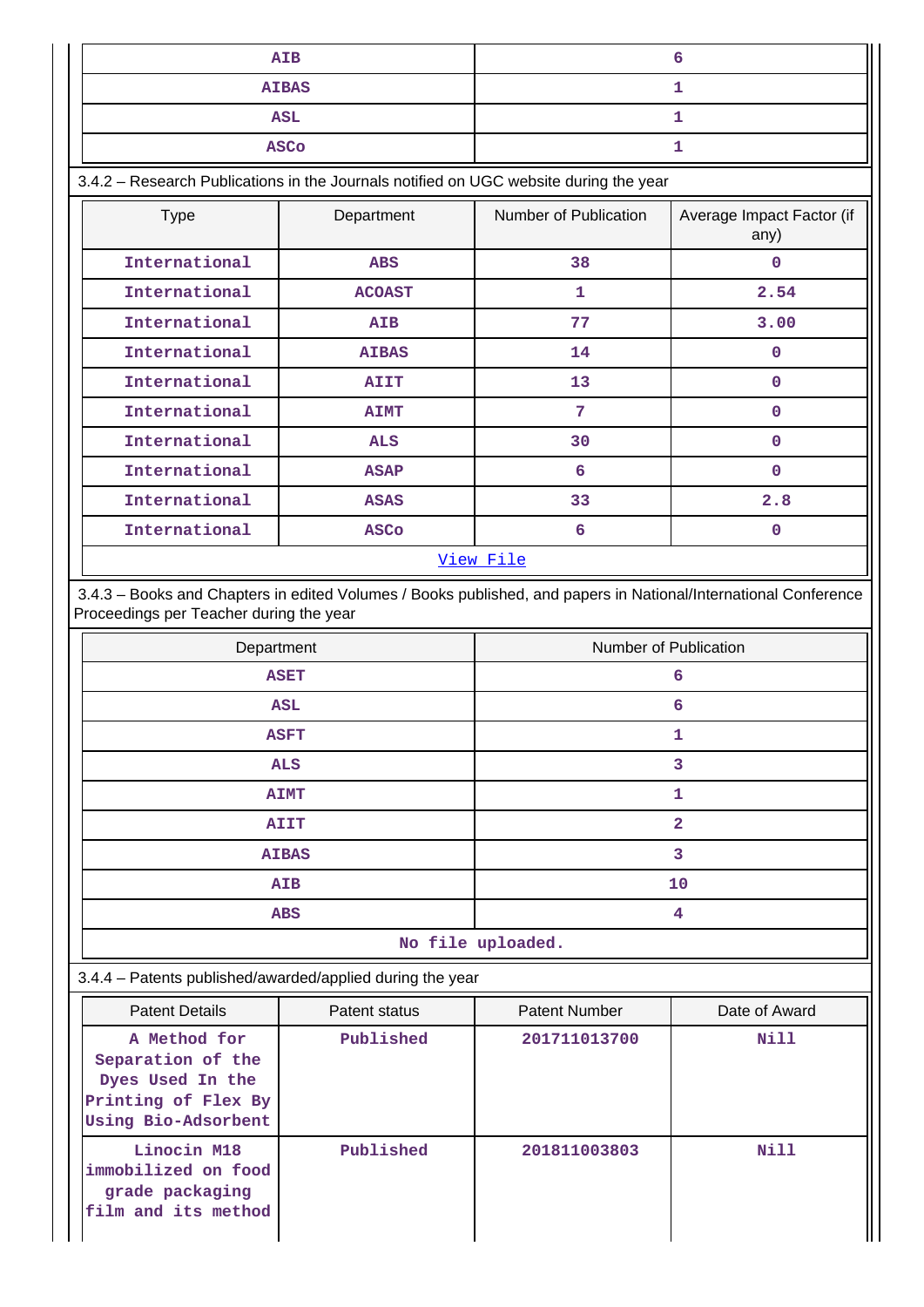| thereof                                                                                                                     |                                    |                                                                                                                                                                       |                        |                   |                       |                                                                    |                                                      |
|-----------------------------------------------------------------------------------------------------------------------------|------------------------------------|-----------------------------------------------------------------------------------------------------------------------------------------------------------------------|------------------------|-------------------|-----------------------|--------------------------------------------------------------------|------------------------------------------------------|
| Diva technology<br>for<br>paratuberculosis<br>vaccine                                                                       |                                    | Published                                                                                                                                                             |                        |                   | 201711016280          |                                                                    | <b>Nill</b>                                          |
| Portable<br>fluorescent<br>nanoplatform for<br>the detection of<br>antibiotic residues<br>in fluid Filed                    |                                    | Filed                                                                                                                                                                 |                        |                   | 201811037495          |                                                                    | <b>Nill</b>                                          |
| Point of care<br>diagnostic chip for<br>kidney disorder<br>detection using<br>multiwalled carbon<br>nanotube                |                                    | Filed                                                                                                                                                                 |                        |                   | 201911011650          |                                                                    | <b>Nill</b>                                          |
|                                                                                                                             |                                    |                                                                                                                                                                       |                        | No file uploaded. |                       |                                                                    |                                                      |
|                                                                                                                             |                                    | 3.4.5 - Bibliometrics of the publications during the last academic year based on average citation index in Scopus/<br>Web of Science or PubMed/ Indian Citation Index |                        |                   |                       |                                                                    |                                                      |
| Title of the<br>Paper                                                                                                       | Name of<br>Author                  | Title of journal                                                                                                                                                      | Year of<br>publication |                   | <b>Citation Index</b> | Institutional<br>affiliation as<br>mentioned in<br>the publication | Number of<br>citations<br>excluding self<br>citation |
| Panchayati<br>raj in<br>Uttar<br>Pradesh:<br>structure<br>and repres<br>entation<br>overview                                | Dr. Arun<br><b>Keshav</b>          | Inspira-<br>journal of<br>commerce,<br>economics<br>and<br>computer<br>science                                                                                        |                        | 2019              | $\mathbf{O}$          | Amity<br>University<br>Rajasthan                                   | 0                                                    |
| Developing<br>natural<br>rubber<br>based manu<br>facturing<br>microenter<br>prise<br>cluster in<br>the state<br>of Tripura  | Dr.Arun<br>Keshav                  | Suraj<br>punj<br>journal<br>for multid<br>isciplinar<br>y research                                                                                                    |                        | 2019              | $\Omega$              | Amity<br>University<br>Rajasthan                                   | $\Omega$                                             |
| $\mathbf{A}$<br>coupled oc<br>ean-atmosp<br>here<br>downscaled<br>climate<br>projection<br>for the<br>peninsular<br>florida | Dr.<br>Akhilesh<br>kumar<br>Mishra | Journal<br>of marine<br>systems                                                                                                                                       |                        | 2019              | $\mathbf{0}$          | Amity<br>University<br>Rajasthan                                   | $\mathbf{0}$                                         |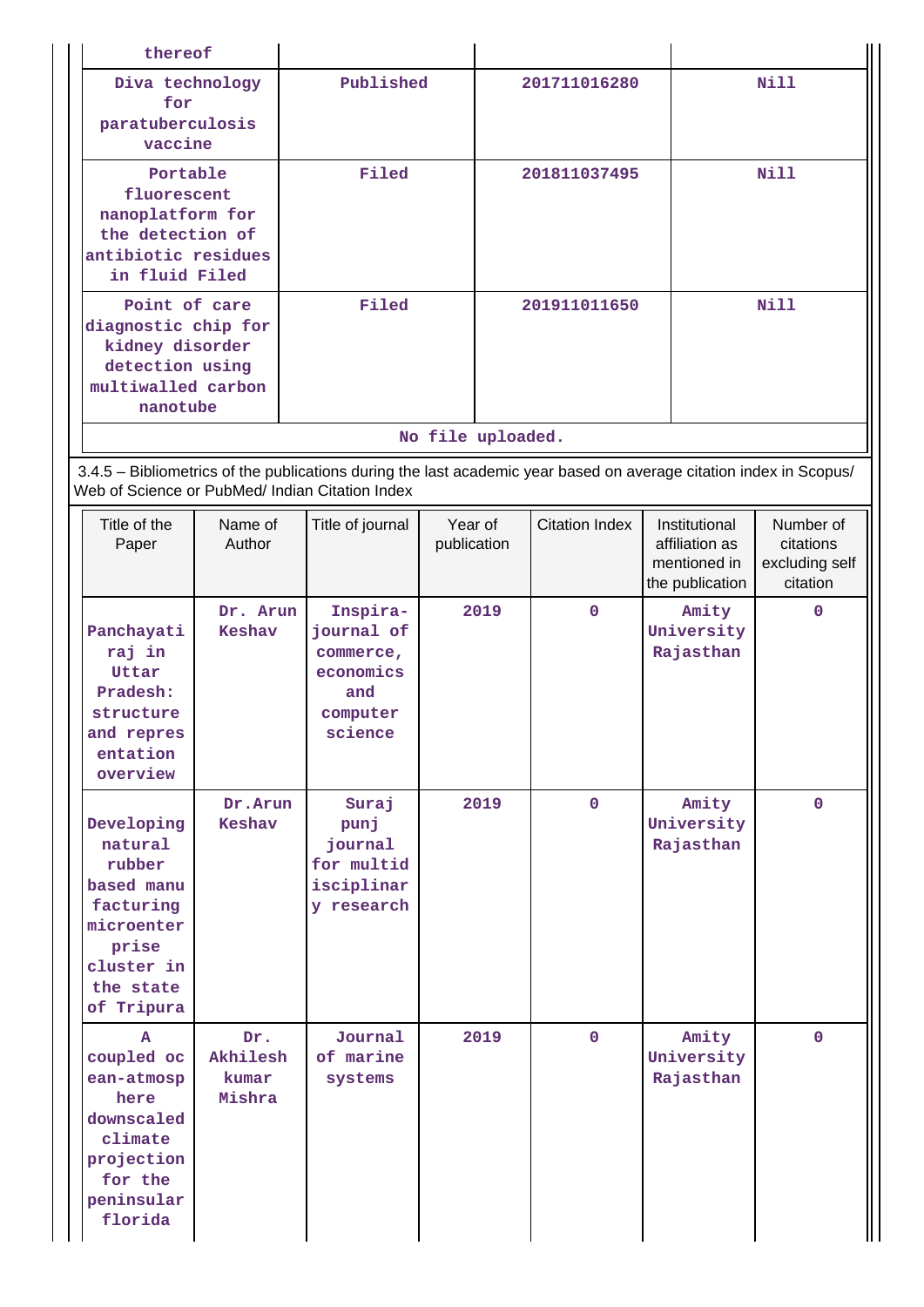| region                                                                                                                                                                                                 |                                  |                                                                               |      |             |                                  |              |
|--------------------------------------------------------------------------------------------------------------------------------------------------------------------------------------------------------|----------------------------------|-------------------------------------------------------------------------------|------|-------------|----------------------------------|--------------|
| A compar<br>ative<br>analysis<br>of age<br>based<br>career<br>stage<br>models<br>needs and<br>characteri<br>stics at<br>various<br>career<br>stages                                                    | Ms.<br>Amita<br>Chourasiya       | Internat<br>ional<br>journal of<br>research<br>and<br>analytical<br>reviews   | 2019 | $\mathbf 0$ | Amity<br>University<br>Rajasthan | $\mathbf{0}$ |
| Bio pros<br>pective<br>aspects of<br>mushroom c<br>ultivation                                                                                                                                          | Dr.<br>Shweta kul<br>shreshtha   | Internat<br>ional<br>journal of<br>advanced<br>and<br>innovative<br>research  | 2019 | $\mathbf 0$ | Amity<br>University<br>Rajasthan | $\Omega$     |
| Impact<br>of<br>training<br>and develo<br>pment<br>programmes<br>on working<br>proficienc<br>y of<br>employees<br>in.<br>Rajasthan<br>engaged in<br>technical<br>and profes<br>sional ins<br>titutions | Prot.(Dr.)<br>Vinitaa<br>Agrawal | Journal<br>of adv<br>research<br>in<br>dynamical<br>and<br>control<br>systems | 2019 | $\mathbf 0$ | Amity<br>University<br>Rajasthan | $\mathbf{0}$ |
| Comparat<br>ive study<br>of physico<br>chemical<br>properties<br>of cofe2o4<br>/mwcnt nan<br>ocomposite<br>S                                                                                           | Dr.<br>Umesh<br>Kumar<br>Dwivedi | Applied<br>innovative<br>research                                             | 2019 | $\mathbf 0$ | Amity<br>University<br>Rajasthan | $\mathbf{0}$ |
| Impact<br>of social<br>media on<br>generation<br>y for<br>buying<br>fashion<br>apparel                                                                                                                 | Ms. Smriti<br>Tripathi           | Journal<br>of<br>content,<br>community<br>communicat<br>ion                   | 2019 | $\mathbf 0$ | Amity<br>University<br>Rajasthan | $\mathbf{0}$ |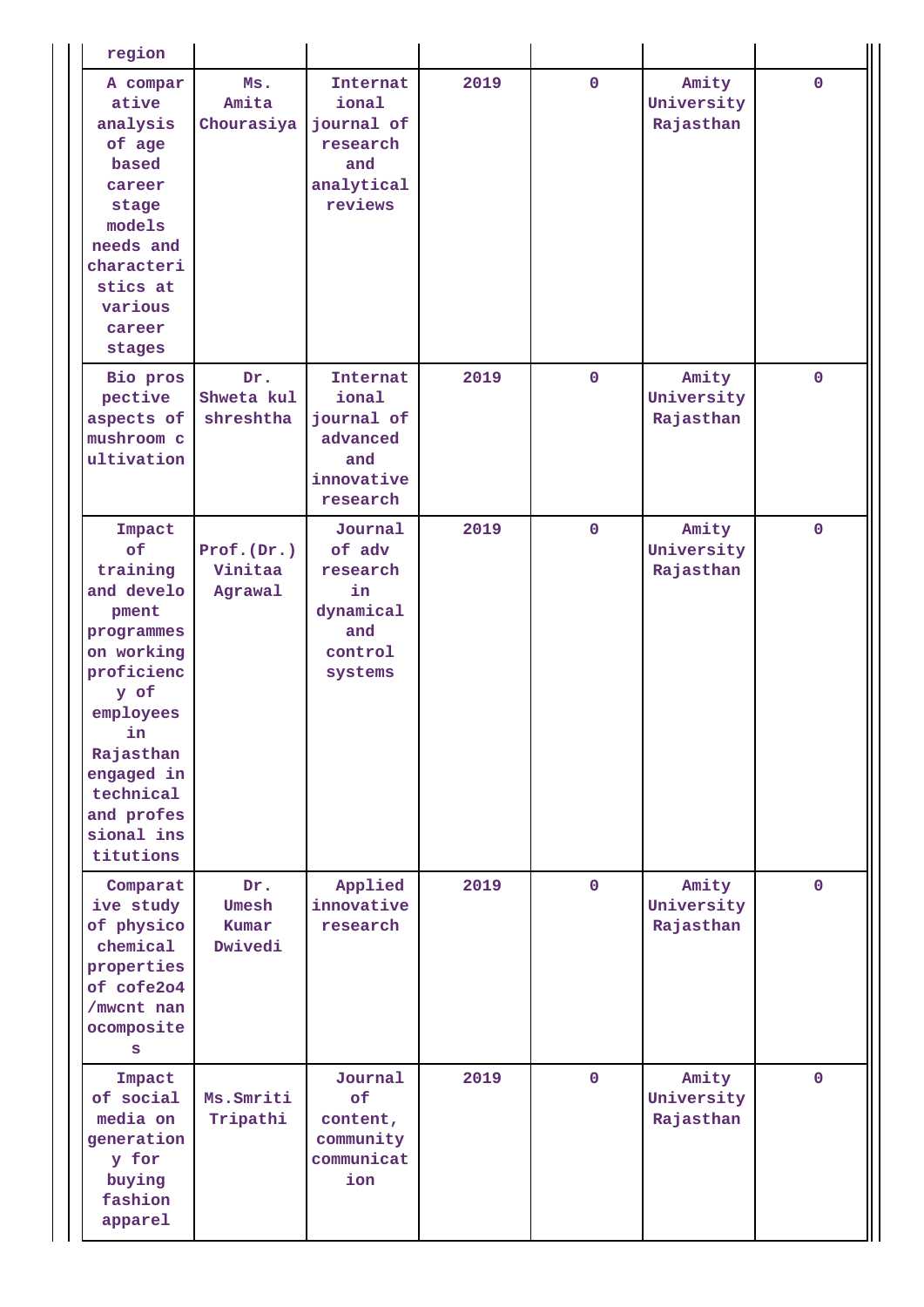| Naitikta<br>: krishi<br>taknik<br>evam parya<br>varniya<br>prabhav                                                 | Dr.<br>Prashant                  | Indian<br>scholar an<br>internatio<br>nal multid<br>isciplinar<br>y research<br>e-journal | 2019                   | $\mathbf 0$ | Amity<br>University<br>Rajasthan                     | $\mathbf 0$                                                        |
|--------------------------------------------------------------------------------------------------------------------|----------------------------------|-------------------------------------------------------------------------------------------|------------------------|-------------|------------------------------------------------------|--------------------------------------------------------------------|
| Bacterio<br>cins: prod<br>uction,<br>different<br>strategies<br>of purific<br>ation and<br>applicatio<br>ns        | Dr.<br><b>Neelam</b><br>Jain     | <b>Internat</b><br>ional<br>journal of<br>research<br>in pharmac<br>eutical<br>sciences   | 2019                   | $\mathbf 0$ | Amity<br>University<br>Rajasthan                     | $\mathbf 0$                                                        |
|                                                                                                                    |                                  |                                                                                           | View File              |             |                                                      |                                                                    |
| 3.4.6 - h-Index of the Institutional Publications during the year. (based on Scopus/ Web of science)               |                                  |                                                                                           |                        |             |                                                      |                                                                    |
| Title of the<br>Paper                                                                                              | Name of<br>Author                | Title of journal                                                                          | Year of<br>publication | h-index     | Number of<br>citations<br>excluding self<br>citation | Institutional<br>affiliation as<br>mentioned in<br>the publication |
| <b>Bacterio</b><br>cins: prod<br>uction,<br>different<br>strategies<br>of purific<br>ation and<br>applicatio<br>ns | Dr.<br><b>Neelam</b><br>Jain     | <b>Internat</b><br>ional<br>journal of<br>research<br>in pharmac<br>eutical<br>sciences   | 2019                   | 5           | $\Omega$                                             | Amity<br>University<br>Rajasthan                                   |
| Naitikta<br>: krishi<br>taknik<br>evam parya<br>varniya<br>prabhav                                                 | Dr.<br>Prashant                  | Indian<br>scholar an<br>internatio<br>nal multid<br>isciplinar<br>y research<br>e-journal | 2019                   | $\mathbf 0$ | $\mathbf 0$                                          | Amity<br>University<br>Rajasthan                                   |
| Impact<br>of social<br>media on<br>generation<br>y for<br>buying<br>fashion<br>apparel                             | Ms. Smriti<br>Tripathi           | Journal<br>of<br>content,<br>community<br>communicat<br>ion                               | 2019                   | $\mathbf 0$ | $\mathbf{0}$                                         | Amity<br>University<br>Rajasthan                                   |
| Comparat<br>ive study<br>of physico<br>chemical<br>properties<br>of cofe2o4<br>/mwcnt nan<br>ocomposite            | Dr.<br>Umesh<br>Kumar<br>Dwivedi | Applied<br>innovative<br>research                                                         | 2019                   | $\mathbf 0$ | $\mathbf{0}$                                         | Amity<br>University<br>Rajasthan                                   |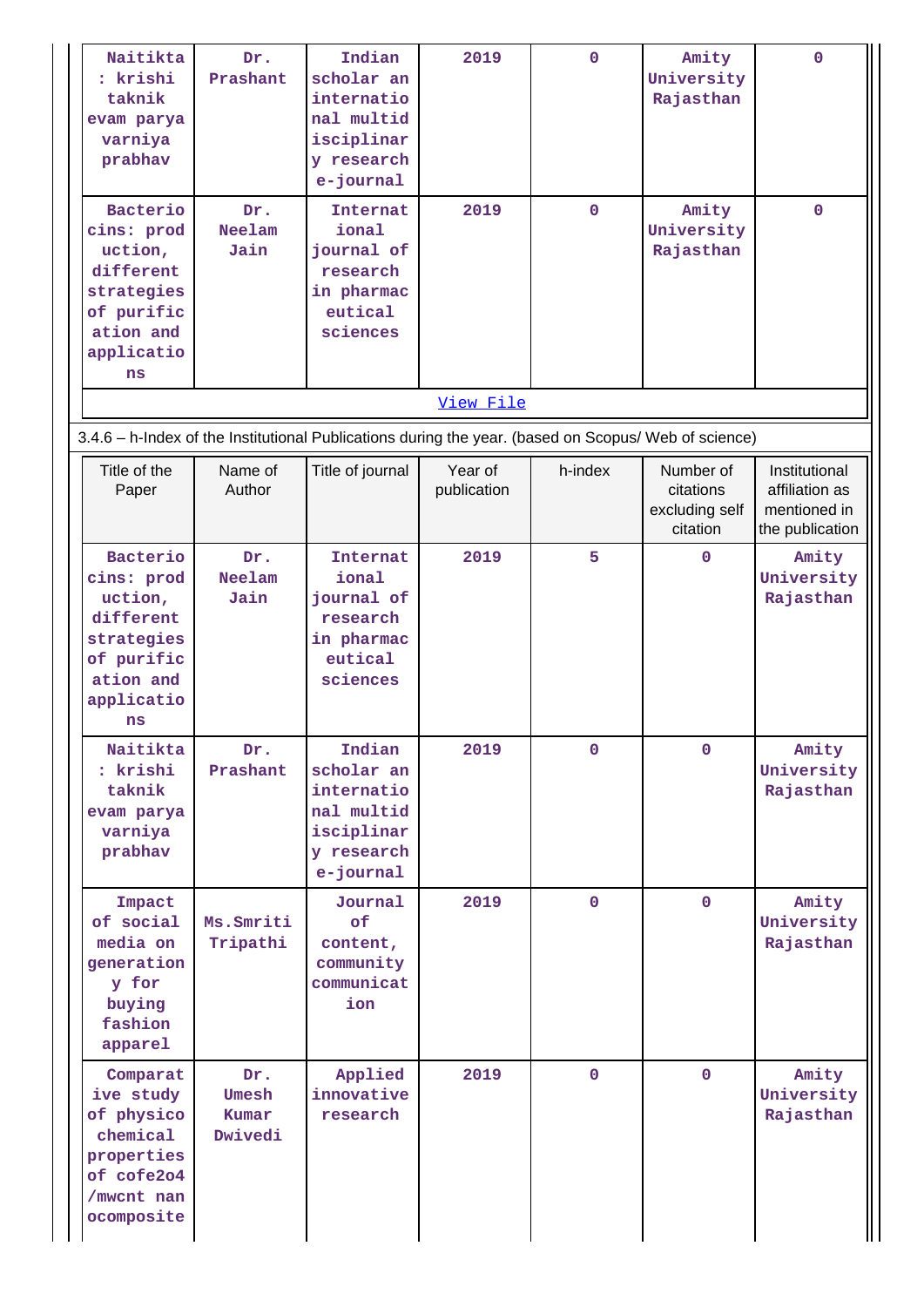| S                                                                                                                                                                                                      |                                    |                                                                               |      |                |              |                                  |
|--------------------------------------------------------------------------------------------------------------------------------------------------------------------------------------------------------|------------------------------------|-------------------------------------------------------------------------------|------|----------------|--------------|----------------------------------|
| Impact<br>of<br>training<br>and develo<br>pment<br>programmes<br>on working<br>proficinen<br>cy of<br>employees<br>in<br>rajasthan<br>engaged in<br>technical<br>and profes<br>sional ins<br>titutions | Prot.(Dr.)<br>Vinitaa<br>Agrawal   | Journal<br>of adv<br>research<br>in<br>dynamical<br>and<br>control<br>systems | 2019 | 3              | $\mathbf{0}$ | Amity<br>University<br>Rajasthan |
| Bioprosp<br>ective<br>aspects of<br>mushroom c<br>ultivation                                                                                                                                           | Dr.<br>Shweta kul<br>shreshtha     | Internat<br>ional<br>journal of<br>advanced<br>and<br>innovative<br>research  | 2019 | $7\phantom{.}$ | $\mathbf 0$  | Amity<br>University<br>Rajasthan |
| A compar<br>ative<br>analysis<br>of age<br>based<br>career<br>stage<br>models<br>needs and<br>characteri<br>stics at<br>various<br>career<br>stages                                                    | Ms.<br>Amita<br>chourasiya         | Internat<br>ional<br>journal of<br>research<br>and<br>analytical<br>reviews   | 2019 | $\mathbf 0$    | $\mathbf 0$  | Amity<br>University<br>Rajasthan |
| A<br>coupled oc<br>ean-atmosp<br>here<br>downscaled<br>climate<br>projection<br>for the<br>peninsular<br>florida<br>region                                                                             | Dr.<br>Akhilesh<br>kumar<br>Mishra | Journal<br>of marine<br>systems                                               | 2019 | 11             | $\mathbf 0$  | Amity<br>University<br>Rajasthan |
| Developing<br>natural<br>rubber<br>based manu<br>facturing                                                                                                                                             | Dr.Arun<br>keshav                  | Suraj<br>punj<br>journal<br>for multid<br>isciplinar<br>y research            | 2019 | $\mathbf{1}$   | $\mathbf 0$  | Amity<br>University<br>Rajasthan |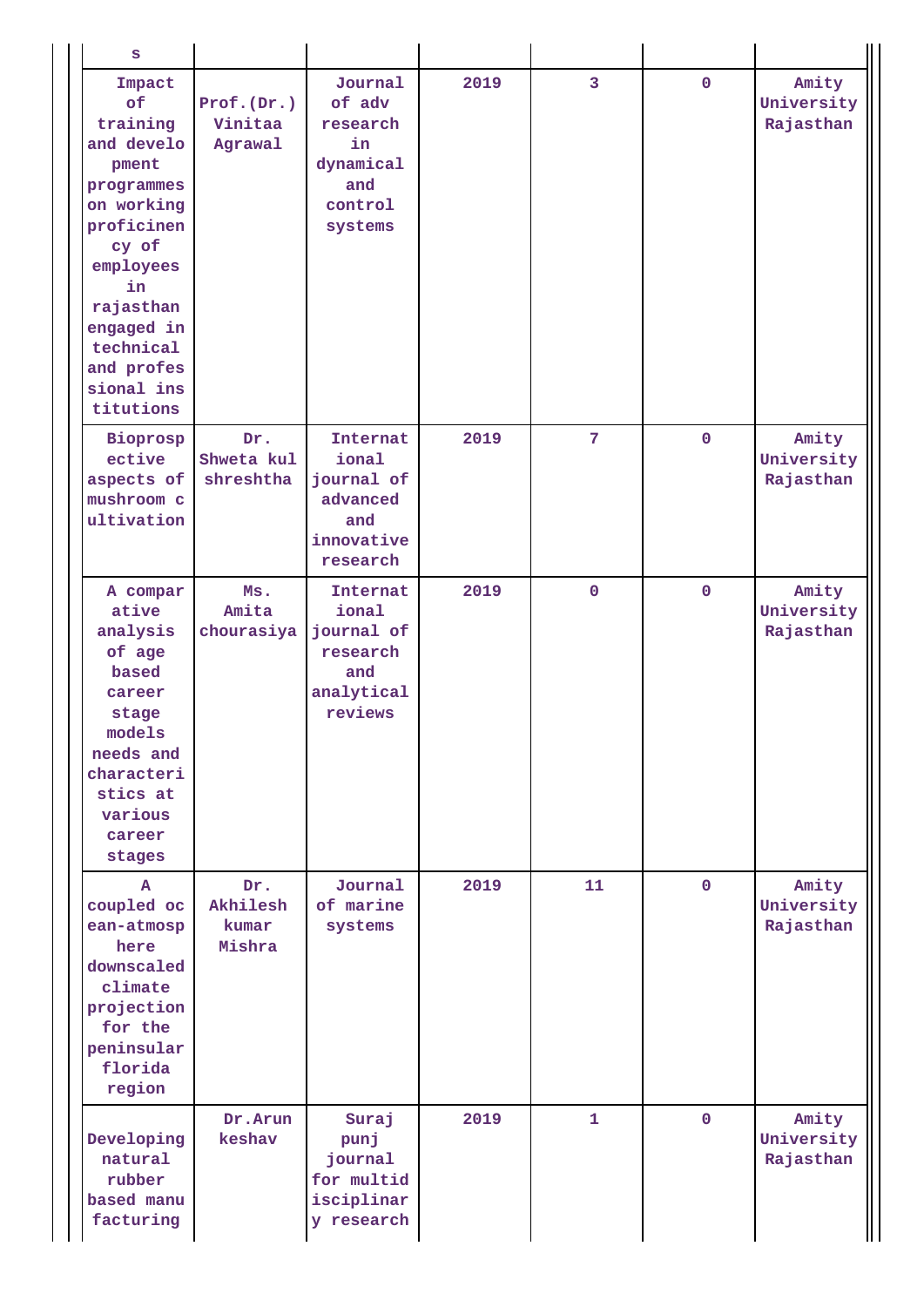| microenter<br>prise<br>cluster in<br>the state<br>of tripura                                 | Dr. Arun | Inspira-                                                                                                                                                                                                           |                              | 2019        | 1                                                        | $\mathbf{O}$ | Amity                                                    |
|----------------------------------------------------------------------------------------------|----------|--------------------------------------------------------------------------------------------------------------------------------------------------------------------------------------------------------------------|------------------------------|-------------|----------------------------------------------------------|--------------|----------------------------------------------------------|
| Panchayati<br>raj in<br>uttar<br>pradesh:<br>structure<br>and repres<br>entation<br>overview | keshav   | journal of<br>commerce,<br>economics<br>and<br>computer<br>science                                                                                                                                                 |                              |             |                                                          |              | University<br>Rajasthan                                  |
|                                                                                              |          |                                                                                                                                                                                                                    |                              | View File   |                                                          |              |                                                          |
|                                                                                              |          | 3.4.7 - Faculty participation in Seminars/Conferences and Symposia during the year                                                                                                                                 |                              |             |                                                          |              |                                                          |
| Number of Faculty                                                                            |          | International                                                                                                                                                                                                      | National                     |             | <b>State</b>                                             |              | Local                                                    |
| Attended/Semi<br>nars/Workshops                                                              |          | 24                                                                                                                                                                                                                 |                              | 66          | 0                                                        |              | $\mathbf 0$                                              |
| Presented<br>papers                                                                          |          | 71                                                                                                                                                                                                                 |                              | 65          | $\mathbf 0$                                              |              | $\mathbf 0$                                              |
| Resource<br>persons                                                                          |          | 7                                                                                                                                                                                                                  |                              | 25          | $\mathbf 0$                                              |              | $\mathbf 0$                                              |
|                                                                                              |          |                                                                                                                                                                                                                    | No file uploaded.            |             |                                                          |              |                                                          |
| 3.5 - Consultancy                                                                            |          |                                                                                                                                                                                                                    |                              |             |                                                          |              |                                                          |
|                                                                                              |          | 3.5.1 - Revenue generated from Consultancy during the year                                                                                                                                                         |                              |             |                                                          |              |                                                          |
| Name of the Consultan(s)<br>department                                                       |          | Name of consultancy<br>project                                                                                                                                                                                     |                              |             | Consulting/Sponsoring<br>Agency                          |              | Revenue generated<br>(amount in rupees)                  |
| Amity University<br>Rajasthan                                                                |          | <b>Bank Training</b><br>Programme                                                                                                                                                                                  |                              |             | State Bank of<br>India / Union Bank<br>of India          |              | 19939606                                                 |
| Amity University<br>Rajasthan                                                                |          | Industry Training<br>Programme                                                                                                                                                                                     |                              |             | <b>GAIL India</b><br>Pvt.Ltd.                            |              | 90860                                                    |
|                                                                                              |          |                                                                                                                                                                                                                    | No file uploaded.            |             |                                                          |              |                                                          |
|                                                                                              |          | 3.5.2 - Revenue generated from Corporate Training by the institution during the year                                                                                                                               |                              |             |                                                          |              |                                                          |
| Name of the<br>Consultan(s)<br>department                                                    |          | Title of the<br>programme                                                                                                                                                                                          | Agency seeking /<br>training |             | Revenue generated<br>(amount in rupees)                  |              | Number of trainees                                       |
| <b>Nill</b>                                                                                  |          | <b>Nill</b>                                                                                                                                                                                                        |                              | <b>Nill</b> | $\mathbf 0$                                              |              | $\mathbf 0$                                              |
|                                                                                              |          |                                                                                                                                                                                                                    | No file uploaded.            |             |                                                          |              |                                                          |
| 3.6 - Extension Activities                                                                   |          |                                                                                                                                                                                                                    |                              |             |                                                          |              |                                                          |
|                                                                                              |          | 3.6.1 – Number of extension and outreach programmes conducted in collaboration with industry, community and<br>Non- Government Organisations through NSS/NCC/Red cross/Youth Red Cross (YRC) etc., during the year |                              |             |                                                          |              |                                                          |
| Title of the activities                                                                      |          | Organising unit/agency/<br>collaborating agency                                                                                                                                                                    |                              |             | Number of teachers<br>participated in such<br>activities |              | Number of students<br>participated in such<br>activities |
| Rally: Say No to                                                                             |          | NSS, AUR                                                                                                                                                                                                           |                              |             | 5                                                        |              | 35                                                       |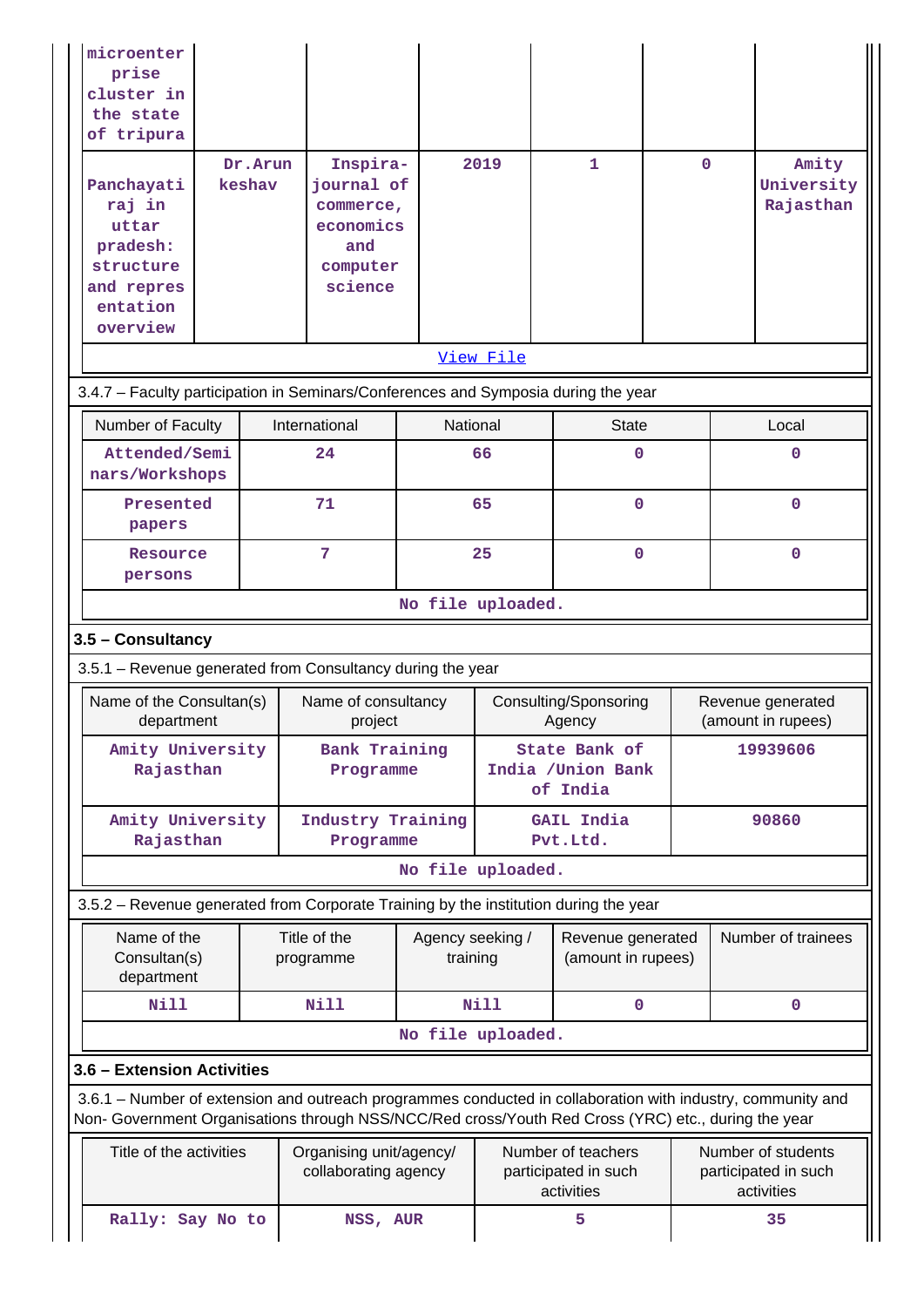| Pesticides                                                                                                                                                                                                     |                                                    |              |                      |                                                         |              |                                                         |
|----------------------------------------------------------------------------------------------------------------------------------------------------------------------------------------------------------------|----------------------------------------------------|--------------|----------------------|---------------------------------------------------------|--------------|---------------------------------------------------------|
| Save Bird<br>Programme                                                                                                                                                                                         | NSS, AUR                                           |              |                      | 5                                                       |              | 30                                                      |
| <b>Health awareness</b><br>talk                                                                                                                                                                                | NSS, AUR                                           |              |                      | 4                                                       |              | 70                                                      |
| Essay Writing<br>Competition                                                                                                                                                                                   | NSS, AUR                                           |              |                      | $\overline{a}$                                          |              | 20                                                      |
| Swachchata<br>Abhiyan at Amity<br>University<br>Rajasthan Campus                                                                                                                                               | NSS, AUR                                           |              |                      | $\overline{4}$                                          |              | 250                                                     |
| Visit to BSF camp                                                                                                                                                                                              | NSS, AUR                                           |              |                      | 5                                                       |              | 40                                                      |
| <b>Blood Donation</b><br>Camp-2018                                                                                                                                                                             | NSS, AUR                                           |              |                      | 6                                                       |              | 150                                                     |
| Swachchata<br>Abhiyan                                                                                                                                                                                          | NSS, AUR                                           |              |                      | 5                                                       |              | 40                                                      |
| Plantation Drive<br>with BSF                                                                                                                                                                                   | NSS, AUR                                           |              |                      | 3                                                       |              | 24                                                      |
| Plantation Drive                                                                                                                                                                                               | NSS, AUR                                           |              |                      | 6                                                       |              | 150                                                     |
|                                                                                                                                                                                                                |                                                    |              | No file uploaded.    |                                                         |              |                                                         |
| 3.6.2 - Awards and recognition received for extension activities from Government and other recognized bodies<br>during the year                                                                                |                                                    |              |                      |                                                         |              |                                                         |
| Name of the activity                                                                                                                                                                                           | Award/Recognition                                  |              |                      | <b>Awarding Bodies</b>                                  |              | Number of students<br><b>Benefited</b>                  |
| Nill                                                                                                                                                                                                           |                                                    | Nill<br>Nill |                      |                                                         | $\mathbf{0}$ |                                                         |
|                                                                                                                                                                                                                |                                                    |              | No file uploaded.    |                                                         |              |                                                         |
| 3.6.3 - Students participating in extension activities with Government Organisations, Non-Government<br>Organisations and programmes such as Swachh Bharat, Aids Awareness, Gender Issue, etc. during the year |                                                    |              |                      |                                                         |              |                                                         |
| Name of the scheme                                                                                                                                                                                             | Organising unit/Agen<br>cy/collaborating<br>agency |              | Name of the activity | Number of teachers<br>participated in such<br>activites |              | Number of students<br>participated in such<br>activites |
| <b>Nill</b>                                                                                                                                                                                                    | Nill                                               |              | <b>Nill</b>          | 0                                                       |              | $\mathbf 0$                                             |
|                                                                                                                                                                                                                |                                                    |              | No file uploaded.    |                                                         |              |                                                         |
| 3.7 - Collaborations                                                                                                                                                                                           |                                                    |              |                      |                                                         |              |                                                         |
| 3.7.1 – Number of Collaborative activities for research, faculty exchange, student exchange during the year                                                                                                    |                                                    |              |                      |                                                         |              |                                                         |
| Nature of activity                                                                                                                                                                                             | Participant                                        |              |                      | Source of financial support                             |              | Duration                                                |
| Resource Sharing                                                                                                                                                                                               | 2 Students                                         |              |                      | BITS, Pilani                                            |              | 90                                                      |
| Resource Sharing                                                                                                                                                                                               | 20 Students                                        |              |                      | Born by Industry-<br>Jai Biotech                        |              | 7                                                       |
| Resource Sharing                                                                                                                                                                                               | 2 Students                                         |              |                      | BHU                                                     |              | 90                                                      |
| Resource Sharing                                                                                                                                                                                               | 5 Students                                         |              |                      | <b>ICAR-CSWRI</b>                                       |              | 90                                                      |
| Resource Sharing                                                                                                                                                                                               | 5 Students                                         |              |                      | <b>ICAR-CIRG</b>                                        |              | 90                                                      |
| Resource Sharing                                                                                                                                                                                               | 5 Students                                         |              |                      | <b>PGIVER</b>                                           |              | 90                                                      |
| Resource Sharing                                                                                                                                                                                               | 3 Students                                         |              |                      | <b>ICAR-NDRI</b>                                        |              | 90                                                      |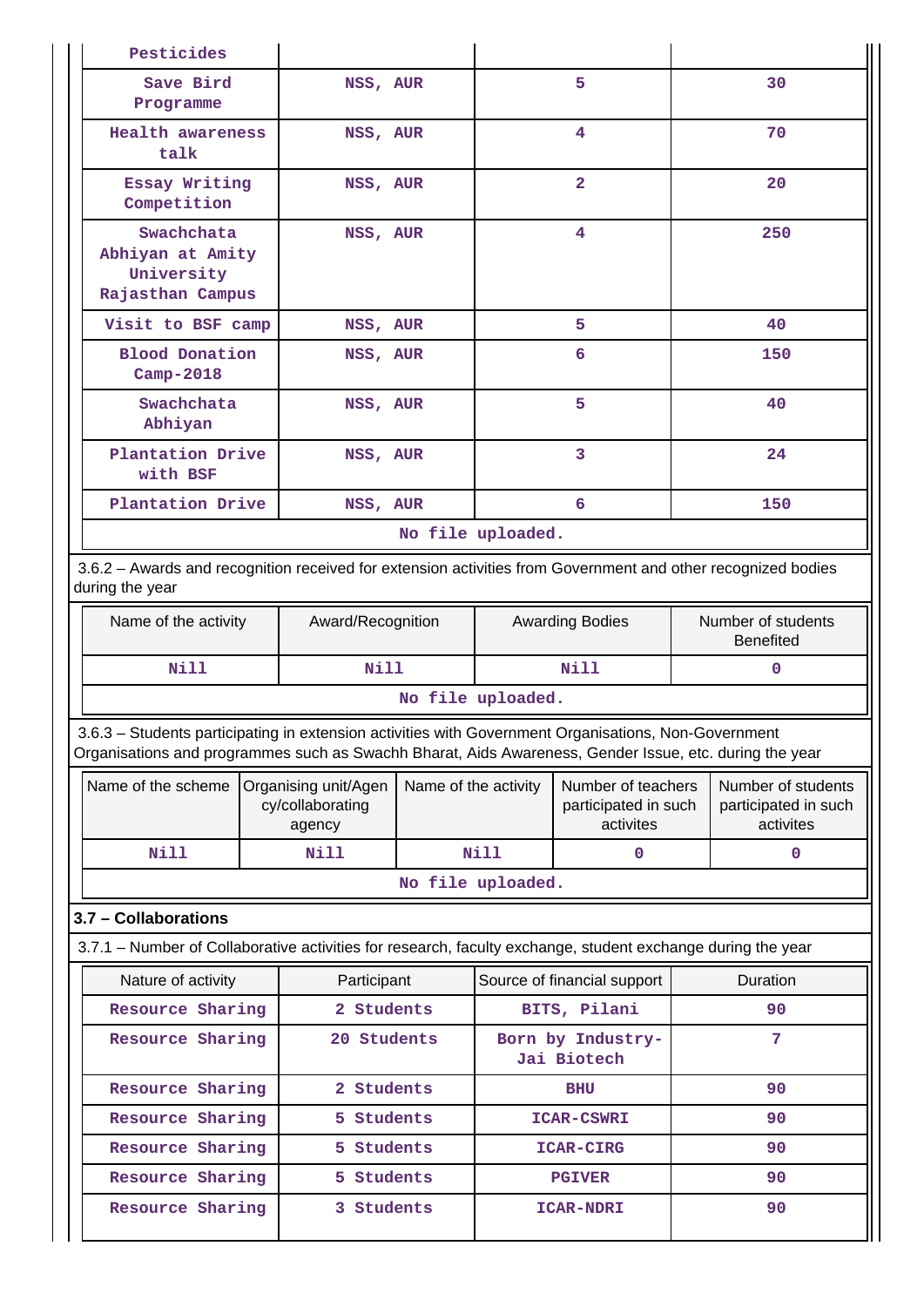| Resource Sharing                             |            | 3 Students                                                                                                             | ICAR-IIWBR                         |                                                      | 90         |                                                           |
|----------------------------------------------|------------|------------------------------------------------------------------------------------------------------------------------|------------------------------------|------------------------------------------------------|------------|-----------------------------------------------------------|
| Resource Sharing                             |            | 1 Student                                                                                                              | Mankind Pharmacy                   |                                                      |            | 90                                                        |
| Resource Sharing                             |            | 1 Student                                                                                                              | Central<br>University<br>Rajasthan |                                                      | 90         |                                                           |
|                                              |            |                                                                                                                        | No file uploaded.                  |                                                      |            |                                                           |
| facilities etc. during the year              |            | 3.7.2 - Linkages with institutions/industries for internship, on-the- job training, project work, sharing of research  |                                    |                                                      |            |                                                           |
| Nature of linkage<br>Title of the<br>linkage |            | Name of the<br>partnering<br>institution/<br>industry<br>/research lab<br>with contact<br>details                      | <b>Duration From</b>               | <b>Duration To</b>                                   |            | Participant                                               |
| Resource<br>Sharing                          | Internship | Perferti<br>Industry,<br>Delhi                                                                                         | 01/01/2019                         |                                                      | 30/03/2019 | 1                                                         |
| Resource<br>Sharing                          | Internship | <b>Intas</b><br>Pharma,<br>Ahmedabad                                                                                   | 01/01/2019                         | 30/03/2019<br>30/03/2019<br>30/03/2019<br>30/03/2019 |            | $\overline{2}$                                            |
| Resource<br>Sharing                          | Internship | Bio gene,<br>Bangalore                                                                                                 | 01/01/2019                         |                                                      |            | $\mathbf{1}$                                              |
| Resource<br>Sharing                          | Internship | Mankind<br>Pharmacy                                                                                                    | 01/01/2019                         |                                                      |            | 1                                                         |
| Resource<br>Sharing                          | Internship | Lupin Phar<br>maceuticals                                                                                              | 01/01/2019                         |                                                      |            | 5                                                         |
| Resource<br>Sharing                          | Internship | Catalyst,<br>Ghaziabad                                                                                                 | 01/01/2019                         |                                                      | 30/03/2019 | 1                                                         |
| Resource<br>Sharing                          | Internship | Titan<br>Biotech,<br>Rajasthan                                                                                         | 01/01/2019                         |                                                      | 30/03/2019 | $\mathbf{1}$                                              |
| Resource<br>Sharing                          | Internship | Patanjali<br>Ayurveda,<br>Haridwar                                                                                     | 01/01/2019                         |                                                      | 30/03/2019 | $\overline{2}$                                            |
| Resource<br>Sharing                          | Internship | Panacea<br>Biotech, New<br>Delhi                                                                                       | 01/01/2019                         |                                                      | 30/03/2019 | $\mathbf{1}$                                              |
| Internship<br>Resource<br>Sharing            |            | Amol Pharm<br>aceuticals,<br>Jaipur                                                                                    | 01/01/2019                         |                                                      | 30/03/2019 | $\mathbf{1}$                                              |
|                                              |            |                                                                                                                        | View File                          |                                                      |            |                                                           |
| houses etc. during the year                  |            | 3.7.3 - MoUs signed with institutions of national, international importance, other universities, industries, corporate |                                    |                                                      |            |                                                           |
| Organisation                                 |            | Date of MoU signed                                                                                                     |                                    | Purpose/Activities                                   |            | Number of<br>students/teachers<br>participated under MoUs |
| Pine Biotech INC,<br><b>USA</b>              |            | 17/07/2018                                                                                                             | Cooperative<br>efforts between AUR |                                                      |            | 50                                                        |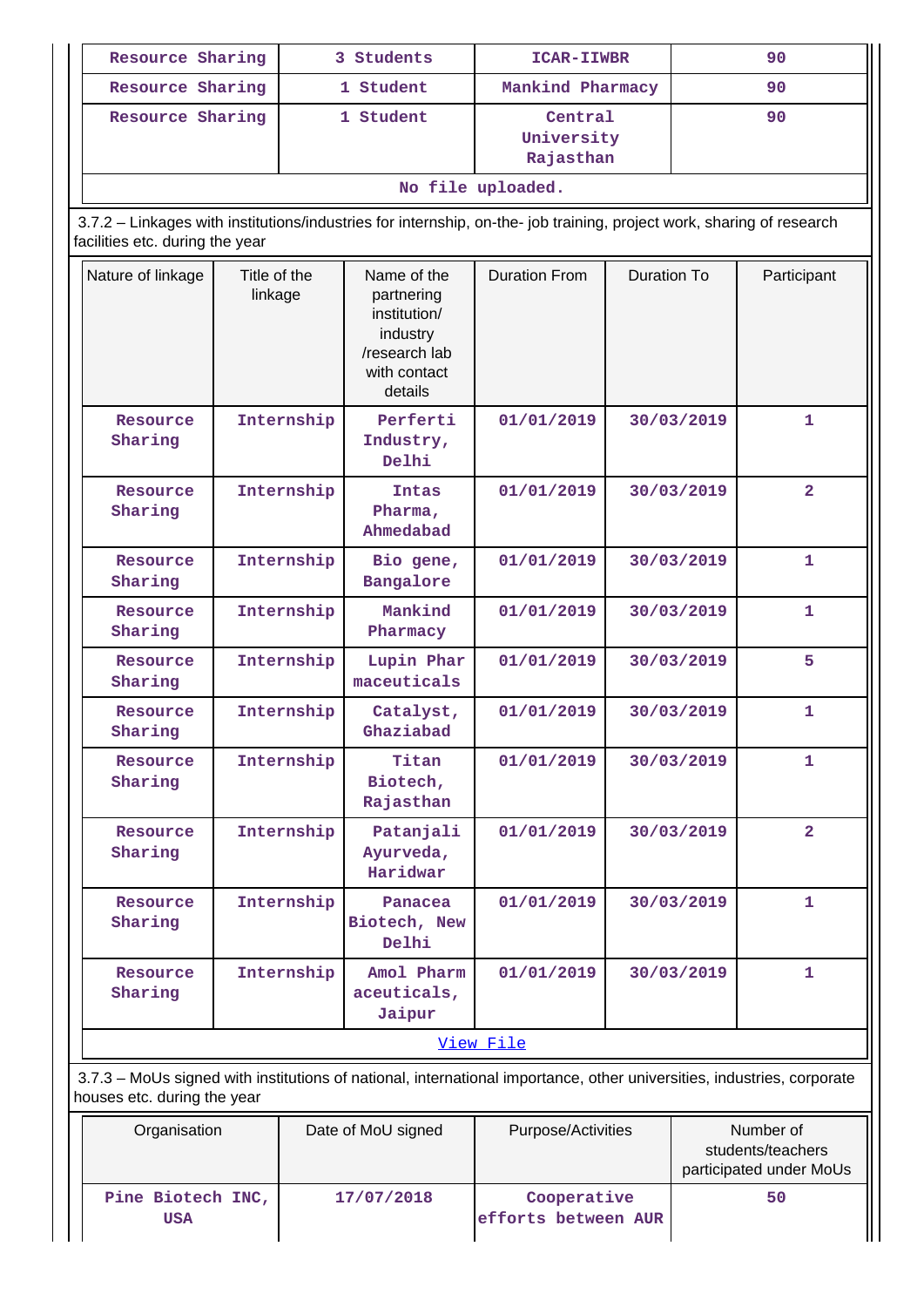|                                                                                   |            | PB to initiate an<br>educational pilot<br>program for<br>bioinformatics<br>between the two<br>institutions                                                                                                                                                               |     |
|-----------------------------------------------------------------------------------|------------|--------------------------------------------------------------------------------------------------------------------------------------------------------------------------------------------------------------------------------------------------------------------------|-----|
| Department of<br>Information<br>Communication,<br>Govt. of Rajasthan              | 31/10/2018 | To promote<br>creative innovative<br>entrepreneurship<br>under Rajasthan<br>start-up policy<br>2015                                                                                                                                                                      | 200 |
| Sciences Po<br>Bordeaux, France                                                   | 09/11/2018 | Encourage<br>research and<br>mobility of<br>students faculties<br>between both of the<br>institution.                                                                                                                                                                    | 20  |
| Genomix Molecular<br>Diagnostics (P)<br>Ltd.                                      | 30/11/2018 | To jointly<br>develop diagnostic<br>kits and<br>paratuberculosis<br>Vaccine<br>development.                                                                                                                                                                              | 75  |
| Patanjali<br>Research Foundation<br>Trust, Haridwar,<br>Uttarakhand               | 09/01/2019 | To promote<br>research<br>collaboration,<br>joint publication,<br>joint project<br>submission, joint<br>Ph.D Guide, student<br>exchange programme,<br>student placement<br>etc.                                                                                          | 20  |
| The Unati<br>Cooperative<br>Marketing- Cum-<br>Processing Society<br>Ltd, Talwara | 27/02/2019 | To Promote<br>academia industry<br>cooperation's for<br>industrial<br>consultancy by<br>research, product<br>formulations,<br>process development<br>and mutually<br>benefitted funding<br>opportunities along<br>with Master's and<br>Bachelor's training<br>programme. | 75  |
| <b>Rennes Business</b><br>School                                                  | 26/03/2019 | Mutually<br>beneficial<br>activities in the<br>area of education,<br>research and other<br>academic issues and<br>to cooperate and<br>work together                                                                                                                      | 100 |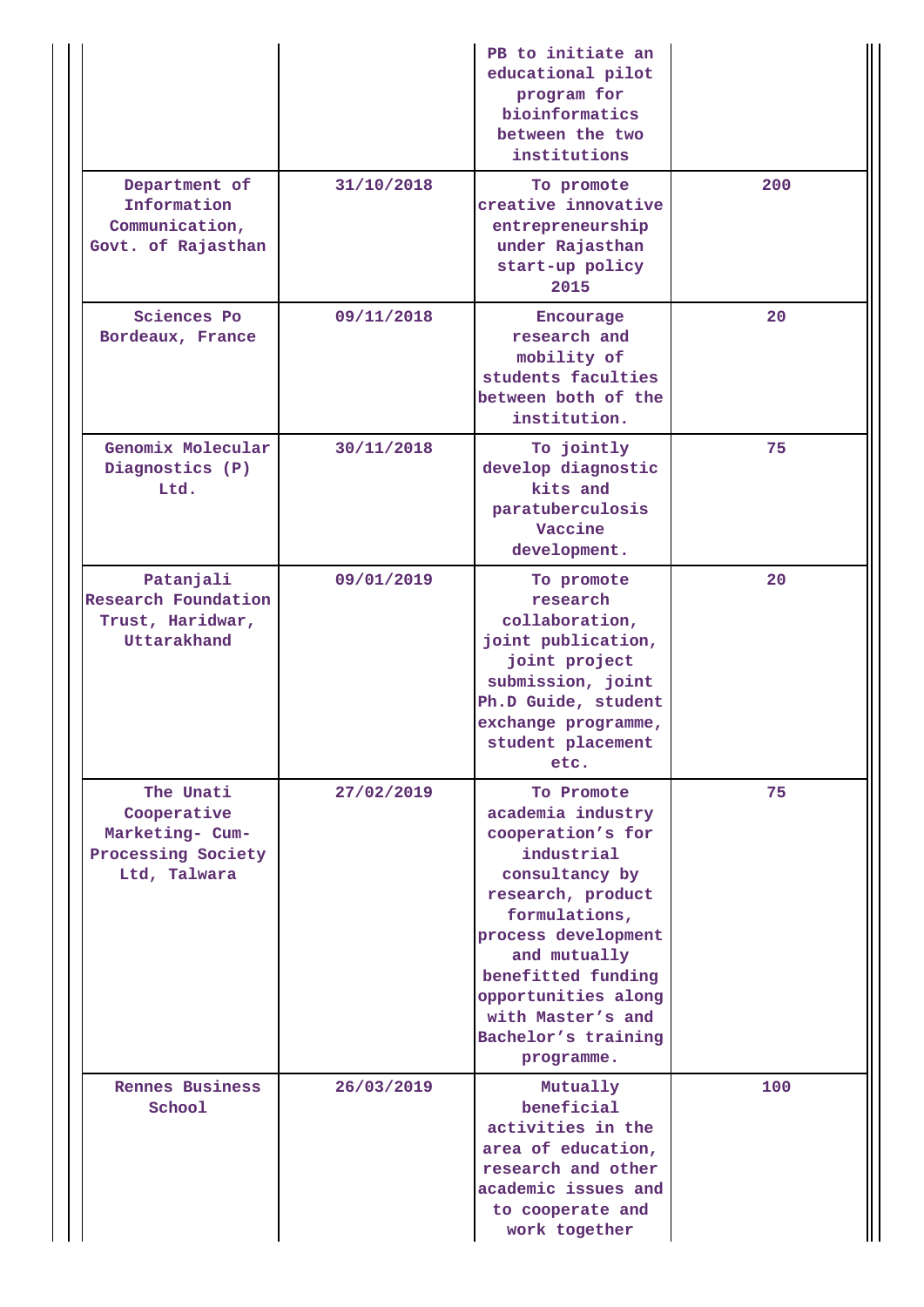|                                                                                             |                                    | towards internation<br>alization of higher<br>education.                                                                                                                                                                                                          |                    |
|---------------------------------------------------------------------------------------------|------------------------------------|-------------------------------------------------------------------------------------------------------------------------------------------------------------------------------------------------------------------------------------------------------------------|--------------------|
| Lotus Dairy<br>Products Pvt. Ltd.<br>Sikar                                                  | 07/05/2019                         | Mutual interest<br>in the field of<br>research,<br>development,<br>education and disse<br>mination/sharing of<br>knowledge on long<br>term basis in the<br>area of food and<br>dairy technology<br>and exchange progra<br>mme/activities for<br>faculty Students. | 300                |
| Ayushraj<br>Enterprises Pvt.<br>Ltd.                                                        | 29/05/2019                         | Joint research in<br>the area of<br>pharmacy,<br>biotechnology,<br>ayurveda,<br>microbiology,<br>chemical sciences,<br>engineering and<br>related fields and<br>exchange programme<br>for faculty<br>Students.                                                    | 10                 |
| Shodhganga/Shodhg<br>angotri                                                                | 25/02/2019                         | Research<br>Scholars/research<br>Supervisors deposit<br>their approved<br>research<br>proposals/approved<br>synopses on the<br>"shoddhganga" once<br>Ph.D is registered.                                                                                          | 35                 |
|                                                                                             |                                    | No file uploaded.                                                                                                                                                                                                                                                 |                    |
| <b>CRITERION IV - INFRASTRUCTURE AND LEARNING RESOURCES</b>                                 |                                    |                                                                                                                                                                                                                                                                   |                    |
| 4.1 - Physical Facilities                                                                   |                                    |                                                                                                                                                                                                                                                                   |                    |
| 4.1.1 - Budget allocation, excluding salary for infrastructure augmentation during the year |                                    |                                                                                                                                                                                                                                                                   |                    |
| Budget allocated for infrastructure augmentation                                            |                                    | Budget utilized for infrastructure development                                                                                                                                                                                                                    |                    |
|                                                                                             | 27000105                           |                                                                                                                                                                                                                                                                   | 27000105           |
| 4.1.2 - Details of augmentation in infrastructure facilities during the year                |                                    |                                                                                                                                                                                                                                                                   |                    |
| <b>Facilities</b>                                                                           |                                    | <b>Existing or Newly Added</b>                                                                                                                                                                                                                                    |                    |
|                                                                                             | No Data Entered/Not Applicable !!! |                                                                                                                                                                                                                                                                   |                    |
|                                                                                             |                                    | View File                                                                                                                                                                                                                                                         |                    |
| 4.2 - Library as a Learning Resource                                                        |                                    |                                                                                                                                                                                                                                                                   |                    |
| 4.2.1 - Library is automated {Integrated Library Management System (ILMS)}                  |                                    |                                                                                                                                                                                                                                                                   |                    |
| Name of the ILMS                                                                            | Nature of automation (fully        | Version                                                                                                                                                                                                                                                           | Year of automation |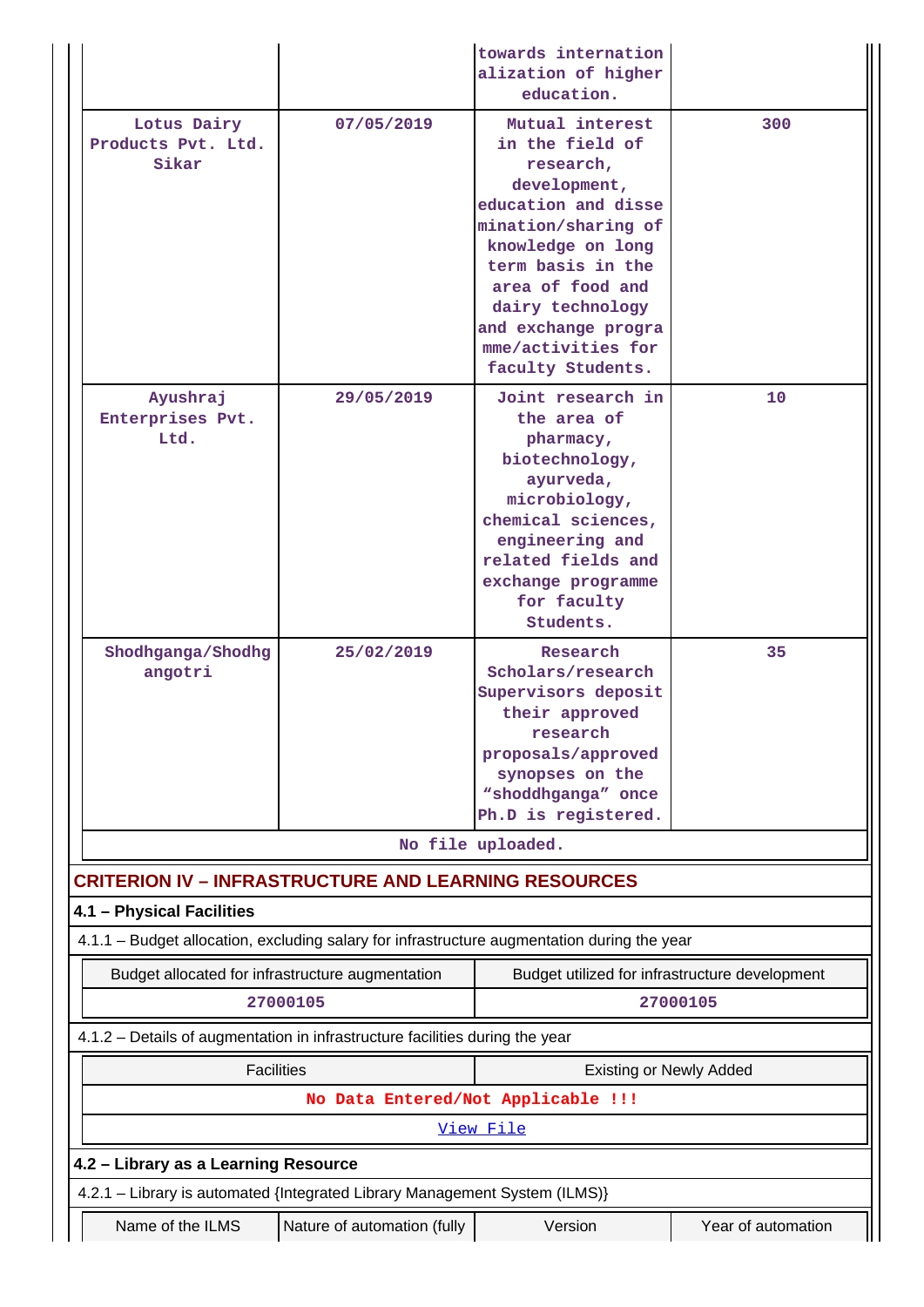|                                                                                                                                                                                                                                                         | software                   |                 | or patially) |                    |                            |                                                                             |                    |  |                 |                                                   |         |                        |
|---------------------------------------------------------------------------------------------------------------------------------------------------------------------------------------------------------------------------------------------------------|----------------------------|-----------------|--------------|--------------------|----------------------------|-----------------------------------------------------------------------------|--------------------|--|-----------------|---------------------------------------------------|---------|------------------------|
|                                                                                                                                                                                                                                                         | Koha                       |                 |              | Fully              |                            |                                                                             | 18.11.01.000       |  |                 | 2017                                              |         |                        |
| 4.2.2 - Library Services                                                                                                                                                                                                                                |                            |                 |              |                    |                            |                                                                             |                    |  |                 |                                                   |         |                        |
| Library<br>Service Type                                                                                                                                                                                                                                 | Existing                   |                 |              | Newly Added        |                            | Total                                                                       |                    |  |                 |                                                   |         |                        |
| <b>Books</b>                                                                                                                                                                                                                                            | 7022909<br>29097<br>Text   |                 |              | 961                | 582475                     |                                                                             | 30058              |  |                 | 7605384                                           |         |                        |
| 10360<br>Reference<br><b>Books</b>                                                                                                                                                                                                                      |                            |                 | 3009817      |                    | 987                        | 249632                                                                      |                    |  | 11347           |                                                   | 3259449 |                        |
| e-Books                                                                                                                                                                                                                                                 |                            | $\mathbf 0$     |              | $\mathbf 0$        |                            | 11389                                                                       | $\mathbf{O}$       |  | 11389           |                                                   |         | 0                      |
| Journals                                                                                                                                                                                                                                                |                            | 112             |              | 1496622            |                            | 3                                                                           | 263146             |  | 115             |                                                   |         | 1759768                |
| Digital<br>Database                                                                                                                                                                                                                                     |                            | 10              |              | $\mathbf 0$        |                            | 1                                                                           | $\mathbf{0}$       |  | 11              |                                                   |         | 0                      |
| CD &<br>Video                                                                                                                                                                                                                                           |                            | 1052            |              | $\mathbf 0$        |                            | 186                                                                         | $\mathbf{0}$       |  | 1238            |                                                   |         | 0                      |
|                                                                                                                                                                                                                                                         |                            |                 |              |                    | No file uploaded.          |                                                                             |                    |  |                 |                                                   |         |                        |
| 4.2.3 - E-content developed by teachers such as: e-PG- Pathshala, CEC (under e-PG- Pathshala CEC (Under<br>Graduate) SWAYAM other MOOCs platform NPTEL/NMEICT/any other Government initiatives & institutional<br>(Learning Management System (LMS) etc |                            |                 |              |                    |                            |                                                                             |                    |  |                 |                                                   |         |                        |
|                                                                                                                                                                                                                                                         | Name of the Teacher        |                 |              | Name of the Module |                            | Platform on which module<br>Date of launching e-<br>is developed<br>content |                    |  |                 |                                                   |         |                        |
| Nill                                                                                                                                                                                                                                                    |                            |                 |              | <b>Nill</b>        |                            | <b>Nill</b><br>Nill                                                         |                    |  |                 |                                                   |         |                        |
|                                                                                                                                                                                                                                                         |                            |                 |              |                    | No file uploaded.          |                                                                             |                    |  |                 |                                                   |         |                        |
| 4.3 - IT Infrastructure                                                                                                                                                                                                                                 |                            |                 |              |                    |                            |                                                                             |                    |  |                 |                                                   |         |                        |
| 4.3.1 - Technology Upgradation (overall)                                                                                                                                                                                                                |                            |                 |              |                    |                            |                                                                             |                    |  |                 |                                                   |         |                        |
| <b>Type</b>                                                                                                                                                                                                                                             | <b>Total Co</b><br>mputers | Computer<br>Lab |              | Internet           | <b>Browsing</b><br>centers | Computer<br>Centers                                                         | Office             |  | Departme<br>nts | Available<br><b>Bandwidt</b><br>h (MBPS/<br>GBPS) |         | <b>Others</b>          |
| Existin<br>g                                                                                                                                                                                                                                            | 844                        | 16              |              | 844                | 0                          | $\mathbf 0$                                                                 | 0                  |  | $\mathbf 0$     | 1200                                              |         | $\mathbf 0$            |
| Added                                                                                                                                                                                                                                                   | $\mathbf 0$                | $\mathbf 0$     |              | $\mathbf 0$        | $\mathbf 0$                | $\mathbf 0$                                                                 | $\mathbf 0$        |  | $\mathbf 0$     | $\mathbf 0$                                       |         | $\mathbf 0$            |
| Total                                                                                                                                                                                                                                                   | 844                        | 16              |              | 844                | $\mathbf 0$                | $\mathbf 0$                                                                 | $\mathbf 0$        |  | $\mathbf 0$     | 1200                                              |         | $\mathbf 0$            |
| 4.3.2 - Bandwidth available of internet connection in the Institution (Leased line)                                                                                                                                                                     |                            |                 |              |                    |                            |                                                                             |                    |  |                 |                                                   |         |                        |
|                                                                                                                                                                                                                                                         |                            |                 |              |                    | 200 MBPS/ GBPS             |                                                                             |                    |  |                 |                                                   |         |                        |
| 4.3.3 - Facility for e-content                                                                                                                                                                                                                          |                            |                 |              |                    |                            |                                                                             |                    |  |                 |                                                   |         |                        |
| Provide the link of the videos and media centre and<br>Name of the e-content development facility<br>recording facility                                                                                                                                 |                            |                 |              |                    |                            |                                                                             |                    |  |                 |                                                   |         |                        |
| Amity School of Communication<br><u>NA</u>                                                                                                                                                                                                              |                            |                 |              |                    |                            |                                                                             |                    |  |                 |                                                   |         |                        |
| 4.4 - Maintenance of Campus Infrastructure                                                                                                                                                                                                              |                            |                 |              |                    |                            |                                                                             |                    |  |                 |                                                   |         |                        |
| 4.4.1 – Expenditure incurred on maintenance of physical facilities and academic support facilities, excluding salary<br>component, during the year                                                                                                      |                            |                 |              |                    |                            |                                                                             |                    |  |                 |                                                   |         |                        |
| Expenditure incurred on<br>Assigned Budget on                                                                                                                                                                                                           |                            |                 |              |                    |                            |                                                                             | Assigned budget on |  |                 |                                                   |         | Expenditure incurredon |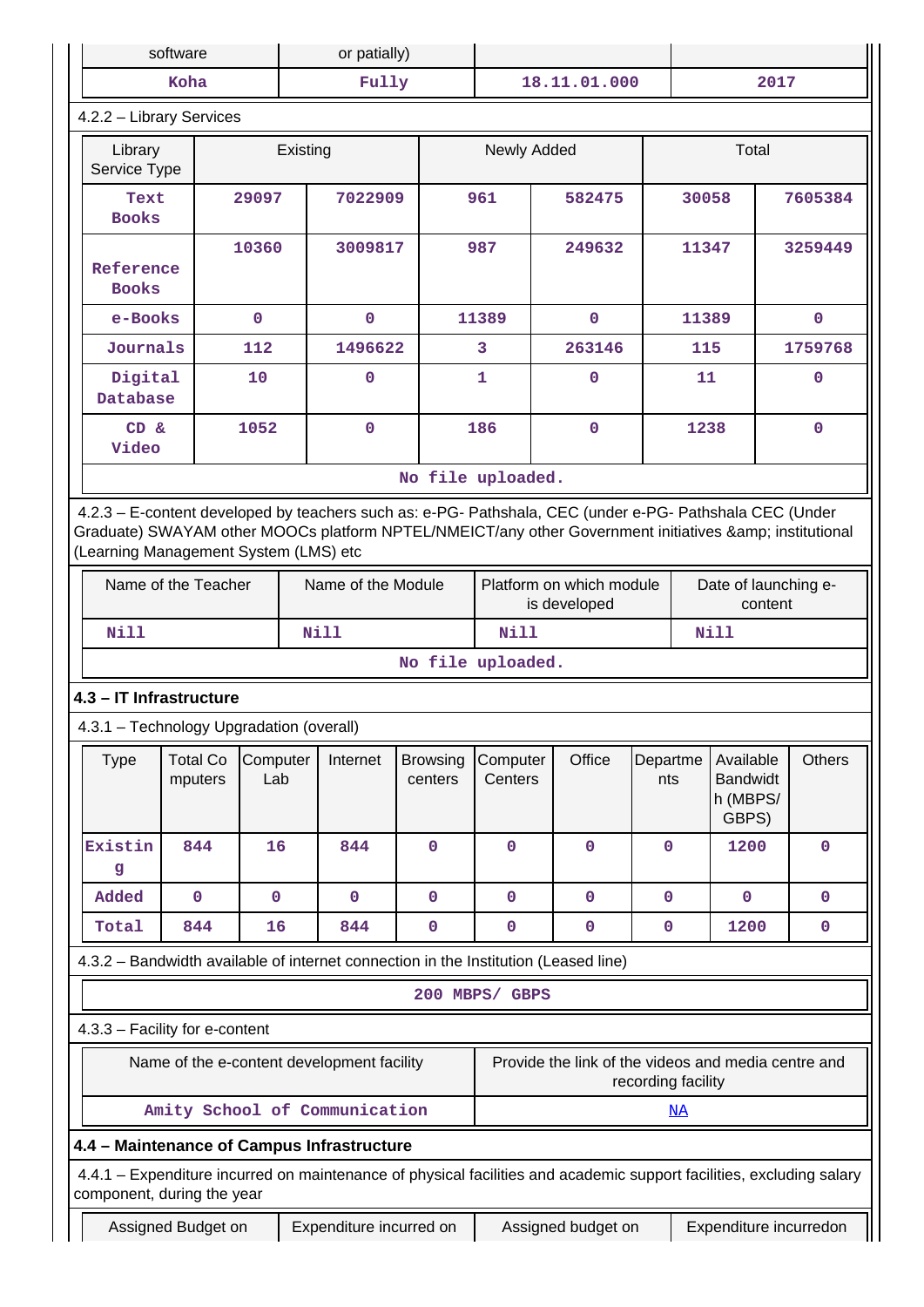| academic facilities | maintenance of academic<br><b>facilities</b> | physical facilities | maintenance of physical<br>facilites |
|---------------------|----------------------------------------------|---------------------|--------------------------------------|
| 44765396            | 44765396                                     | 128393325           | 128393325                            |

 4.4.2 – Procedures and policies for maintaining and utilizing physical, academic and support facilities - laboratory, library, sports complex, computers, classrooms etc. (maximum 500 words) (information to be available in institutional Website, provide link)

 **University is committed to provide state- of-the- art infrastructure based on the requirement of its stakeholders for holistic development of its students. We ensure optimal allocation and utilization of the available financial resources for maintenance and upkeep of different facilities by holding regular meetings of various committees constituted for this purpose and using the allocated fund. Laboratory- University provides domain specific lab facilities equipped with state-of-the- art instrumentation utilised by faculty members, research scholars and students. In some of the areas, university has established research lab dedicated to research centres /research groups. Each lab is closely monitored by its allotted faculty coordinators where lab assistant is also provided to assist concerned faculty for smooth conduction of students' projects/regular practicals. Ph.D. scholars are also involved for conduction of UG level experiments. Each lab submits upgradation requirement /required repair and keep lab functional through out the year. Other measures to maintain laboratories are as follows: • The required repair also includes scheduled calibration under AMC or is outsourced. Entire University including lab are equipped with fire management system besides special electricity and voltage control system.All labs are connected with university power backup system to provide uninterrupted power system. Library- University provides best in class literature in form of research journals, reference books, domain specific text books, technical semi technical magazines for its students, scholars and faculty members.University stake holders can access this facilty closely maintained by library committee. • Every year in the beginning of session, students are motivated to register themselves in library. • Suggestion register is also maintained for users' feedback. Their continuous feedback helps a lot in introducing new ideas regarding library enrichment. • To ensure return of books, 'no dues' from the library is mandatory for students before leaving the University. • The proper account of visitors (students and staff) on daily basis is maintained. • Other issues such as weeding out of old titles, schedule of issue/ return of books etc. are chalked out / resolved by the library committee. Sports: Regarding the maintenance of Cricket ground, Footabll Ground, Indoor Badminton/ Volly Ball court / TT Courts /Gym in the University, sports in charge consult coaches to ensure improvement in all domains. University Students also won prizes in Cricket, Football, Basket Ball (W M), Table Tennis, 400 mts Race, 100 mts race in Sangathan. Computers-Computer maintenance through AMC is done regularly and non-repairable systems are disposed off. Classrooms-The University has administration department for maintenance and upkeep of infrastructure. At the departmental level, HoDs submit their requirements to the competent authority regarding classroom furniture and other. The University development fund is utilized for maintenance and minor repair of furniture and other electrical equipments. • With the help of the full time sweepers cleanliness of class rooms is maintained. They are well equipped with modern tools of cleaning such as mops, gloves and vacuum cleaner. • A complaint register is maintained in the administration office in which students, as well as faculty staff, can register their problems.**

<https://www.amity.edu/jaipur/classrooms>

### **CRITERION V – STUDENT SUPPORT AND PROGRESSION**

**5.1 – Student Support**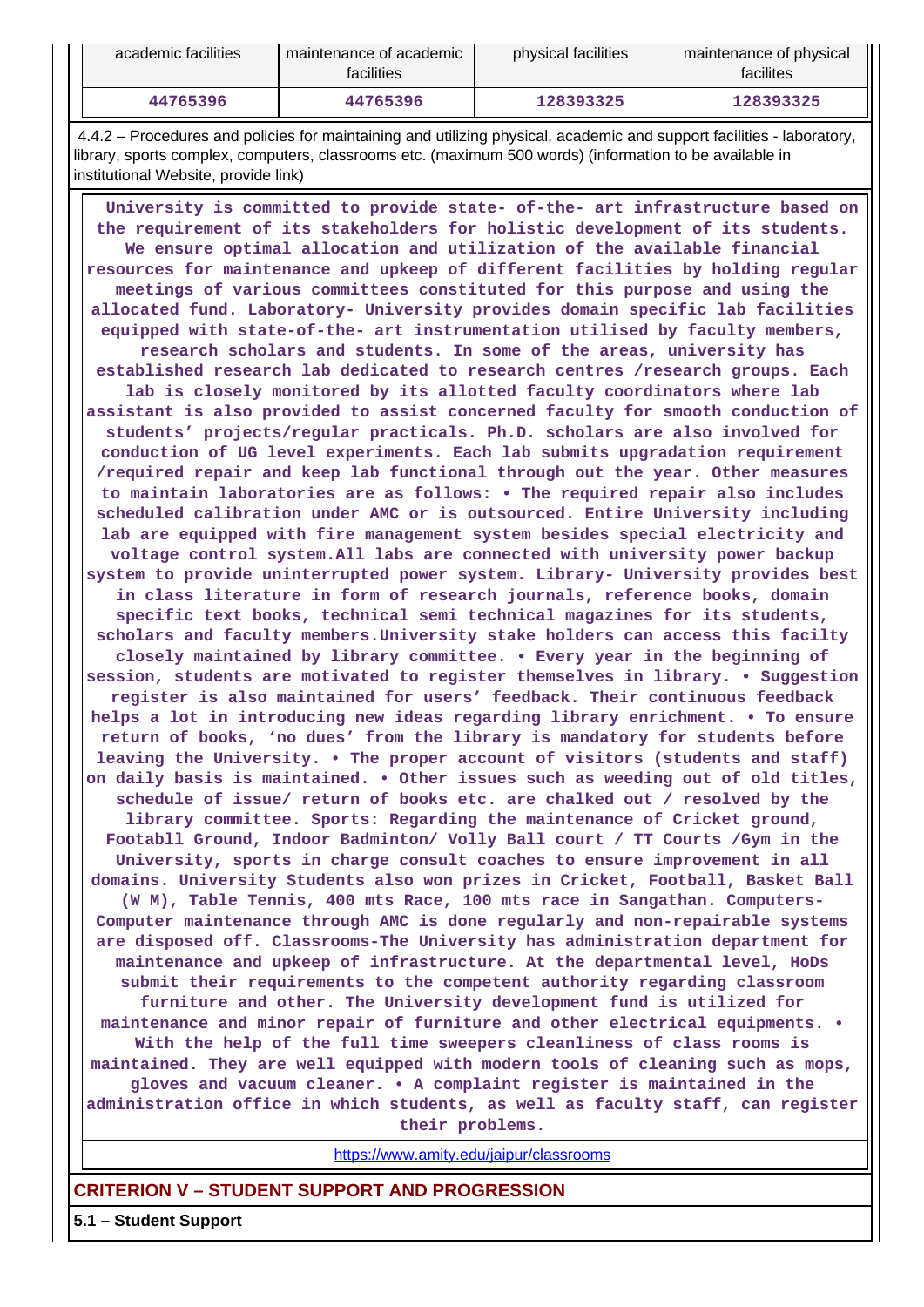| 5.1.1 - Scholarships and Financial Support                                                                                                                                                                      |                           |                              |                                                                                                                                                                                 |                                                                             |                                                              |                              |                                   |
|-----------------------------------------------------------------------------------------------------------------------------------------------------------------------------------------------------------------|---------------------------|------------------------------|---------------------------------------------------------------------------------------------------------------------------------------------------------------------------------|-----------------------------------------------------------------------------|--------------------------------------------------------------|------------------------------|-----------------------------------|
| Name/Title of the scheme                                                                                                                                                                                        |                           |                              |                                                                                                                                                                                 | Number of students                                                          |                                                              |                              | <b>Amount in Rupees</b>           |
| Financial Support<br>from institution                                                                                                                                                                           |                           |                              | On-Admission<br>Merit Scholarship, C<br>ontinuation of On-<br>Admission Merit<br>Scholarship, Merit<br>Scholarship during<br>the Programme, Merit-<br>cum- Means<br>Scholarship | 332                                                                         |                                                              |                              | 20360250                          |
| Financial Support<br>from Other Sources                                                                                                                                                                         |                           |                              |                                                                                                                                                                                 |                                                                             |                                                              |                              |                                   |
| a) National                                                                                                                                                                                                     |                           |                              | Granted from<br>various Govt.<br>Funding agencies                                                                                                                               | 14                                                                          |                                                              |                              | $\mathbf 0$                       |
| b) International                                                                                                                                                                                                |                           |                              | $\mathbf 0$                                                                                                                                                                     | $\mathbf 0$                                                                 |                                                              |                              | $\mathbf 0$                       |
|                                                                                                                                                                                                                 |                           |                              |                                                                                                                                                                                 | No file uploaded.                                                           |                                                              |                              |                                   |
| 5.1.2 - Number of capability enhancement and development schemes such as Soft skill development, Remedial<br>coaching, Language lab, Bridge courses, Yoga, Meditation, Personal Counselling and Mentoring etc., |                           |                              |                                                                                                                                                                                 |                                                                             |                                                              |                              |                                   |
| Name of the capability<br>enhancement scheme                                                                                                                                                                    |                           |                              | Date of implemetation                                                                                                                                                           | Number of students<br>enrolled                                              |                                                              | Agencies involved            |                                   |
| Nill                                                                                                                                                                                                            |                           |                              | Nill                                                                                                                                                                            | $\mathbf 0$                                                                 |                                                              |                              | <b>Nill</b>                       |
|                                                                                                                                                                                                                 |                           |                              |                                                                                                                                                                                 | No file uploaded.                                                           |                                                              |                              |                                   |
| 5.1.3 - Students benefited by guidance for competitive examinations and career counselling offered by the<br>institution during the year                                                                        |                           |                              |                                                                                                                                                                                 |                                                                             |                                                              |                              |                                   |
| Year                                                                                                                                                                                                            | Name of the<br>scheme     |                              | Number of<br>benefited<br>students for<br>competitive<br>examination                                                                                                            | Number of<br>benefited<br>students by<br>career<br>counseling<br>activities | Number of<br>students who<br>have passedin<br>the comp. exam |                              | Number of<br>studentsp placed     |
| <b>Nill</b>                                                                                                                                                                                                     |                           | Nill                         | $\mathbf 0$                                                                                                                                                                     | $\mathbf 0$                                                                 |                                                              | 0                            | $\mathbf 0$                       |
|                                                                                                                                                                                                                 |                           |                              |                                                                                                                                                                                 | No file uploaded.                                                           |                                                              |                              |                                   |
| 5.1.4 – Institutional mechanism for transparency, timely redressal of student grievances, Prevention of sexual<br>harassment and ragging cases during the year                                                  |                           |                              |                                                                                                                                                                                 |                                                                             |                                                              |                              |                                   |
|                                                                                                                                                                                                                 | Total grievances received |                              |                                                                                                                                                                                 | Number of grievances redressed                                              |                                                              | redressal                    | Avg. number of days for grievance |
|                                                                                                                                                                                                                 | 5                         |                              |                                                                                                                                                                                 | 5                                                                           |                                                              |                              | 14                                |
| 5.2 - Student Progression                                                                                                                                                                                       |                           |                              |                                                                                                                                                                                 |                                                                             |                                                              |                              |                                   |
| 5.2.1 - Details of campus placement during the year                                                                                                                                                             |                           |                              |                                                                                                                                                                                 |                                                                             |                                                              |                              |                                   |
|                                                                                                                                                                                                                 | On campus                 |                              |                                                                                                                                                                                 |                                                                             | Off campus                                                   |                              |                                   |
| Nameof<br>Number of<br>students<br>organizations<br>visited<br>participated                                                                                                                                     |                           | Number of<br>stduents placed | Nameof<br>organizations<br>visited                                                                                                                                              | Number of<br>students<br>participated                                       |                                                              | Number of<br>stduents placed |                                   |
| Little Co.                                                                                                                                                                                                      |                           | 2                            | $\overline{\mathbf{2}}$                                                                                                                                                         | Wipro                                                                       |                                                              | 128                          | 3                                 |
|                                                                                                                                                                                                                 |                           |                              |                                                                                                                                                                                 | View File                                                                   |                                                              |                              |                                   |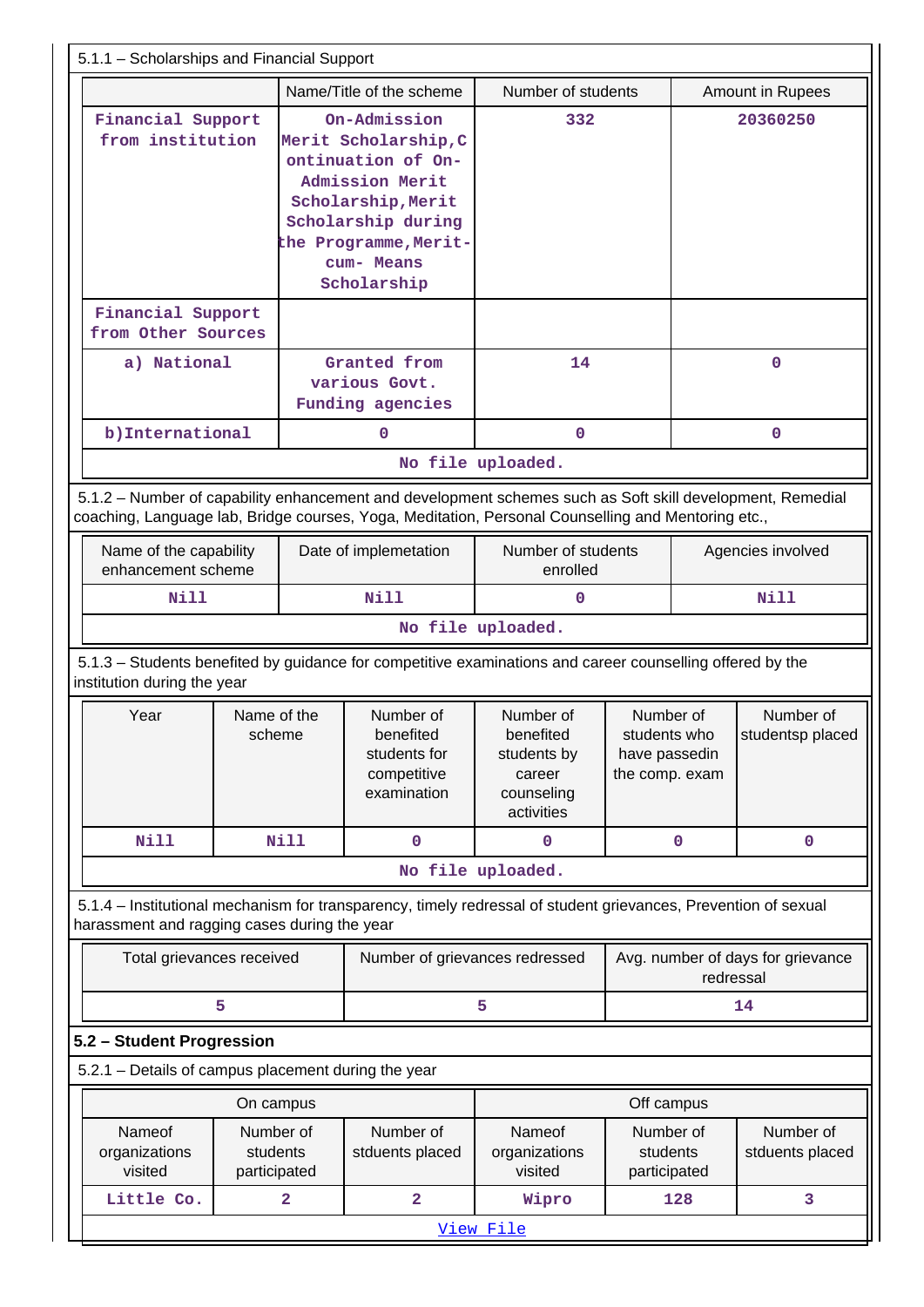| 5.2.2 – Student progression to higher education in percentage during the year |                |                                                                 |                                                       |                                                                                                                                                            |                                                                                                                                                                   |  |  |  |
|-------------------------------------------------------------------------------|----------------|-----------------------------------------------------------------|-------------------------------------------------------|------------------------------------------------------------------------------------------------------------------------------------------------------------|-------------------------------------------------------------------------------------------------------------------------------------------------------------------|--|--|--|
| Year<br>Number of<br>students<br>enrolling into<br>higher education           |                | Programme<br>graduated from                                     | Depratment<br>graduated from                          | Name of<br>institution joined                                                                                                                              | Name of<br>programme<br>admitted to                                                                                                                               |  |  |  |
| 2019                                                                          | 6              | <b>B.Tech</b><br>(Biotech)                                      | Amity<br>Institute of<br>Biotechnolog<br>y, AUR       | <b>RMIT</b><br>Australia,<br>Monash<br>University,<br>Australia<br>Carleton<br>University<br>Canada, NIT<br>Allahabad                                      | MS<br>Integrated<br>Ph.D -Biotec<br>hnology<br>Graduate<br>Diploma in<br>Medical<br><b>Sciences MS</b><br>-Biomedical<br>engineering,<br>M.Tech<br><b>Biotech</b> |  |  |  |
| 2019                                                                          | 1<br>MSc. (IM) |                                                                 | Amity<br>Institute of<br>MicrobialTec<br>hnology, AUR | Vellore<br>Institute of<br>Technology,<br>Tamil Nadu                                                                                                       | Ph.D                                                                                                                                                              |  |  |  |
| 2019                                                                          | 10             | Integrated<br>Law course<br>(B.A LLB,<br>B.Com<br>LLB, BBA LLB) | Amity Law<br>School, AUR                              | Amity Law<br>School, AUR                                                                                                                                   | LLM                                                                                                                                                               |  |  |  |
| 2019                                                                          | 10             | BA (H)<br>Psychology                                            | <b>AIBAS, AUR</b>                                     | <b>Dev</b><br>Sanskrit<br>Vishwa<br>Vidyalaya,<br>AIBAS, AUR,<br>Mithibai<br>College,<br>Amity<br>University<br>Noida Jamia<br>Millia<br>Islamia,<br>Delhi | $MA$ (H)<br>Psychology                                                                                                                                            |  |  |  |
| 2019                                                                          | $\overline{2}$ | BA (J& MC)<br>, PGDM                                            | ASCo, AUR                                             | JNVU,<br>World Peace<br>University,<br>Pune                                                                                                                | <b>MBA</b>                                                                                                                                                        |  |  |  |
| 2019                                                                          | 6              | B.A<br>$Eco.(H)$ and<br><b>B.A. History</b><br>(H)              | <b>ASLA, AUR</b>                                      | B.H.U, Vara<br>nasi, I.B.S.<br>Hyderabad,<br>Soil,<br>Gurugram,<br>Rohatak<br>University,<br>Deccan<br>College,<br>Pune                                    | M.A in<br>Energy<br>Economics,<br>M.B.A, M.B.A<br>$(HR)$ , M.A in<br>History,<br>M.A. in<br>Archaeology.                                                          |  |  |  |
| 2019                                                                          | 19             | <b>BBA</b> &                                                    | ABS, AUR                                              | T.A. Pai                                                                                                                                                   | <b>PGDM - MSM</b>                                                                                                                                                 |  |  |  |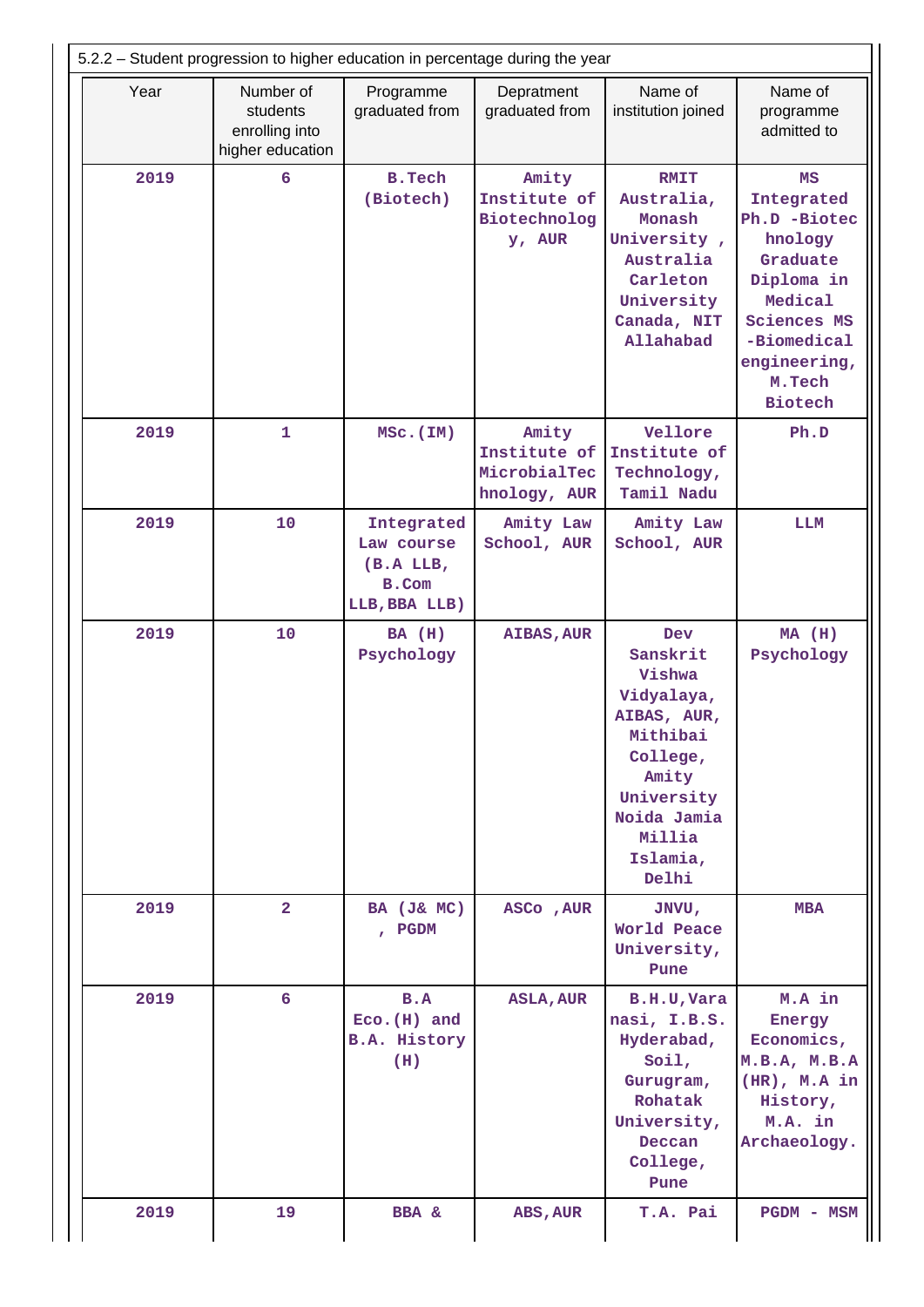|      |                | $B.$ Com $(H)$                                                                                   |           | Mgmt.<br>Institute,<br>Manipal,<br>Karnataka,<br><b>AKTU</b><br>University,<br>Lucknow,<br>Amity<br>University<br>Noida, BML<br>Munjal<br>University,<br>Gurugram,<br><b>IBS</b><br>Ahmedabad,<br>ICFA Mumbai,<br>Symbiosis<br>Pune, Amity<br>University<br>Rajasthan                                     | (Marketing<br>and Sales<br>Mgmt.), MBA<br>(Tourism)<br>Mgmt.), MBA |
|------|----------------|--------------------------------------------------------------------------------------------------|-----------|-----------------------------------------------------------------------------------------------------------------------------------------------------------------------------------------------------------------------------------------------------------------------------------------------------------|--------------------------------------------------------------------|
| 2019 | $\overline{a}$ | BCA                                                                                              | AIIT, AUR | Shubodh<br>College<br>Jaipur                                                                                                                                                                                                                                                                              | <b>MCA</b>                                                         |
| 2019 | 15             | <b>B.Tech</b><br>(ECE), B. Tech<br>(MAE), B. Tech-<br>Chemical,<br>B.Tech (CSE)                  | ASET, AUR | IISC,<br>Bangalore,<br>University<br>of Alberta,<br>Shivlik<br><b>Business</b><br>School,<br>Canada,<br>Nanyang<br>University,<br>Singapore,<br>IIT Kanpur,<br>UPES,<br>Dehradun,<br><b>NIT</b><br>Allahabad,<br>IIT Roorkee,<br>Monash<br>University,<br>Australia,<br>BITS Pilani,<br>IIIT<br>Hyderabad | M.Tech,<br>MS, M.Tech-<br>Chemical                                 |
|      |                | 5.2.3 - Students qualifying in state/ national/ international level examinations during the year | View File |                                                                                                                                                                                                                                                                                                           |                                                                    |
|      | Items          | (eg:NET/SET/SLET/GATE/GMAT/CAT/GRE/TOFEL/Civil Services/State Government Services)               |           | Number of students selected/ qualifying                                                                                                                                                                                                                                                                   |                                                                    |
|      | <b>NET</b>     |                                                                                                  |           | 1                                                                                                                                                                                                                                                                                                         |                                                                    |
|      | <b>GATE</b>    |                                                                                                  |           | 4                                                                                                                                                                                                                                                                                                         |                                                                    |
|      | <b>GMAT</b>    |                                                                                                  |           | 1                                                                                                                                                                                                                                                                                                         |                                                                    |
|      | Any Other      |                                                                                                  |           | 6                                                                                                                                                                                                                                                                                                         |                                                                    |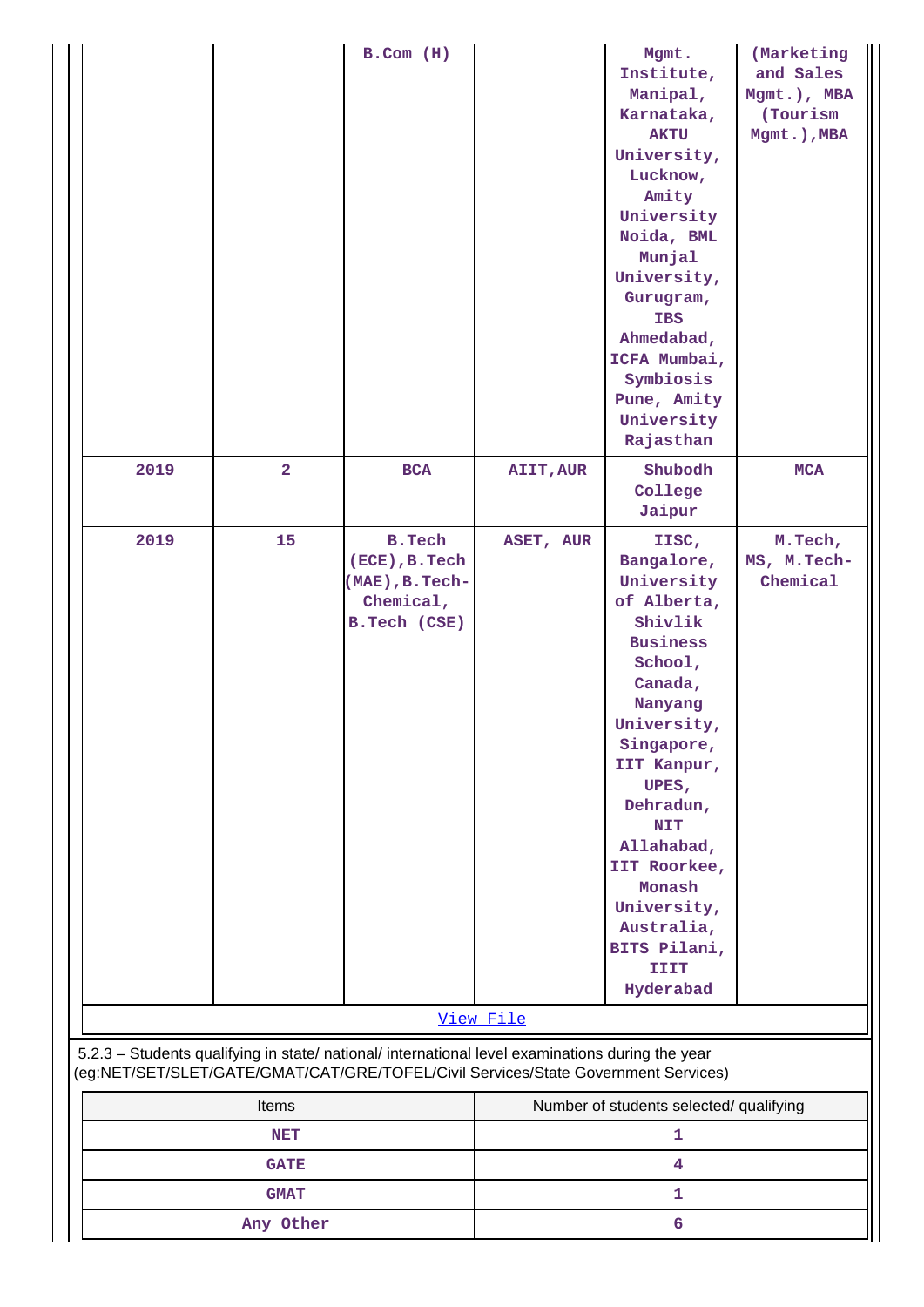| View File                                                                         |                                                                                                                                                                                                                              |                           |                  |                                   |                                     |    |                        |                          |
|-----------------------------------------------------------------------------------|------------------------------------------------------------------------------------------------------------------------------------------------------------------------------------------------------------------------------|---------------------------|------------------|-----------------------------------|-------------------------------------|----|------------------------|--------------------------|
|                                                                                   | 5.2.4 - Sports and cultural activities / competitions organised at the institution level during the year                                                                                                                     |                           |                  |                                   |                                     |    |                        |                          |
| Activity                                                                          |                                                                                                                                                                                                                              |                           | Level            |                                   |                                     |    | Number of Participants |                          |
| KHOJ, 10 Second<br>Challenge and Winner<br>Winner Chicken<br>Dinner, AIIT, Jaipur |                                                                                                                                                                                                                              |                           |                  | Institutional Level               |                                     | 8  |                        |                          |
|                                                                                   | Dress the cake, ASH,<br>Jaipur                                                                                                                                                                                               |                           |                  | National Level                    |                                     |    | 16                     |                          |
|                                                                                   | Mixed Relay,<br>ASCo, Jaipur                                                                                                                                                                                                 |                           |                  | Institutional Level               |                                     |    | 4                      |                          |
|                                                                                   | 100 meter Girls,<br>ASCo, Jaipur                                                                                                                                                                                             |                           |                  | Institutional Level               |                                     |    | $\overline{a}$         |                          |
|                                                                                   | Pentathelon, ASCo, Jaipur                                                                                                                                                                                                    |                           |                  | Institutional Level               |                                     |    | $\overline{2}$         |                          |
|                                                                                   | Brain Twister, ASH,<br>Jaipur                                                                                                                                                                                                |                           |                  | National Level                    |                                     |    | 20                     |                          |
|                                                                                   | Mocktail Competition,<br>ASH, Jaipur                                                                                                                                                                                         |                           |                  | National Level                    |                                     |    | 22                     |                          |
|                                                                                   | Chef Competition, ASH,<br>Jaipur                                                                                                                                                                                             |                           |                  | National Level                    |                                     | 39 |                        |                          |
| Model United Nation,<br>ALS, Jaipur                                               |                                                                                                                                                                                                                              |                           | National Level   |                                   | 316                                 |    |                        |                          |
|                                                                                   | Annual Sports Meet<br>-Sangathan 2018                                                                                                                                                                                        |                           | University Level |                                   | 587                                 |    |                        |                          |
|                                                                                   |                                                                                                                                                                                                                              |                           |                  | No file uploaded.                 |                                     |    |                        |                          |
|                                                                                   | 5.3 - Student Participation and Activities<br>5.3.1 - Number of awards/medals for outstanding performance in sports/cultural activities at national/international<br>level (award for a team event should be counted as one) |                           |                  |                                   |                                     |    |                        |                          |
| Year                                                                              | Name of the<br>award/medal                                                                                                                                                                                                   | National/<br>Internaional |                  | Number of<br>awards for<br>Sports | Number of<br>awards for<br>Cultural |    | Student ID<br>number   | Name of the<br>student   |
| 2018                                                                              | Silver<br>medallist<br>in Junior<br>category<br>in 62nd<br>National<br>Shooting C<br>hampionshi<br>p Competit<br>ions<br>(NSSC) at<br>Jagatpura,<br>Jaipur,<br>Rajasthan                                                     | National                  |                  | $\mathbf{1}$                      | <b>Nill</b>                         |    | A2000641<br>7030       | Mr.<br>Dhruvraj<br>Bhati |
| 2018                                                                              | Particip<br>ation in<br>Junior<br>category                                                                                                                                                                                   | National                  |                  | $\mathbf{1}$                      | Nill                                |    | A2000641<br>7009       | Mr.<br>Pratmesh<br>Singh |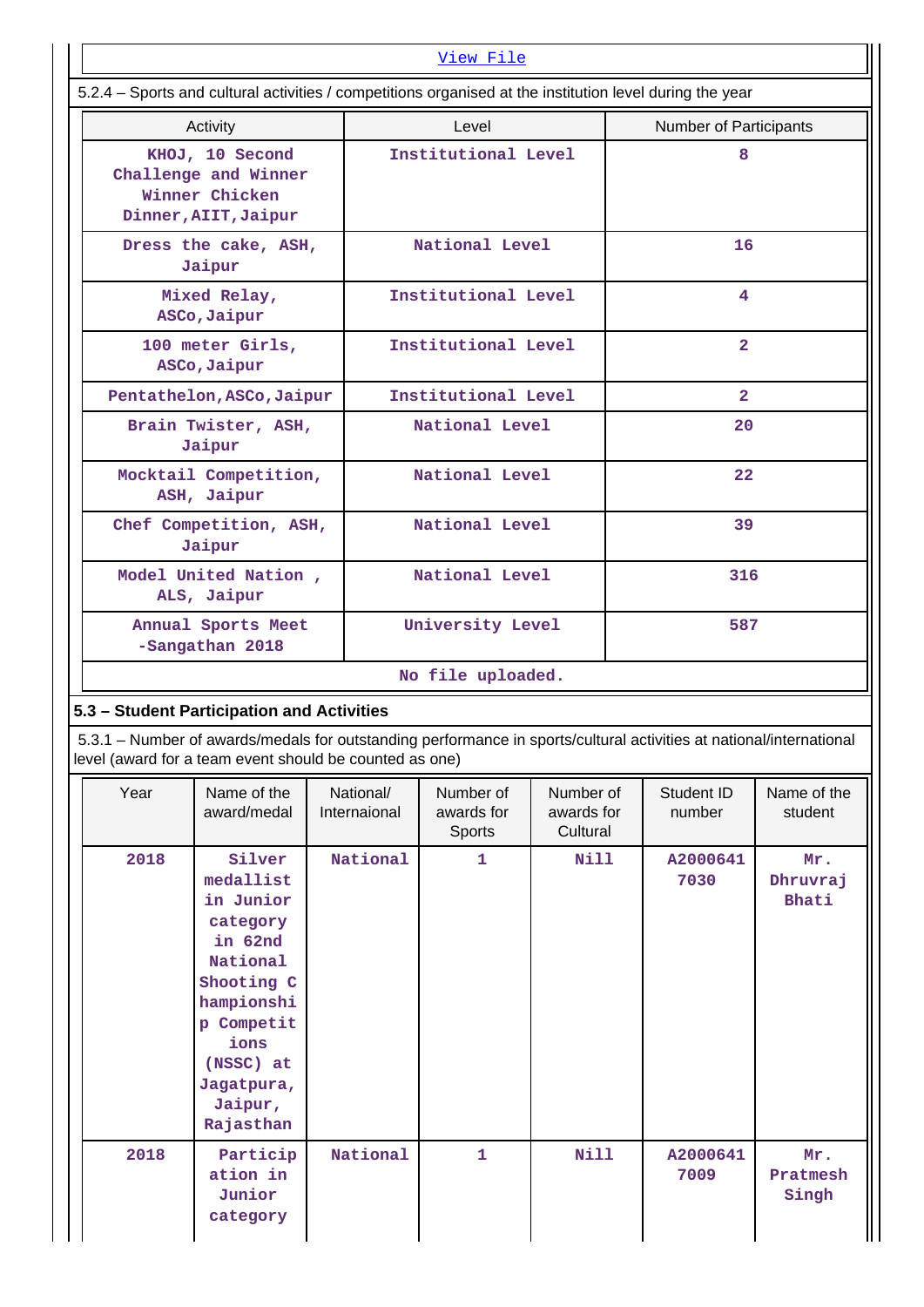|                                                                                                                                                                                                                                            | in 62nd                |  |                                                                    |  |  |  |  |  |
|--------------------------------------------------------------------------------------------------------------------------------------------------------------------------------------------------------------------------------------------|------------------------|--|--------------------------------------------------------------------|--|--|--|--|--|
|                                                                                                                                                                                                                                            | National<br>Shooting C |  |                                                                    |  |  |  |  |  |
|                                                                                                                                                                                                                                            | hampionshi             |  |                                                                    |  |  |  |  |  |
|                                                                                                                                                                                                                                            | p Competit<br>ions     |  |                                                                    |  |  |  |  |  |
|                                                                                                                                                                                                                                            | (NSSC) at              |  |                                                                    |  |  |  |  |  |
|                                                                                                                                                                                                                                            | Vattiyoork             |  |                                                                    |  |  |  |  |  |
|                                                                                                                                                                                                                                            | kava, Thir             |  |                                                                    |  |  |  |  |  |
|                                                                                                                                                                                                                                            | uvananthap<br>uram,    |  |                                                                    |  |  |  |  |  |
|                                                                                                                                                                                                                                            | Kerala                 |  |                                                                    |  |  |  |  |  |
|                                                                                                                                                                                                                                            |                        |  | No file uploaded.                                                  |  |  |  |  |  |
| 5.3.2 - Activity of Student Council & representation of students on academic & administrative<br>bodies/committees of the institution (maximum 500 words)                                                                                  |                        |  |                                                                    |  |  |  |  |  |
| University believes in participative management whic involves its stake holders                                                                                                                                                            |                        |  |                                                                    |  |  |  |  |  |
| in decision making to strengthen governance in university for better student<br>experience. Nominated students give curriculm related / academic suggestions to                                                                            |                        |  |                                                                    |  |  |  |  |  |
| the concerned department which are discussed in respective board of studies for                                                                                                                                                            |                        |  |                                                                    |  |  |  |  |  |
| improvement and implementation. University openly receives students' feedback                                                                                                                                                              |                        |  |                                                                    |  |  |  |  |  |
| Institutional /Departmental co-curricular and extra curricular activity are                                                                                                                                                                |                        |  | on academic administration and hostel for positive implementation. |  |  |  |  |  |
| completely organised by the team of students under the aegis of faculty                                                                                                                                                                    |                        |  |                                                                    |  |  |  |  |  |
| members. University has constituted student hostel and mess committees for                                                                                                                                                                 |                        |  |                                                                    |  |  |  |  |  |
| regular functioning and transparency. Students actively participate in                                                                                                                                                                     |                        |  |                                                                    |  |  |  |  |  |
| organising industry advisory meetings, placement activities and institutional                                                                                                                                                              |                        |  |                                                                    |  |  |  |  |  |
| social responsibility activity.                                                                                                                                                                                                            |                        |  |                                                                    |  |  |  |  |  |
|                                                                                                                                                                                                                                            |                        |  |                                                                    |  |  |  |  |  |
| 5.4 - Alumni Engagement                                                                                                                                                                                                                    |                        |  |                                                                    |  |  |  |  |  |
| 5.4.1 - Whether the institution has registered Alumni Association?<br><b>No</b>                                                                                                                                                            |                        |  |                                                                    |  |  |  |  |  |
|                                                                                                                                                                                                                                            |                        |  |                                                                    |  |  |  |  |  |
| 5.4.2 - No. of registered Alumni:                                                                                                                                                                                                          |                        |  |                                                                    |  |  |  |  |  |
|                                                                                                                                                                                                                                            |                        |  | 5945                                                               |  |  |  |  |  |
| 5.4.3 - Alumni contribution during the year (in Rupees):                                                                                                                                                                                   |                        |  |                                                                    |  |  |  |  |  |
|                                                                                                                                                                                                                                            |                        |  | 0                                                                  |  |  |  |  |  |
| 5.4.4 - Meetings/activities organized by Alumni Association:                                                                                                                                                                               |                        |  |                                                                    |  |  |  |  |  |
|                                                                                                                                                                                                                                            |                        |  | Nill                                                               |  |  |  |  |  |
| <b>CRITERION VI - GOVERNANCE, LEADERSHIP AND MANAGEMENT</b>                                                                                                                                                                                |                        |  |                                                                    |  |  |  |  |  |
| 6.1 - Institutional Vision and Leadership                                                                                                                                                                                                  |                        |  |                                                                    |  |  |  |  |  |
| 6.1.1 – Mention two practices of decentralization and participative management during the last year (maximum 500<br>words)                                                                                                                 |                        |  |                                                                    |  |  |  |  |  |
| University has institutionalized the concept of participative management and<br>developed its organogram which aims to involve all its stake holders to make<br>the university as a learning centre from generation to generation. Majorly |                        |  |                                                                    |  |  |  |  |  |

**administration and general administration. • Academic Autonomy:-All academic issues are compiled by respective head of the departments and presented for approval after due recommendation by Dean Academics/Dean Research which is put**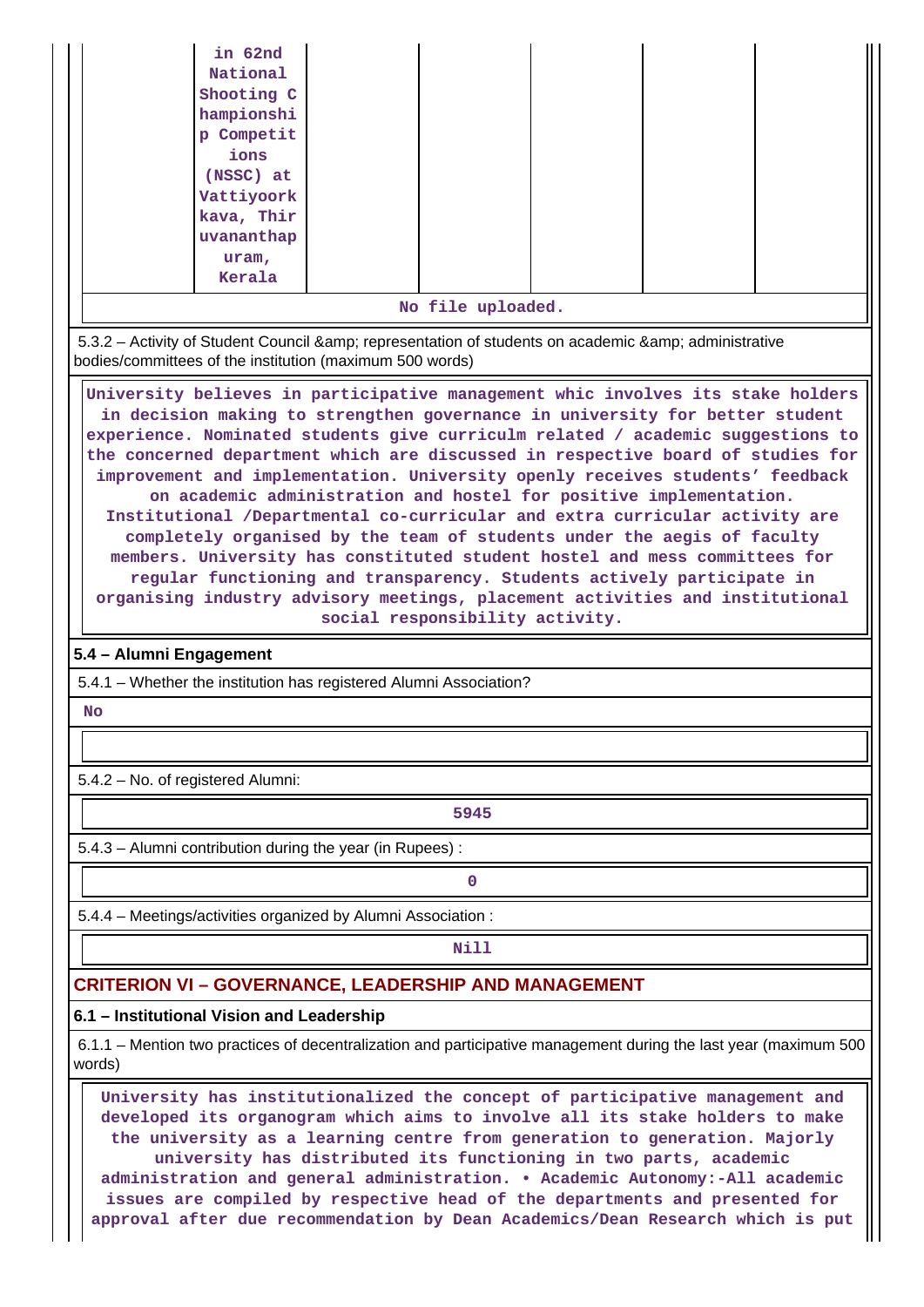**up in the academic council. Dean Academics monitors academic performance and updates competent authority accordingly, whereas R D related issues are handled by Dean Research. • Adminstrative support services:-Physical infrastructure and its day to day need are closely monitored by Director-Administration,Director-Hostel and Director Security.Their issues are presented to Vice Chancellor with due recommendation of Pro-Vice chancellor. University is commited to provide state- of-the- art infrastructure and gives serious attention to maintain the same. Academic and administrative departments are empowered to initiate best practices related to their domain for improvements in its quality for overall development of students. University organises HoIs meetings and gives open platform to discuss new initiatives. Thus, each department organizes monthly meetings to discuss academic and adminstartive reforms.**

6.1.2 – Does the institution have a Management Information System (MIS)?

*Yes* 

### **6.2 – Strategy Development and Deployment**

6.2.1 – Quality improvement strategies adopted by the institution for each of the following (with in 100 words each):

| <b>Strategy Type</b>                                          | <b>Details</b>                                                                                                                                                                                                                                                                                                                                                                                                                               |
|---------------------------------------------------------------|----------------------------------------------------------------------------------------------------------------------------------------------------------------------------------------------------------------------------------------------------------------------------------------------------------------------------------------------------------------------------------------------------------------------------------------------|
| Admission of Students                                         | 1. University has received<br>overwhelming response due to increase<br>in admission applications across the<br>country with foreign nationals. 2.<br>University has initiated school/college<br>connect programme and career<br>counselling. It helps students/parents<br>in taking decisions for their right<br>progression. 3. University faculty<br>members have offered expert lecture in<br>infrontier areas to aware new<br>generation |
| Industry Interaction / Collaboration                          | 1. Departments actively organize<br>Industry advisory council meetings and<br>set their own target to strengthen<br>industry interaction by organising<br>industry speakers, providing students<br>internship in domain industry and<br>progression opportunity for its<br>students. 2. Initiate industry<br>collaboration for bilateral research<br>and provide wide exposure of its<br>students.                                           |
| Human Resource Management                                     | 1. HR continuously replenishes domain<br>experts by conducting selection<br>process. 2. University organizes FDPs<br>to strengthen teaching learning and<br>academic administration. 3. University<br>provides financial assistance to its<br>faculty members for national and<br>international events.                                                                                                                                      |
| Library, ICT and Physical<br>Infrastructure / Instrumentation | 1. As per upgraded curriculm, libray<br>has been allotted new text/reference<br>books. 2. Students' feedback on<br>extended time is taken in recent past<br>which is found extremely satisfactory                                                                                                                                                                                                                                            |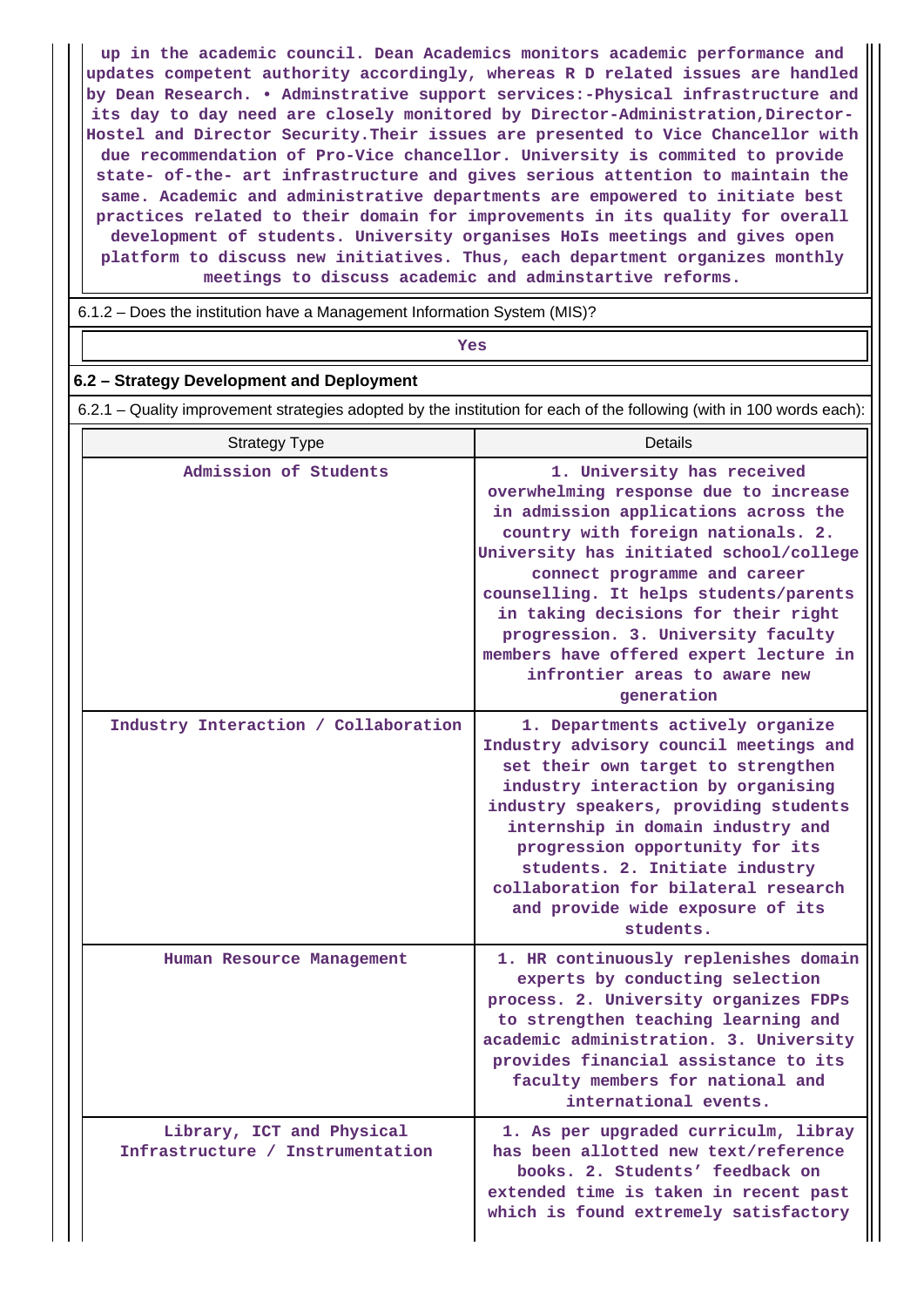|                            | and has resulted into increased<br>footfall to Central/Departmental<br>libraries. 3. IT departments have<br>strengthened services by initiating<br>fortnightly precautionary visit to<br>check all IT instruments and prepare<br>themselves. This initiative ensures un<br>intruppted/ quality teaching -learning.<br>4. University has installed CCTV<br>cameras in Lecture theatres to<br>strengthen university security<br>management. 5. The students are<br>encouraged to use ICT resources to<br>utlize round the clock WIFI services.<br>6. IQAC ensures timely maintaince<br>/repair of teaching / support<br>infrastructure for quality delivery.                                                               |
|----------------------------|--------------------------------------------------------------------------------------------------------------------------------------------------------------------------------------------------------------------------------------------------------------------------------------------------------------------------------------------------------------------------------------------------------------------------------------------------------------------------------------------------------------------------------------------------------------------------------------------------------------------------------------------------------------------------------------------------------------------------|
| Research and Development   | 1. University has given matching<br>grant to Amity institute of<br>Biotechnology and receives DST -FIST,<br>where four major equipments have been<br>procured to strengthen R D. 2.<br>University has established central<br>refrigeration facility to provide<br>temperature range $(0.0, 4.0, -20$ and $-80$<br>Degree Celsius). 3. Dean Research has<br>initiated research proposal<br>documentation system to avoid<br>repetition and improve proposal<br>quality. 4. ASTIF has extended its<br>mentoring services to guide faculty<br>members in accordance with various<br>National International research<br>schemes. It has also tabulated<br>Department specific research targets to<br>achieve research goals. |
| Examination and Evaluation | 1. IQAC ensures strict adherence of<br>academic calendar especially early<br>result declaration to meet its stake<br>holder's expectations. 2. University<br>has strengthened answer sheet<br>evaluation mechanism and established<br>central facility to expedite the<br>process. 3. As per the need of the<br>domain, university has given freedom to<br>Head of Departments to revise<br>evaluation scheme of its programmes.                                                                                                                                                                                                                                                                                         |
| Teaching and Learning      | 1. Academic Audit : IQAC conducts<br>academic audit of its teaching<br>departments and ensures semester<br>preparedness. 2. ICT based classroom<br>delivery: We ensure ICT based classroom<br>delivery to enhance teaching learning<br>by involving visual/graphical case<br>studies. 3. NPTEL/ Moocs: These portals<br>are used to make teaching learning<br>vibrant. 4. LMS implementation: After                                                                                                                                                                                                                                                                                                                      |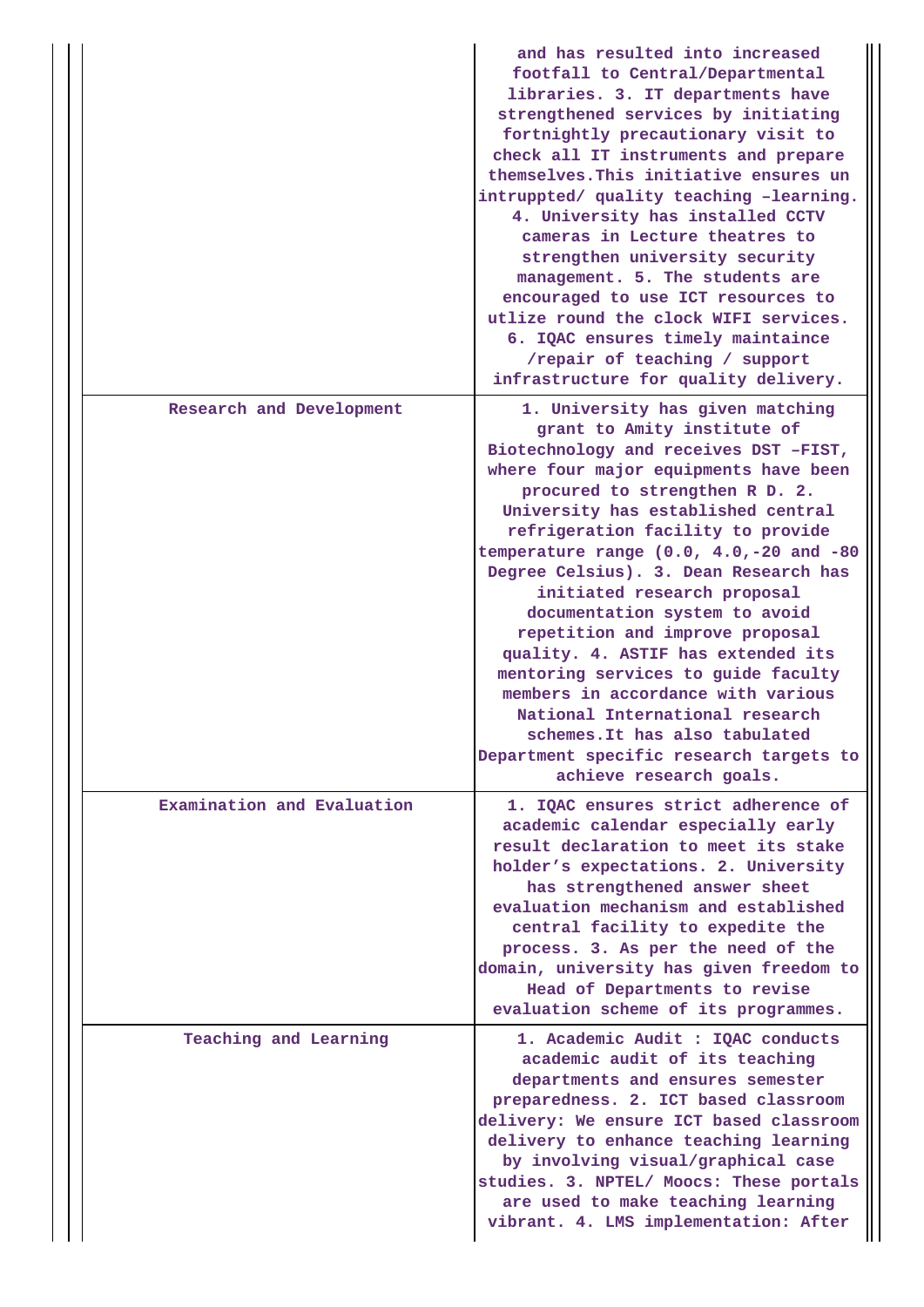|                        | awareness workshop, we have initiated<br>LMS among all academic departments to<br>enhance better understanding.                                                                                                                                                                                                                                                                                                                                                                                                                                                                                  |
|------------------------|--------------------------------------------------------------------------------------------------------------------------------------------------------------------------------------------------------------------------------------------------------------------------------------------------------------------------------------------------------------------------------------------------------------------------------------------------------------------------------------------------------------------------------------------------------------------------------------------------|
| Curriculum Development | 1. Course Profile: IQAC ensures<br>development and distribution of course<br>profiles by allotted faculty members<br>before commencement of semesters. It<br>also collects students' feedback on<br>course profile for further improvement.<br>2. Industry advisory council: All<br>academic departments organise IAC<br>meetings and collect industry feedback<br>which they present in respective board<br>of studies to strengthen the curricula.<br>3. Curriculm upgradation: We have<br>upgraded some of programmes in<br>consultation with domain experts to<br>enhance its employability. |

|  |  | 6.2.2 – Implementation of e-governance in areas of operations: |
|--|--|----------------------------------------------------------------|
|  |  |                                                                |

| E-governace area              | Details                                                                                                                                                                                            |
|-------------------------------|----------------------------------------------------------------------------------------------------------------------------------------------------------------------------------------------------|
| Planning and Development      | University discourages the use of<br>paper for regular inter/intra<br>departmental communication and promote<br>ICT for the same. We collect new<br>proposals and organise webnairs to<br>discuss. |
| Administration                | Paper less work culture is encouraged<br>and extended email services to maintain<br>its physical infrastructure.                                                                                   |
| Finance and Accounts          | University has offered alternate mode<br>for fee submission and refunds to avoid<br>paper movements. It also communicates<br>the same with its vendors to produce e-<br>bills/challans.            |
| Student Admission and Support | University has a microsite dedicated<br>to student admission which organises<br>entire process paper free as well as<br>hassle free.                                                               |
| Examination                   | University has its own web portal<br>(AMIZONE) which deals with examination<br>related functions online besides other<br>students support services.                                                |

## **6.3 – Faculty Empowerment Strategies**

 6.3.1 – Teachers provided with financial support to attend conferences / workshops and towards membership fee of professional bodies during the year

| Year | Name of Teacher                               | Name of conference/<br>workshop attended<br>for which financial<br>support provided | Name of the<br>professional body for<br>which membership<br>fee is provided | Amount of support |
|------|-----------------------------------------------|-------------------------------------------------------------------------------------|-----------------------------------------------------------------------------|-------------------|
| 2019 | Mr. Rituraj<br>Taye, Assistant<br>Professor - | "International<br>Conference on                                                     | AUR Jaipur                                                                  | 23290             |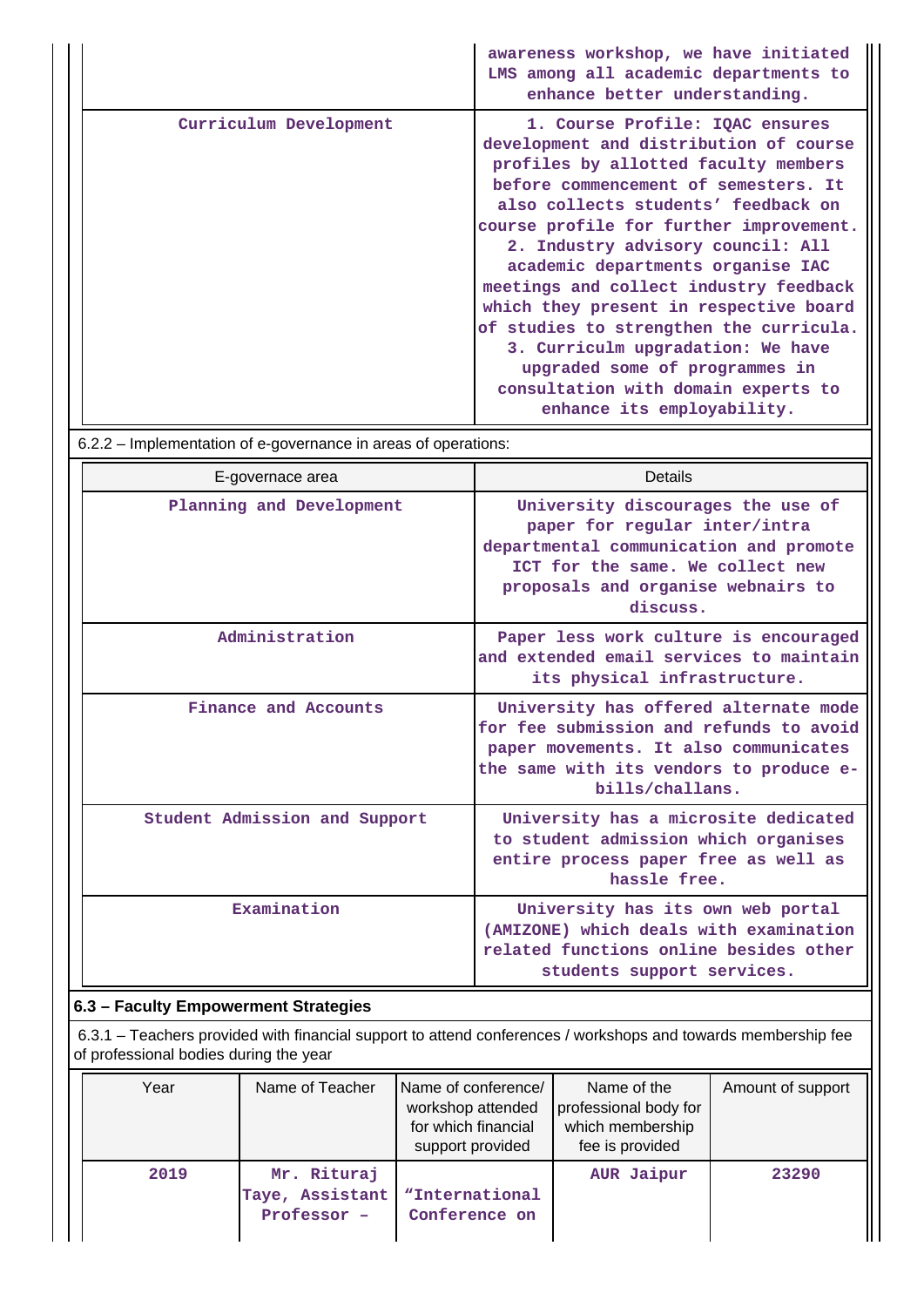|      | <b>ASCO</b>                                                                         | Current<br>Practice Future<br>Trends in<br>Media" to be<br>held at Amity<br>University,<br><b>DUBAI</b>                                                            |            |       |
|------|-------------------------------------------------------------------------------------|--------------------------------------------------------------------------------------------------------------------------------------------------------------------|------------|-------|
| 2019 | Dr. Archana,<br>Assistant<br>Professor -<br><b>ASCo</b>                             | "International<br>Conference on<br>Current<br>Practice Future<br>Trends in<br>Media" to be<br>held at Amity<br>University,<br><b>DUBAI</b>                         | AUR Jaipur | 21302 |
| 2019 | Prof.<br>Jitendra Singh,<br>Dean - Faculty<br>of Architecture<br>Planning           | <b>ACAE Matching</b><br><b>Exchange</b><br>Conference at<br>Manila                                                                                                 | AUR Jaipur | 58790 |
| 2019 | Ms. Bhavna<br>Mukund and Ms.<br>Jyoti Singh,<br>Assistant<br><b>Professor-AIBAS</b> | National<br>Conference on<br>enhancing<br>mental health:<br><b>Exploring New</b><br>Dimensions at<br>NIEPVD,<br>Dehradun                                           | AUR Jaipur | 14250 |
| 2019 | Prof. Ajay<br>Jain, Dy.<br>Director AIB                                             | Visit Nanjing<br>Agriculture<br>University,<br>China                                                                                                               | AUR Jaipur | 6000  |
| 2018 | Dr. Ashwani<br>Kumar Yadav,<br>Assistant<br>Professor -<br><b>ASET</b>              | International<br>Conference on<br>Intelligent<br>Computing<br>Techniques for<br>Smart Energy<br>Systems<br>(ICTSES- 2018)<br>organized at<br>Manipal<br>University | AUR Jaipur | 7550  |
| 2018 | Dr. Cheruku<br>Sandesh Kumar,<br>Assistant<br>Professor -<br><b>ASET</b>            | International<br>Conference on<br>Intelligent<br>Computing<br>Techniques for<br>Smart Energy<br>Systems<br>(ICTSES- 2018)<br>organized at<br>Manipal<br>University | AUR Jaipur | 6500  |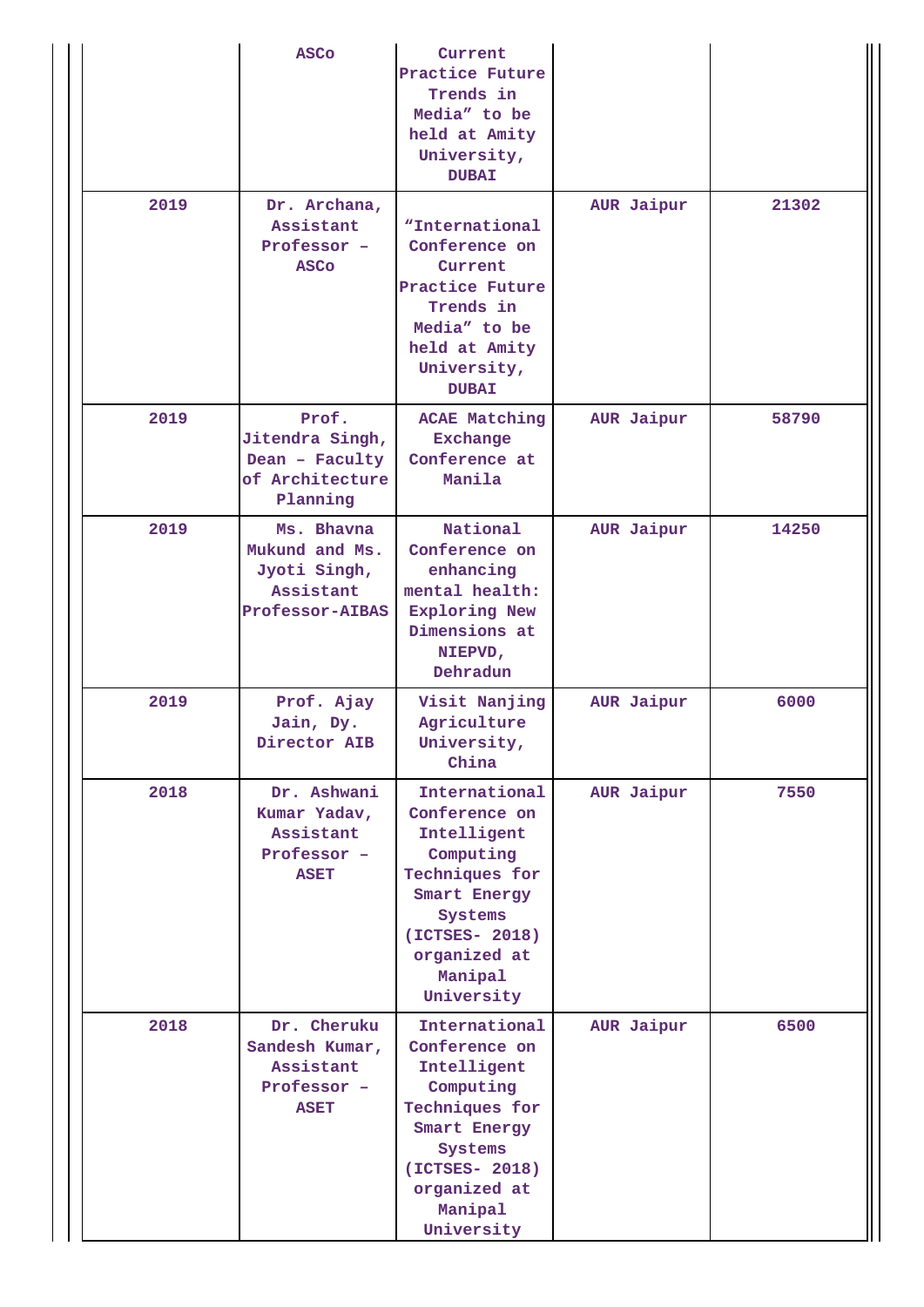| 2018                                                                                                                                                                                       |                                                                                                                                       |                                                                                             | Dr. Rashmi<br>Shrimali, Asst.<br>Professor,<br><b>AIBAS</b>                                                    | International<br>Conference of<br>Indian Academy<br>of Health<br>Psychology |                                                                                                                                                   | AUR Jaipur |             | 7670                                                 |          |      |
|--------------------------------------------------------------------------------------------------------------------------------------------------------------------------------------------|---------------------------------------------------------------------------------------------------------------------------------------|---------------------------------------------------------------------------------------------|----------------------------------------------------------------------------------------------------------------|-----------------------------------------------------------------------------|---------------------------------------------------------------------------------------------------------------------------------------------------|------------|-------------|------------------------------------------------------|----------|------|
| 2018                                                                                                                                                                                       |                                                                                                                                       |                                                                                             | Prof. Ajay<br>Jain, Dy.<br>Director AIB                                                                        | Visit Nanjing<br>Agriculture<br>University,<br>China                        |                                                                                                                                                   | AUR Jaipur |             |                                                      | 6000     |      |
| 2018                                                                                                                                                                                       |                                                                                                                                       |                                                                                             | Dr. Vijay<br>Kumar<br>Srivastava,<br>Assistant<br>Professor - AIB                                              |                                                                             | International<br>Conference<br><b>NexGen</b><br>Genomics,<br>Biology,<br><b>Bioinformatics</b><br>and<br>Technologies<br>(NGBT) held at<br>Jaipur |            |             | AUR Jaipur                                           |          | 3000 |
|                                                                                                                                                                                            |                                                                                                                                       |                                                                                             |                                                                                                                |                                                                             | View File                                                                                                                                         |            |             |                                                      |          |      |
| 6.3.2 - Number of professional development / administrative training programmes organized by the University for<br>teaching and non teaching staff during the year                         |                                                                                                                                       |                                                                                             |                                                                                                                |                                                                             |                                                                                                                                                   |            |             |                                                      |          |      |
| Year                                                                                                                                                                                       |                                                                                                                                       | Title of the<br>professional<br>development<br>programme<br>organised for<br>teaching staff | Title of the<br>From date<br>administrative<br>training<br>programme<br>organised for<br>non-teaching<br>staff |                                                                             | To Date<br>Number of<br>participants<br>(Teaching<br>staff)                                                                                       |            |             | Number of<br>participants<br>(non-teaching<br>staff) |          |      |
| <b>Nill</b>                                                                                                                                                                                |                                                                                                                                       | Nill                                                                                        | Nill                                                                                                           |                                                                             | Nill                                                                                                                                              |            | <b>Nill</b> | <b>Nill</b>                                          |          | Nill |
|                                                                                                                                                                                            |                                                                                                                                       |                                                                                             |                                                                                                                |                                                                             | No file uploaded.                                                                                                                                 |            |             |                                                      |          |      |
| 6.3.3 - No. of teachers attending professional development programmes, viz., Orientation Programme, Refresher<br>Course, Short Term Course, Faculty Development Programmes during the year |                                                                                                                                       |                                                                                             |                                                                                                                |                                                                             |                                                                                                                                                   |            |             |                                                      |          |      |
| Title of the<br>professional<br>development<br>programme                                                                                                                                   |                                                                                                                                       |                                                                                             | Number of teachers<br>who attended                                                                             | From Date                                                                   |                                                                                                                                                   |            | To date     |                                                      | Duration |      |
| Jaipur                                                                                                                                                                                     | Faculty<br>3<br>Development<br>Programme -<br>Advanced<br>Optimization<br>Techniques<br>2018, MNIT                                    |                                                                                             | 12/10/2018                                                                                                     |                                                                             | 16/10/2018                                                                                                                                        |            |             | 4                                                    |          |      |
|                                                                                                                                                                                            | 1<br>13/11/2018<br>FDP on<br><b>Research Paper</b><br>Writing and<br>tools and<br>Techniques<br>organised by<br>RTU, Kota<br>Compucom |                                                                                             | 15/11/2018                                                                                                     |                                                                             |                                                                                                                                                   | 3          |             |                                                      |          |      |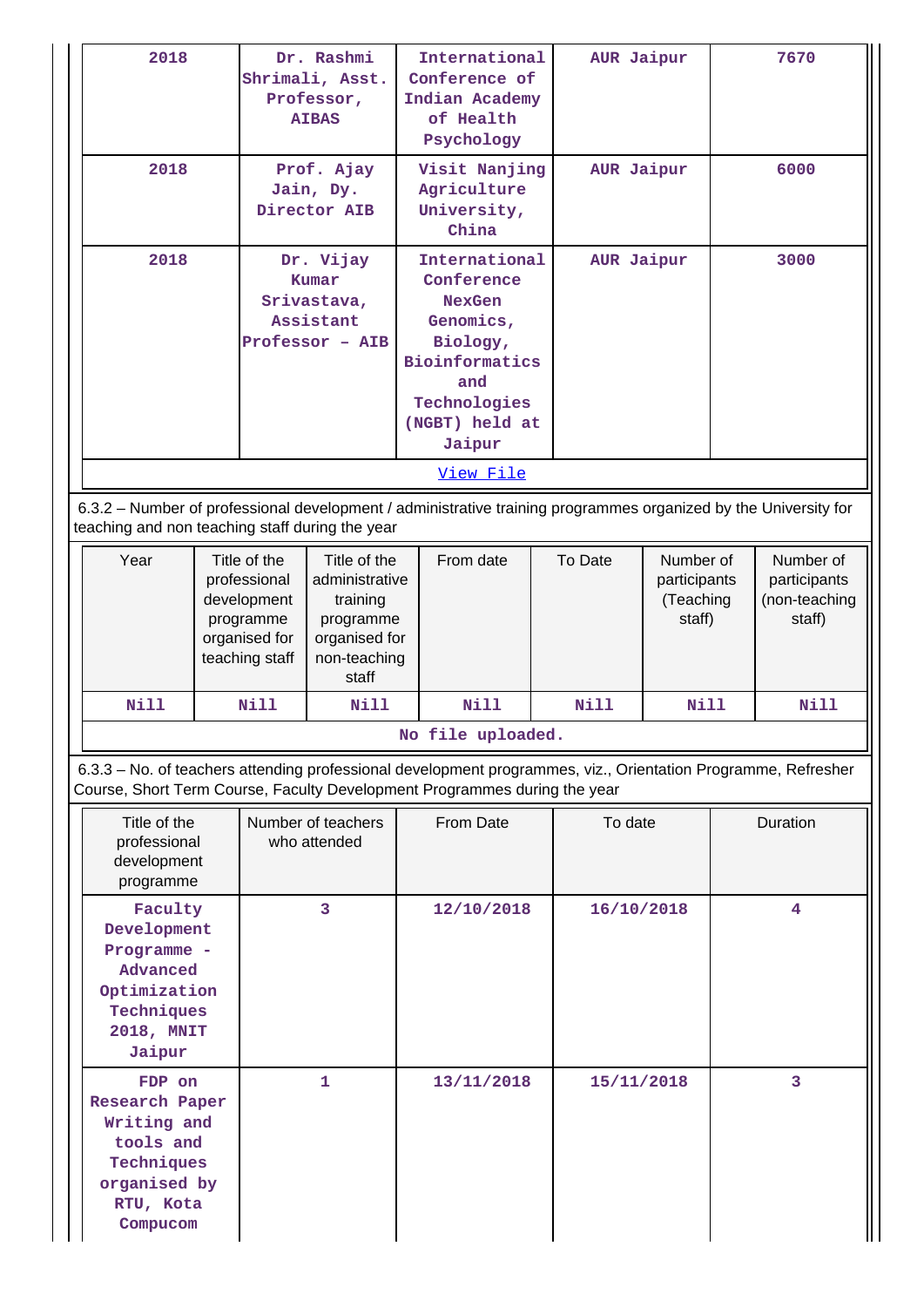| Institute of<br>Technology<br>Management,<br>Jaipur                                                                                                   |                |            |            |                |  |  |  |
|-------------------------------------------------------------------------------------------------------------------------------------------------------|----------------|------------|------------|----------------|--|--|--|
| FDP on<br>Teaching<br>Methodologies<br>in Philosophy,<br>Conduct by<br>Teaching<br>Learning Centre<br>Ramanujan<br>College,<br>University of<br>Delhi | $\mathbf{1}$   | 01/11/2018 | 03/11/2018 | $\overline{3}$ |  |  |  |
| Delivered<br>Lecture during<br>Faculty<br>Development<br>Programme of<br>Devi Ahilya<br>Vishwvidhalaya<br>Indore M.P,                                 | $\mathbf{1}$   | 14/09/2018 | 14/09/2018 | $\mathbf{1}$   |  |  |  |
| Attending<br>Short Term<br>Course at UGC-<br>HRDC,<br>Chandigarh                                                                                      | $\mathbf{1}$   | 17/12/2018 | 24/12/2018 | 8              |  |  |  |
| To Attend a<br>Short Term<br>Course by<br>NITTTR at<br>Bangalore                                                                                      | $\mathbf{1}$   | 16/07/2018 | 20/07/2018 | 5              |  |  |  |
| Refresher<br>Course on<br>Advances in<br>Economics,<br>Organised by<br>IGIDR Mumbai                                                                   | $\mathbf{1}$   | 25/06/2018 | 13/07/2018 | 19             |  |  |  |
| Refresher<br>Course in FMS-<br>IRM at Jaipur                                                                                                          | $\overline{a}$ | 16/07/2018 | 20/07/2018 | 5              |  |  |  |
| Orientation<br>course in<br>Punjab<br>University,<br>Chandigarh                                                                                       | 1              | 16/07/2018 | 23/07/2018 | 8              |  |  |  |
| UGC Sponsored<br>107th<br>Orientation<br>Programme                                                                                                    | $\overline{a}$ | 01/10/2018 | 25/10/2018 | 15             |  |  |  |
|                                                                                                                                                       |                | View File  |            |                |  |  |  |
| 6.3.4 - Faculty and Staff recruitment (no. for permanent recruitment):                                                                                |                |            |            |                |  |  |  |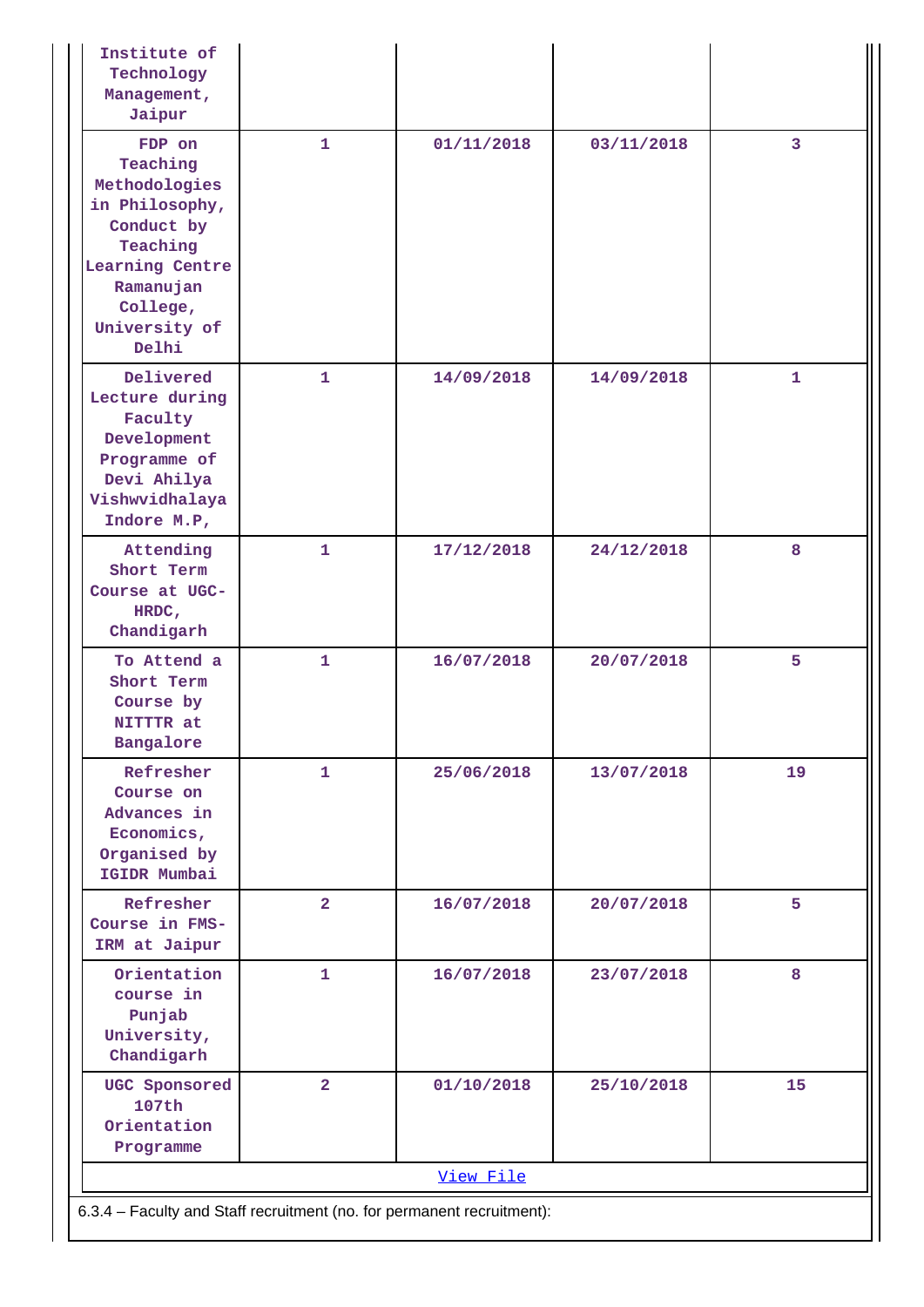|           | Teaching  | Non-teaching |           |  |  |
|-----------|-----------|--------------|-----------|--|--|
| Permanent | Full Time | Permanent    | Full Time |  |  |
| 213       |           | 378          |           |  |  |

6.3.5 – Welfare schemes for

| Teaching                                             | Non-teaching                                         | <b>Students</b>                                 |
|------------------------------------------------------|------------------------------------------------------|-------------------------------------------------|
| 1. Well maintained and                               | 1. Well maintained and                               | 1. Comprehensive                                |
| semi-furnished                                       | semi-furnished                                       | Medical insurance cover                         |
| residential accommodation                            | residential accommodation                            | 2. MI Room with 24 hours                        |
| in campus with subsidized                            | in campus with subsidized                            | medical staff and                               |
| electricity charges 2. 24                            | electricity charges 2. 24                            | Ambulance 3. Scholarships                       |
| hours power backup 3. 24                             | hours power backup 3. 24                             | for merit-cum-means basis                       |
| hours Security by                                    | hours Security by                                    | 4. Hobby Clubs 5. 24-hour                       |
| Professional Guards 4.<br>Air-Conditioned Crèche     | Professional Guards 4.<br>Air-Conditioned Crèche     | power supply 6. Wi-Fi                           |
| for children 5. Faculty                              | for children 5. Faculty                              | Facility 7. Cafeteria<br>facilities with varied |
| Club for various sports                              | Club for various sports                              | food joints 8.                                  |
| and recreational                                     | and recreational                                     | Departmental Store 9.                           |
| activities on campus like                            | activities on campus like                            | Transport 10. ATM                               |
| Weekend Movies, Family                               | Weekend Movies, Family                               | facility                                        |
| Picnics, Sports                                      | Picnics, Sports                                      |                                                 |
| Competitions, and Family                             | Competitions, and Family                             |                                                 |
| get together on various                              | get together on various                              |                                                 |
| festivals etc. and Club                              | festivals etc. and Club                              |                                                 |
| House for the faculties                              | House for the faculties                              |                                                 |
| with TV and facilities of                            | with TV and facilities of                            |                                                 |
| indoor games like Table                              | indoor games like Table                              |                                                 |
| tennis, Chess, Carom etc.                            | tennis, Chess, Carom etc.                            |                                                 |
| 6. Medical Insurance for                             | 6. Medical Insurance for                             |                                                 |
| all employees 7. Free                                | all employees 7. Free                                |                                                 |
| Transport Facility for                               | Transport Facility for                               |                                                 |
| non-resident faculty                                 | non-resident faculty                                 |                                                 |
| members and staff 8.                                 | members and staff 8.                                 |                                                 |
| Subsidized transport for<br>school-going children of | Subsidized transport for<br>school-going children of |                                                 |
| resident faculty members                             | resident faculty members                             |                                                 |
| and staff 9. Subsidized                              | and staff 9. Subsidized                              |                                                 |
| transport facility for                               | transport facility for                               |                                                 |
| faculty/staff for going                              | faculty/staff for going                              |                                                 |
| to Jaipur as and when                                | to Jaipur as and when                                |                                                 |
| required 10. Maternity                               | required 10. Maternity                               |                                                 |
| Benefits to female                                   | Benefits to female                                   |                                                 |
| employee. 11.                                        | employee. 11.                                        |                                                 |
| Registration charges in                              | Registration charges in                              |                                                 |
| full and 50 TA/DA for                                | full and 50 TA/DA for                                |                                                 |
| attending Conferences /                              | attending Conferences /                              |                                                 |
| Seminars / Workshops /                               | Seminars / Workshops /                               |                                                 |
| Training Programme along                             | Training Programme along                             |                                                 |
| with paid leave in India                             | with paid leave in India                             |                                                 |
| and abroad                                           | and abroad                                           |                                                 |

### **6.4 – Financial Management and Resource Mobilization**

6.4.1 – Institution conducts internal and external financial audits regularly (with in 100 words each)

 **Yes, University conducts internal financial audits on periodical basis by professional Charted Accountant. University follows standard financial**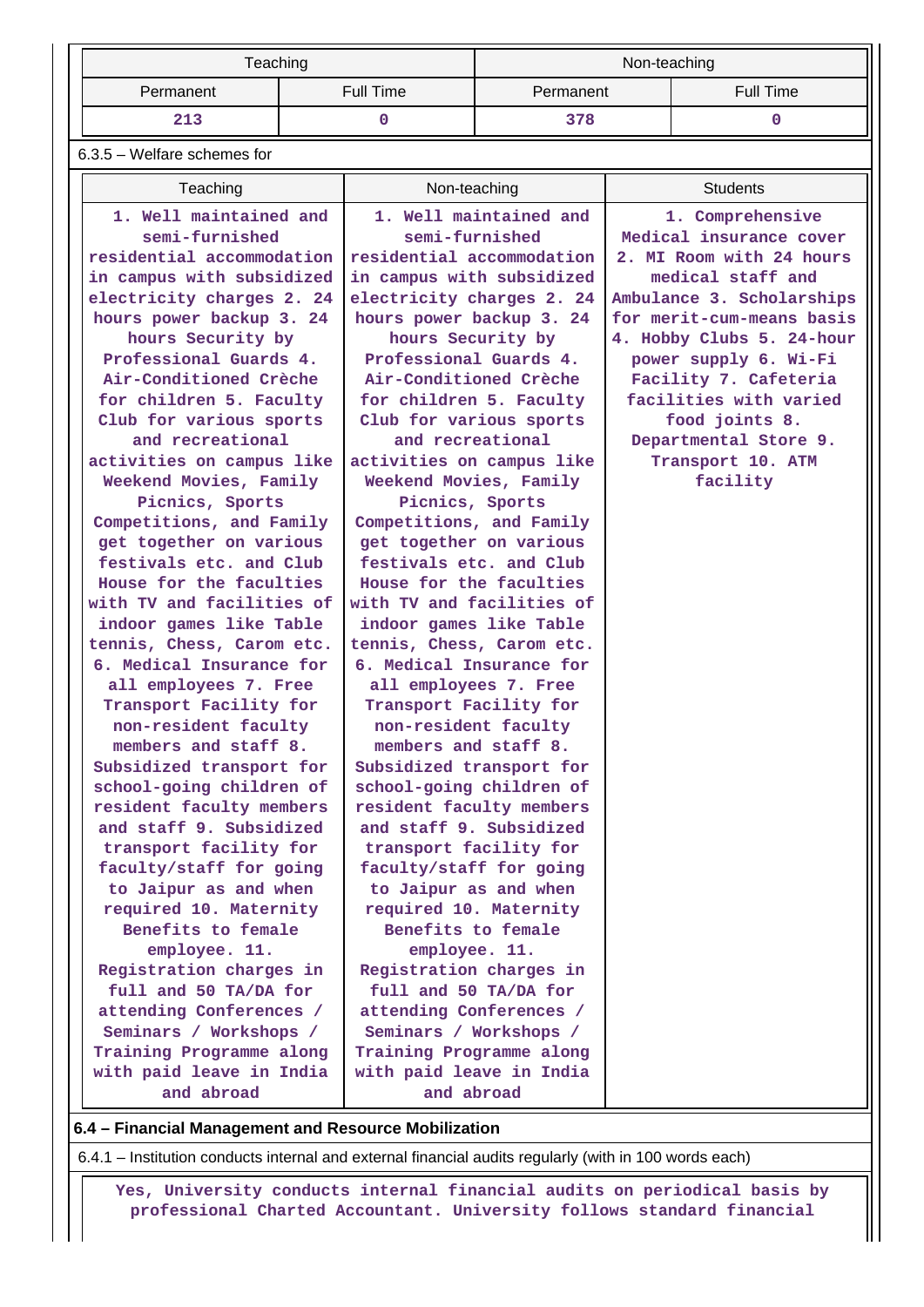**practices to make process stakeholders friendly. Our institute also conducts external financial audit by appointed statutory auditors which covers overall accounting financial transactions as per applicable norms. The audit covers all applicable government laws like EPF, ESI, Income Tax GST, Society Act.**

| Name of the non government                                                                                                                                                                                                                                                                                                        |                                        | Funds/ Grnats received in Rs.                                                                                                                                                                                                                                                                                                                                                                                                                                                     |                   |  |               | Purpose                  |  |
|-----------------------------------------------------------------------------------------------------------------------------------------------------------------------------------------------------------------------------------------------------------------------------------------------------------------------------------|----------------------------------------|-----------------------------------------------------------------------------------------------------------------------------------------------------------------------------------------------------------------------------------------------------------------------------------------------------------------------------------------------------------------------------------------------------------------------------------------------------------------------------------|-------------------|--|---------------|--------------------------|--|
| funding agencies /individuals<br><b>Nill</b>                                                                                                                                                                                                                                                                                      |                                        |                                                                                                                                                                                                                                                                                                                                                                                                                                                                                   | <b>Nill</b>       |  |               |                          |  |
|                                                                                                                                                                                                                                                                                                                                   |                                        |                                                                                                                                                                                                                                                                                                                                                                                                                                                                                   | No file uploaded. |  |               | Nill                     |  |
| 6.4.3 - Total corpus fund generated                                                                                                                                                                                                                                                                                               |                                        |                                                                                                                                                                                                                                                                                                                                                                                                                                                                                   |                   |  |               |                          |  |
|                                                                                                                                                                                                                                                                                                                                   |                                        |                                                                                                                                                                                                                                                                                                                                                                                                                                                                                   |                   |  |               |                          |  |
|                                                                                                                                                                                                                                                                                                                                   |                                        | 10000000                                                                                                                                                                                                                                                                                                                                                                                                                                                                          |                   |  |               |                          |  |
| 6.5 - Internal Quality Assurance System                                                                                                                                                                                                                                                                                           |                                        |                                                                                                                                                                                                                                                                                                                                                                                                                                                                                   |                   |  |               |                          |  |
| 6.5.1 – Whether Academic and Administrative Audit (AAA) has been done?                                                                                                                                                                                                                                                            |                                        |                                                                                                                                                                                                                                                                                                                                                                                                                                                                                   |                   |  |               |                          |  |
| <b>Audit Type</b>                                                                                                                                                                                                                                                                                                                 |                                        | External                                                                                                                                                                                                                                                                                                                                                                                                                                                                          |                   |  | Internal      |                          |  |
| Academic                                                                                                                                                                                                                                                                                                                          | Yes/No<br><b>No</b>                    | Agency                                                                                                                                                                                                                                                                                                                                                                                                                                                                            | Nill              |  | Yes/No<br>Yes | Authority<br><b>IQAC</b> |  |
| Administrative                                                                                                                                                                                                                                                                                                                    | <b>No</b>                              |                                                                                                                                                                                                                                                                                                                                                                                                                                                                                   | <b>Nill</b>       |  | Yes           | <b>IQAC</b>              |  |
| 6.5.2 – What efforts are made by the University to promote autonomy in the affiliated/constituent colleges? (if                                                                                                                                                                                                                   |                                        |                                                                                                                                                                                                                                                                                                                                                                                                                                                                                   |                   |  |               |                          |  |
| mobiles. Their feedbacks are obtained periodically. 2. The parents are also<br>6.5.4 - Development programmes for support staff (at least three)<br>Heads of non teaching / support departments regulary organizes activites to<br>Training before each mega event, Convocation, Conference, etc. . IT Officials:                 |                                        | 1. Parents are connected to Amity through Amizone (intranet), emails, and<br>informed about their wards' performance frequently through mentors. 3.<br>University has arranged an Induction/Welcome programme to the first year<br>students and their parents on the day of commencement of the first year<br>classes.<br>upgrade its staff on various issues which is as follows: • Security Staff<br>Training - Weekly . Hostel Staff Briefing - Monthly . Administration Staff |                   |  |               |                          |  |
|                                                                                                                                                                                                                                                                                                                                   |                                        | Monthly                                                                                                                                                                                                                                                                                                                                                                                                                                                                           |                   |  |               |                          |  |
| 6.5.5 – Post Accreditation initiative(s) (mention at least three)                                                                                                                                                                                                                                                                 |                                        |                                                                                                                                                                                                                                                                                                                                                                                                                                                                                   |                   |  |               |                          |  |
| University is open to enculcate best academic / administrative practices to<br>improve its governance, some of them are: . Induction of Course profiles .<br>Initiate Industry Advisory Councils . Credit Restructuring . Academic Audit .<br>Administrative Audit . Environmental Consciousness . Establishment of Solar<br>Park |                                        |                                                                                                                                                                                                                                                                                                                                                                                                                                                                                   |                   |  |               |                          |  |
| 6.5.6 - Internal Quality Assurance System Details                                                                                                                                                                                                                                                                                 |                                        |                                                                                                                                                                                                                                                                                                                                                                                                                                                                                   |                   |  |               |                          |  |
|                                                                                                                                                                                                                                                                                                                                   | a) Submission of Data for AISHE portal |                                                                                                                                                                                                                                                                                                                                                                                                                                                                                   |                   |  | Yes           |                          |  |
| b) Participation in NIRF<br>Yes                                                                                                                                                                                                                                                                                                   |                                        |                                                                                                                                                                                                                                                                                                                                                                                                                                                                                   |                   |  |               |                          |  |

c)ISO certification **No**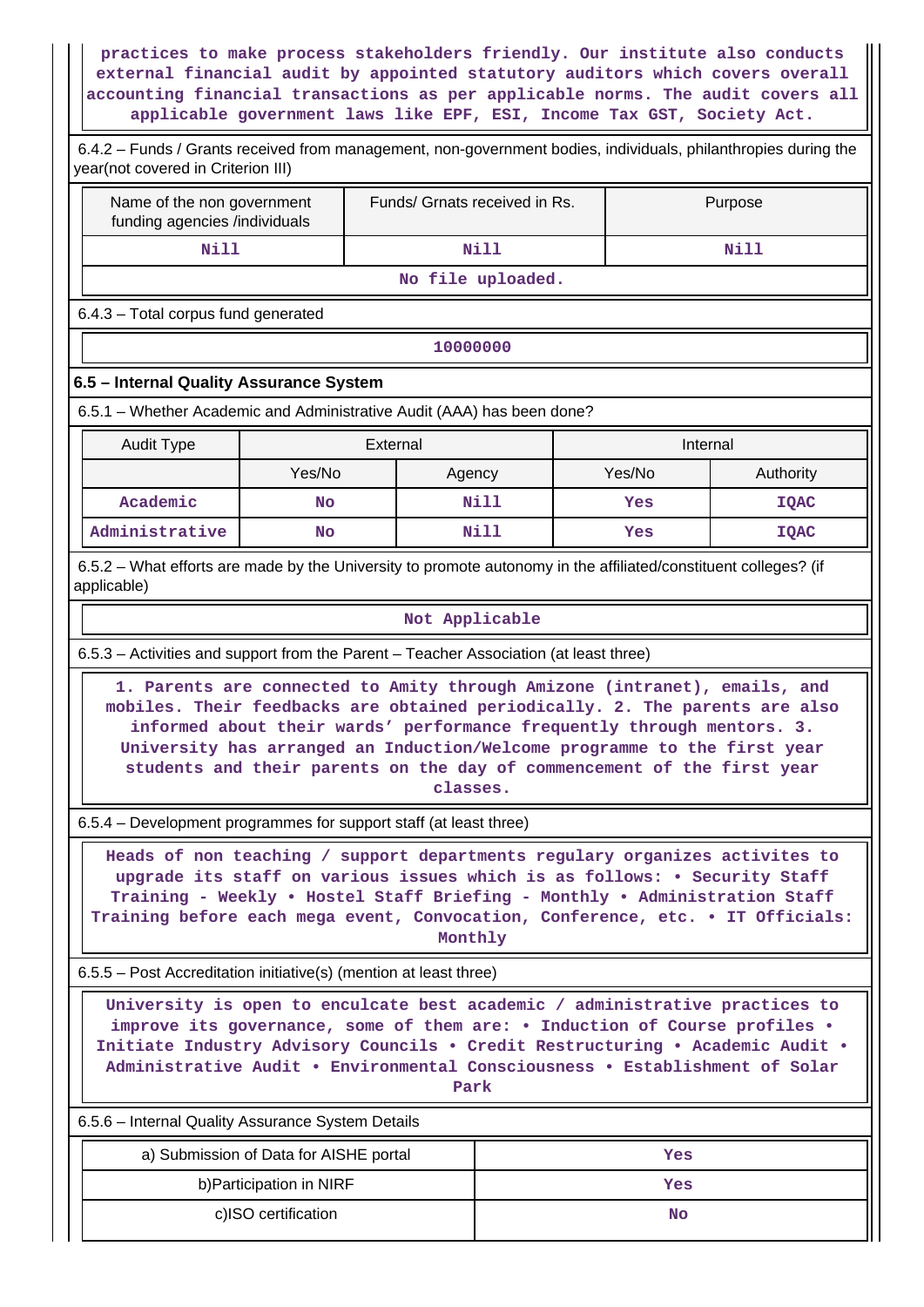| d)NBA or any other quality audit<br><b>No</b>                                                                                                                                                                                                                                                                                                                                                                                                                                                                                                                                                                                                                                                                                                                                                            |                                               |                                                                                       |                                            |  |                        |                           |  |  |
|----------------------------------------------------------------------------------------------------------------------------------------------------------------------------------------------------------------------------------------------------------------------------------------------------------------------------------------------------------------------------------------------------------------------------------------------------------------------------------------------------------------------------------------------------------------------------------------------------------------------------------------------------------------------------------------------------------------------------------------------------------------------------------------------------------|-----------------------------------------------|---------------------------------------------------------------------------------------|--------------------------------------------|--|------------------------|---------------------------|--|--|
| 6.5.7 - Number of Quality Initiatives undertaken during the year                                                                                                                                                                                                                                                                                                                                                                                                                                                                                                                                                                                                                                                                                                                                         |                                               |                                                                                       |                                            |  |                        |                           |  |  |
| Year                                                                                                                                                                                                                                                                                                                                                                                                                                                                                                                                                                                                                                                                                                                                                                                                     | Name of quality<br>initiative by IQAC         | Date of<br>conducting IQAC                                                            | <b>Duration From</b><br><b>Duration To</b> |  |                        | Number of<br>participants |  |  |
| 2019                                                                                                                                                                                                                                                                                                                                                                                                                                                                                                                                                                                                                                                                                                                                                                                                     | Women<br>Empowerment<br><b>Awareness</b>      | 16/04/2019                                                                            | 16/04/2019                                 |  | 16/04/2019             | 250                       |  |  |
| 2019                                                                                                                                                                                                                                                                                                                                                                                                                                                                                                                                                                                                                                                                                                                                                                                                     | <b>Expert</b><br>Talk-Quality<br>in Academics | 25/04/2019                                                                            | 25/04/2019                                 |  | 25/04/2019             | 20                        |  |  |
|                                                                                                                                                                                                                                                                                                                                                                                                                                                                                                                                                                                                                                                                                                                                                                                                          |                                               |                                                                                       | No file uploaded.                          |  |                        |                           |  |  |
| <b>CRITERION VII – INSTITUTIONAL VALUES AND BEST PRACTICES</b>                                                                                                                                                                                                                                                                                                                                                                                                                                                                                                                                                                                                                                                                                                                                           |                                               |                                                                                       |                                            |  |                        |                           |  |  |
| 7.1 - Institutional Values and Social Responsibilities                                                                                                                                                                                                                                                                                                                                                                                                                                                                                                                                                                                                                                                                                                                                                   |                                               |                                                                                       |                                            |  |                        |                           |  |  |
| 7.1.1 – Gender Equity (Number of gender equity promotion programmes organized by the institution during the<br>year)                                                                                                                                                                                                                                                                                                                                                                                                                                                                                                                                                                                                                                                                                     |                                               |                                                                                       |                                            |  |                        |                           |  |  |
| Title of the<br>programme                                                                                                                                                                                                                                                                                                                                                                                                                                                                                                                                                                                                                                                                                                                                                                                | Period from                                   | Period To                                                                             |                                            |  | Number of Participants |                           |  |  |
|                                                                                                                                                                                                                                                                                                                                                                                                                                                                                                                                                                                                                                                                                                                                                                                                          |                                               |                                                                                       |                                            |  | Female                 | Male                      |  |  |
| Adakari group<br>of Nukkar Natak                                                                                                                                                                                                                                                                                                                                                                                                                                                                                                                                                                                                                                                                                                                                                                         | 08/03/2019                                    |                                                                                       | 08/03/2019                                 |  | 20                     | 10                        |  |  |
| Women<br>Empowerment and<br>Awareness                                                                                                                                                                                                                                                                                                                                                                                                                                                                                                                                                                                                                                                                                                                                                                    |                                               | 70<br>16/04/2019<br>16/04/2019                                                        |                                            |  | 180                    |                           |  |  |
| 7.1.2 - Environmental Consciousness and Sustainability/Alternate Energy initiatives such as:                                                                                                                                                                                                                                                                                                                                                                                                                                                                                                                                                                                                                                                                                                             |                                               |                                                                                       |                                            |  |                        |                           |  |  |
|                                                                                                                                                                                                                                                                                                                                                                                                                                                                                                                                                                                                                                                                                                                                                                                                          |                                               | Percentage of power requirement of the University met by the renewable energy sources |                                            |  |                        |                           |  |  |
| University strongly believes in environment-friendly campus concept and has<br>initiated appropriate practices since its inception which is as follows: .<br>Liquid waste management: Established on-campus sewerage treatment plant,<br>discharged water is utilized for irrigating plantation/lawns. . Solid waste<br>management: On-campus compost preparation and partly outsources for animal feed<br>• E-waste management: Outsourced • Hazardous Lab Chemicals: Implement Standard<br>Practices to nutrilised. . On-Campus Solar Park - Generate 40 of required<br>energy. . Establish rooftop solar panels on its entire physical infrastructure.<br>. In the recent past, switching towards LED lamps to reduce electricity<br>consumption. . Continuously increasing green belt by plantation. |                                               |                                                                                       |                                            |  |                        |                           |  |  |
| 7.1.3 - Differently abled (Divyangjan) friendliness                                                                                                                                                                                                                                                                                                                                                                                                                                                                                                                                                                                                                                                                                                                                                      |                                               |                                                                                       |                                            |  |                        |                           |  |  |
| Item facilities                                                                                                                                                                                                                                                                                                                                                                                                                                                                                                                                                                                                                                                                                                                                                                                          |                                               | Yes/No                                                                                |                                            |  |                        | Number of beneficiaries   |  |  |
| Physical facilities                                                                                                                                                                                                                                                                                                                                                                                                                                                                                                                                                                                                                                                                                                                                                                                      |                                               |                                                                                       | Yes                                        |  |                        | 6                         |  |  |
| Provision for lift                                                                                                                                                                                                                                                                                                                                                                                                                                                                                                                                                                                                                                                                                                                                                                                       |                                               |                                                                                       | Yes                                        |  |                        | 3                         |  |  |
| Ramp/Rails                                                                                                                                                                                                                                                                                                                                                                                                                                                                                                                                                                                                                                                                                                                                                                                               |                                               |                                                                                       | <b>Yes</b>                                 |  |                        | 3                         |  |  |
| <b>Braille</b><br>Software/facilities                                                                                                                                                                                                                                                                                                                                                                                                                                                                                                                                                                                                                                                                                                                                                                    |                                               |                                                                                       | <b>No</b>                                  |  |                        | $\mathbf{0}$              |  |  |
| <b>Rest Rooms</b>                                                                                                                                                                                                                                                                                                                                                                                                                                                                                                                                                                                                                                                                                                                                                                                        |                                               |                                                                                       | Yes                                        |  |                        | 3                         |  |  |
| Scribes for examination                                                                                                                                                                                                                                                                                                                                                                                                                                                                                                                                                                                                                                                                                                                                                                                  |                                               |                                                                                       | Yes                                        |  |                        | 2                         |  |  |
| Special skill<br>$\mathbf 0$<br>No<br>development for                                                                                                                                                                                                                                                                                                                                                                                                                                                                                                                                                                                                                                                                                                                                                    |                                               |                                                                                       |                                            |  |                        |                           |  |  |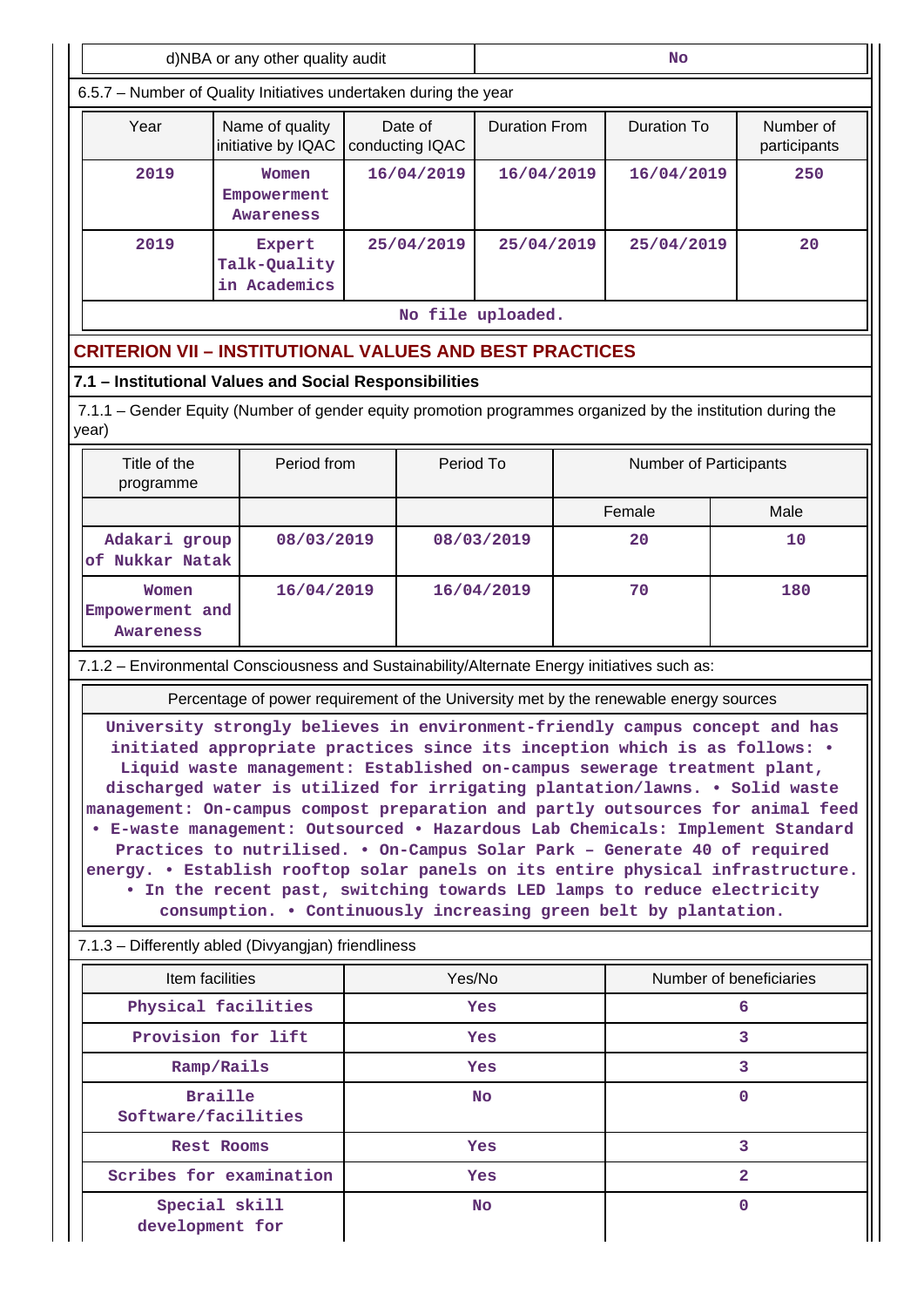|                                    | differently abled<br>students                                                               |                                                                                                   |             |                                                                                                   |                                                                       |                       |                   |                                                                                                            |                                                     |  |
|------------------------------------|---------------------------------------------------------------------------------------------|---------------------------------------------------------------------------------------------------|-------------|---------------------------------------------------------------------------------------------------|-----------------------------------------------------------------------|-----------------------|-------------------|------------------------------------------------------------------------------------------------------------|-----------------------------------------------------|--|
|                                    | Any other similar<br>facility                                                               |                                                                                                   |             |                                                                                                   | <b>No</b>                                                             |                       | $\mathbf 0$       |                                                                                                            |                                                     |  |
| 7.1.4 - Inclusion and Situatedness |                                                                                             |                                                                                                   |             |                                                                                                   |                                                                       |                       |                   |                                                                                                            |                                                     |  |
| Year                               | Number of<br>initiatives to<br>address<br>locational<br>advantages<br>and disadva<br>ntages | Number of<br>initiatives<br>taken to<br>engage with<br>and<br>contribute to<br>local<br>community |             | Date                                                                                              | Duration                                                              | Name of<br>initiative |                   | <b>Issues</b><br>addressed                                                                                 | Number of<br>participating<br>students<br>and staff |  |
| 2019                               | $\mathbf{1}$                                                                                | $\mathbf{1}$                                                                                      |             | 15/05/2<br>019                                                                                    | 03                                                                    |                       | Legal<br>Aid Camp | various<br>legal<br>problems<br>faced by<br>the<br>villagers                                               | 55                                                  |  |
| 2018                               | $\mathbf{1}$                                                                                | $\mathbf{1}$                                                                                      |             | 22/10/2<br>018                                                                                    | 05<br><b>ARCG:</b><br>Asian<br>Regional<br>Conferenc<br>e on<br>Goats |                       |                   | Goat<br><b>Based:</b><br>Animal<br>Husbandry<br>related<br>to<br>Farmers<br>and Indus<br>trial<br>Products | 400                                                 |  |
|                                    |                                                                                             |                                                                                                   |             |                                                                                                   | No file uploaded.                                                     |                       |                   |                                                                                                            |                                                     |  |
|                                    |                                                                                             |                                                                                                   |             | 7.1.5 - Human Values and Professional Ethics Code of conduct (handbooks) for various stakeholders |                                                                       |                       |                   |                                                                                                            |                                                     |  |
|                                    | <b>Title</b>                                                                                |                                                                                                   |             | Date of publication                                                                               |                                                                       |                       |                   | Follow up(max 100 words)                                                                                   |                                                     |  |
|                                    | <b>Nill</b>                                                                                 |                                                                                                   | <b>Nill</b> |                                                                                                   |                                                                       | <b>Nill</b>           |                   |                                                                                                            |                                                     |  |
|                                    |                                                                                             |                                                                                                   |             | 7.1.6 - Activities conducted for promotion of universal Values and Ethics                         |                                                                       |                       |                   |                                                                                                            |                                                     |  |
|                                    | Activity                                                                                    |                                                                                                   |             | <b>Duration From</b>                                                                              | Duration To                                                           |                       |                   | Number of participants                                                                                     |                                                     |  |
|                                    | Celebration of<br>Birthday of great<br>freedom fighter<br>Chandra Shekhar<br>Aazad          | 23/07/2018                                                                                        |             | 23/07/2018                                                                                        |                                                                       |                       | 200               |                                                                                                            |                                                     |  |
|                                    | Plantation Drive                                                                            | 03/08/2018                                                                                        |             |                                                                                                   | 03/08/2018                                                            |                       |                   |                                                                                                            | 130                                                 |  |
| Birthday of Dr.                    | Celebration of<br>Sarvepalli<br>Radhakrishnan as<br><b>Teachers Day</b>                     | 05/09/2018                                                                                        |             |                                                                                                   | 05/09/2018                                                            |                       |                   |                                                                                                            | 200                                                 |  |
|                                    | Celebration of<br>Birthday of Shaheed<br>Bhagat Singh                                       |                                                                                                   |             | 28/09/2018                                                                                        | 28/09/2018                                                            |                       |                   | 156                                                                                                        |                                                     |  |
|                                    | Innovation                                                                                  |                                                                                                   |             | 28/09/2018                                                                                        | 28/09/2018                                                            |                       |                   | 3000                                                                                                       |                                                     |  |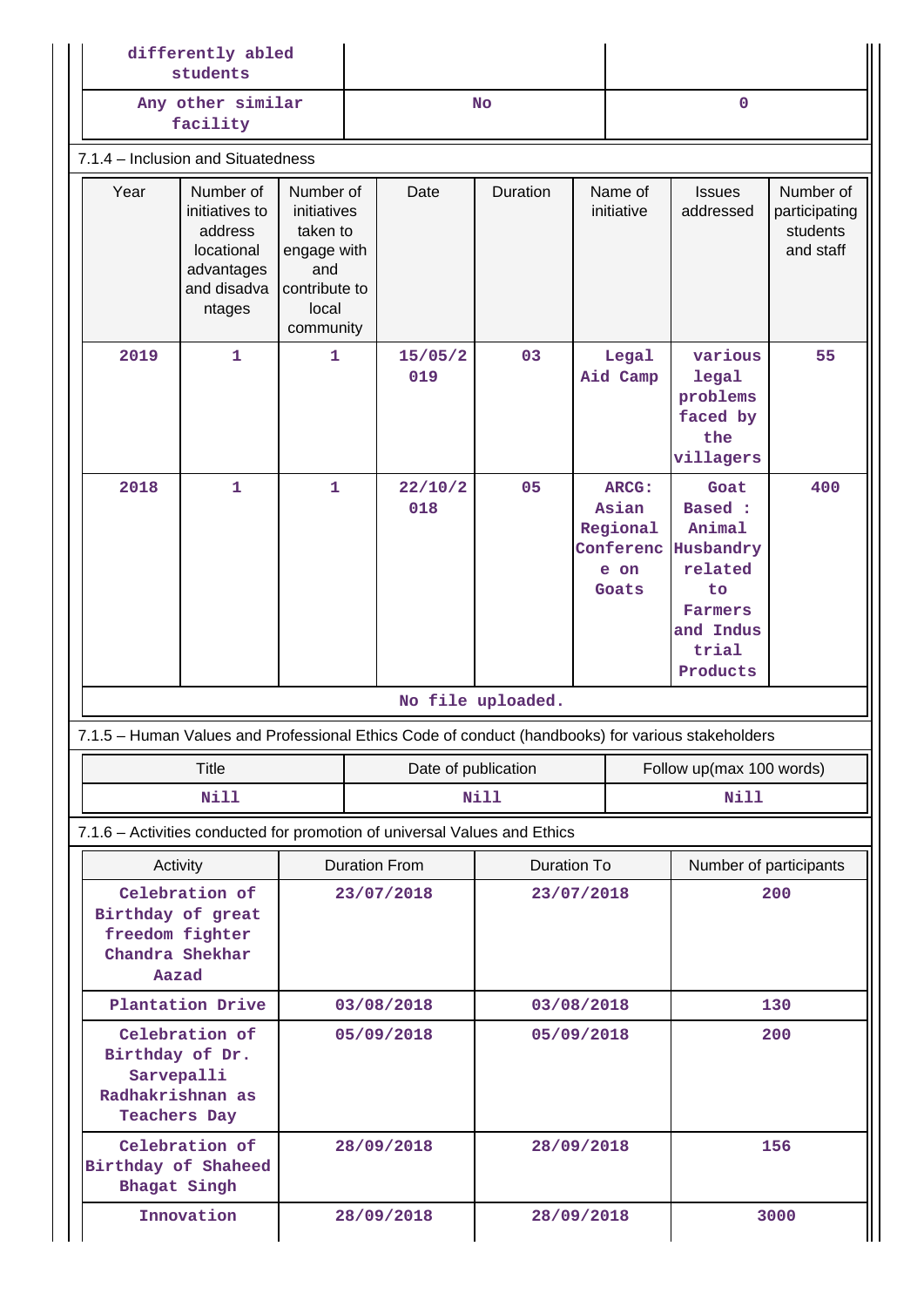| Day-2018<br>Celebrations                                                                     |            |            |     |
|----------------------------------------------------------------------------------------------|------------|------------|-----|
| Celebration of<br>Birthday of Dr.<br>A.P.J. Abdul Kalaam                                     | 15/10/2018 | 15/10/2018 | 200 |
| <b>Blood Donation</b><br>Camp                                                                | 18/10/2018 | 18/10/2018 | 250 |
| Celebration of<br>Birthday of Pandit<br>Jawahar Lal Nehru<br>(Childrens Day)<br>Celebration) | 14/11/2018 | 14/11/2018 | 200 |
| Christmas Eve<br>Celebration                                                                 | 24/12/2018 | 24/12/2018 | 600 |
| International<br>Women's Day-2019                                                            | 08/03/2019 | 08/03/2019 | 150 |
|                                                                                              |            | View File  |     |

7.1.7 – Initiatives taken by the institution to make the campus eco-friendly (at least five)

 **The following initiatives to make the Campus Eco Friendly are as follows: • Liquid Waste Treatment facility – Discharged water used for Irrigation On campus • Solid Waste Treatment Facility – For Compost • Rain Water Harvesting - Presently Eight Pits, to be increased in future • Garbage Houses for Waste Segregation and Disposal • Solar Power Plant as a Source of Renewable Energy • Green Belt**

#### **7.2 – Best Practices**

7.2.1 – Describe at least two institutional best practices

 **Best Practice- I: Competitive Skill Development Programme: The domain knowledge is not enough to get a good job in today's competitive world and to become a good human being. In view of this, the University has started courses on Behavioural Science, Foreign Language, and Communication Skills which are mandatory for all students. Objectives of the Practice • To provide the need and value-based programmes • To develop the holistic development of students • International orientation through foreign languages • Multi-skill development to enhance the employability of students. The Context The University aims to orient the students as leaders in all walks of life with a blend of discipline, communicative abilities, and competitive spirit. These courses equip the students to face global challenges in their professional as well as personal life. The Practice The University offers the following add-on courses which are an integral part of the curriculum and are spread over the entire duration of programme. • Behavioural Science Courses: Self-Assessment, Problem Solving Creative Thinking, Inter-Personal Communication, Relationship management, Group Dynamics Team Building, Stress Coping Strategies, Individual Society Nation, Personal Professional Excellence • Foreign Language Courses: French, German, Spanish, and Chinese languages are offered. The student is required to study any one of the offered foreign languages. • Communication Skill based Courses: Professional writing, General, Social Business Communications. Military Training: All students are mandatorily required to undergo a week-long military training camp (MTC). In MTC, apart from physical fitness training, sessions and activities are conducted for students to develop leadership, team work, and critical analysis skills. Evidences The University has created the following departments for execution and to achieve the stated objectives – Amity Institute of Behavioral Sciences (AIBAS), Amity System of Communication**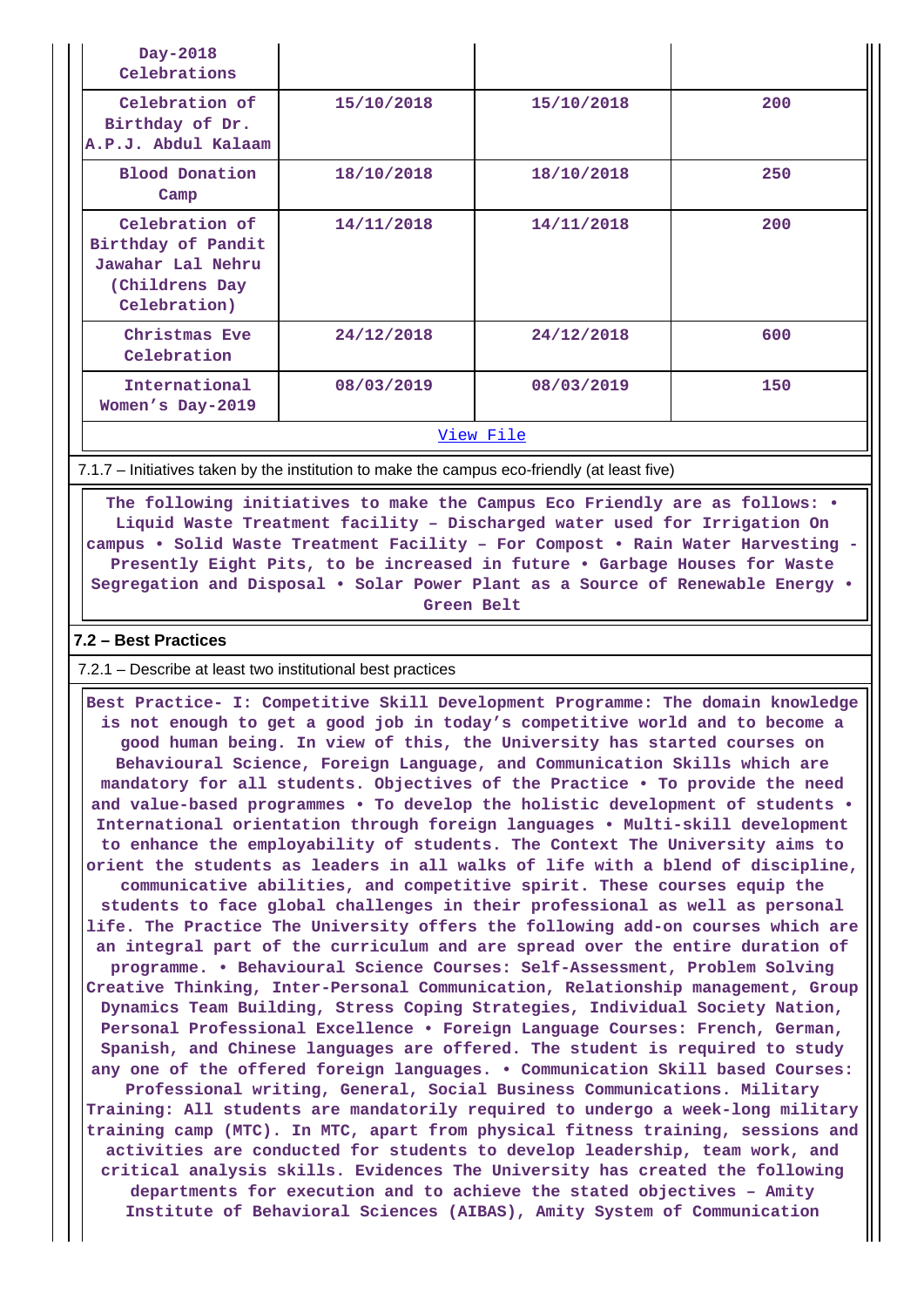**Enhancement Training (ASCENT), Amity School of Languages (ASL), and MTC Department Best Practice- II: Information System and Learning Portal –Amizone It is very important to disseminate the academic and administrative information to faculty members, staff and students for smooth and transparent functioning of the University. To cater to the need, the University has made all-academic and administrative infrastructure ICT-enabled and has all the information available on Amizone. Objectives of the Practice • Unique, one-step portal for all academic matters for students faculty members • Round the clock access through the Internet and • Centralized system with role-based secure access. The Context The University needs to cater to the diverse requirements of students and faculty members for their academics and personnel issues in limited time with minimum effort. A paper-less, efficient, and automated webbased system required to manage and control admission, academic and financial services. The Practice All the faculty members are provided with personal laptops with required software and internet to access Amizone for the preparation of teaching/learning materials and updating academic information in their respective departments. The following are the online facilities under Amizone All students and faculty/staff members of the University have User-id and password to access Amizone • Students personal and academic profile • Employees academic and personal profile • Role based access rights • Record commencement and end dates of various semesters of programs. • Uploading of syllabus and programme structures for various batches/ semesters/ programmes • Registration and re-registration of students for various semesters • System Generated Enrolment Number • On-line options of electives/specialisation, Foreign Languages option, etc., • Uploading of time table online and publishing time table online for faculty and students • Uploading of session plans and course materials by faculty and display of • these documents to respective students on their intranet • Online tracking of not held classes attendance marking and display • Generation of daily/consolidated/student-wise attendance reports • Exam related forms information • On-line faculty feedback by students, Digital Library, and e-Journals • Employee Attendance Report Evidences Amizone is a well-established Intranet knowledge portal working very successfully since the inception of the University. It is used by all faculty staff members and students for all types of academic and administrative communications.**

 Upload details of two best practices successfully implemented by the institution as per NAAC format in your institution website, provide the link

https://www.amity.edu/jaipur/pdf/RJUNGN11438-Amity\_University\_Rajasthan\_Jaipur [Rajasthan.pdf](https://www.amity.edu/jaipur/pdf/RJUNGN11438-Amity_University_Rajasthan_Jaipur_Rajasthan.pdf)

#### **7.3 – Institutional Distinctiveness**

 7.3.1 – Provide the details of the performance of the institution in one area distinctive to its vision, priority and thrust in not more than 500 words

 **Amity University Rajasthan is research and innovation-driven institute develops graduates of international repute by providing high quality education and global exposure. University is committed to the highest levels of excellence and quality assurance in its systems and processes which will surely satisfy its stakeholers and contribute in nation building. Amity University Rajasthan always strives to remain at the forefront of cutting-edge technology and scientific research, applicable for the betterment of society. It has a state of art RD infrastructure with advanced equipments which will be incorporated in teaching–learning to make its student industry-ready. Student Involvement in Innovation and Research Amity being a research-focused university encourages students towards research and innovation to aware the young generation about regional – global needs. Apart from Doctorate PG, UG students are also encouraged and given an opportunity to get involved in research activities.**